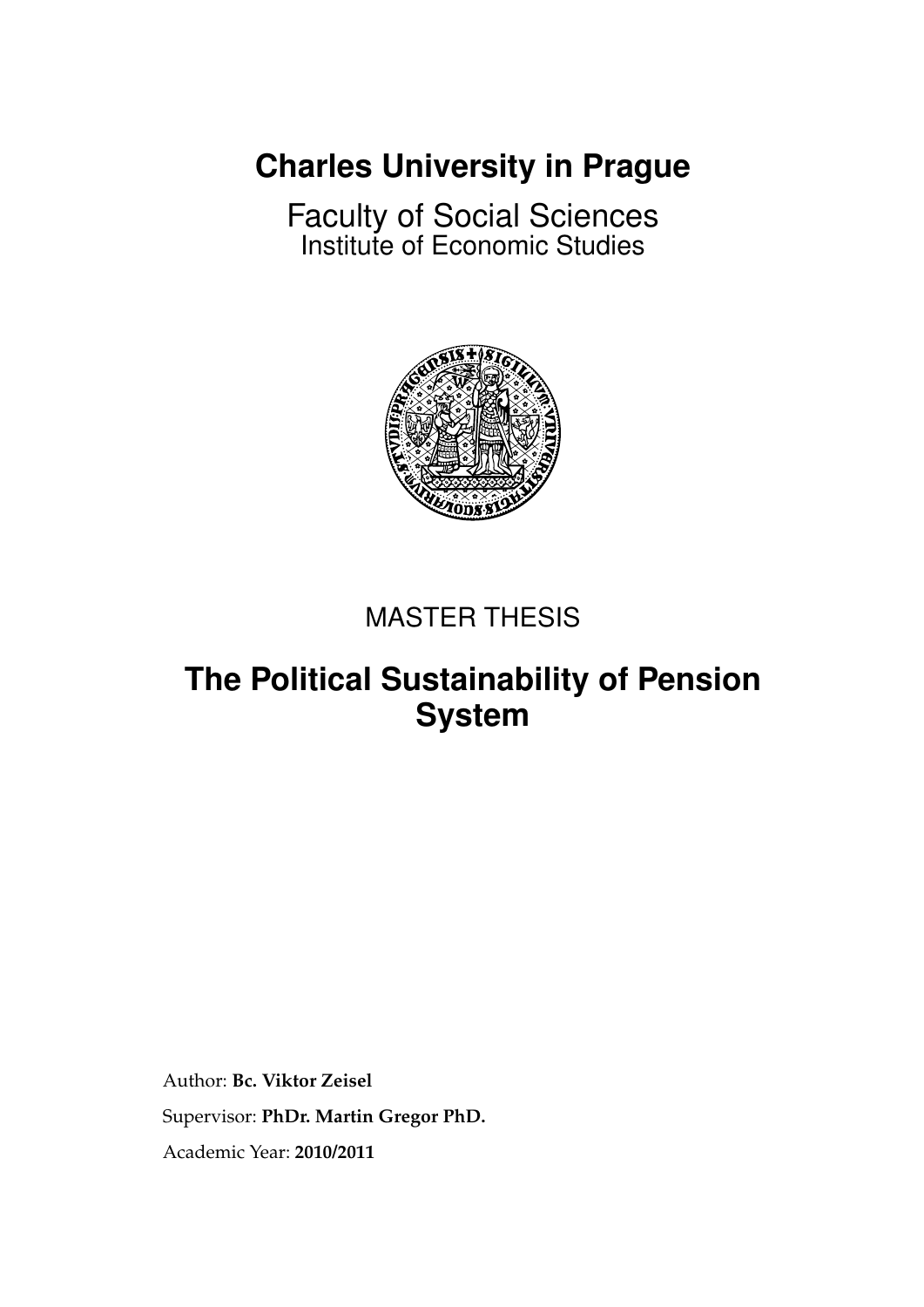## **Declaration of Authorship**

The author hereby declares that he compiled this thesis independently, using only the listed resources and literature.

The author grants to Charles University permission to reproduce and to distribute copies of this thesis document in whole or in part.

Prague, May 19, 2011

Signature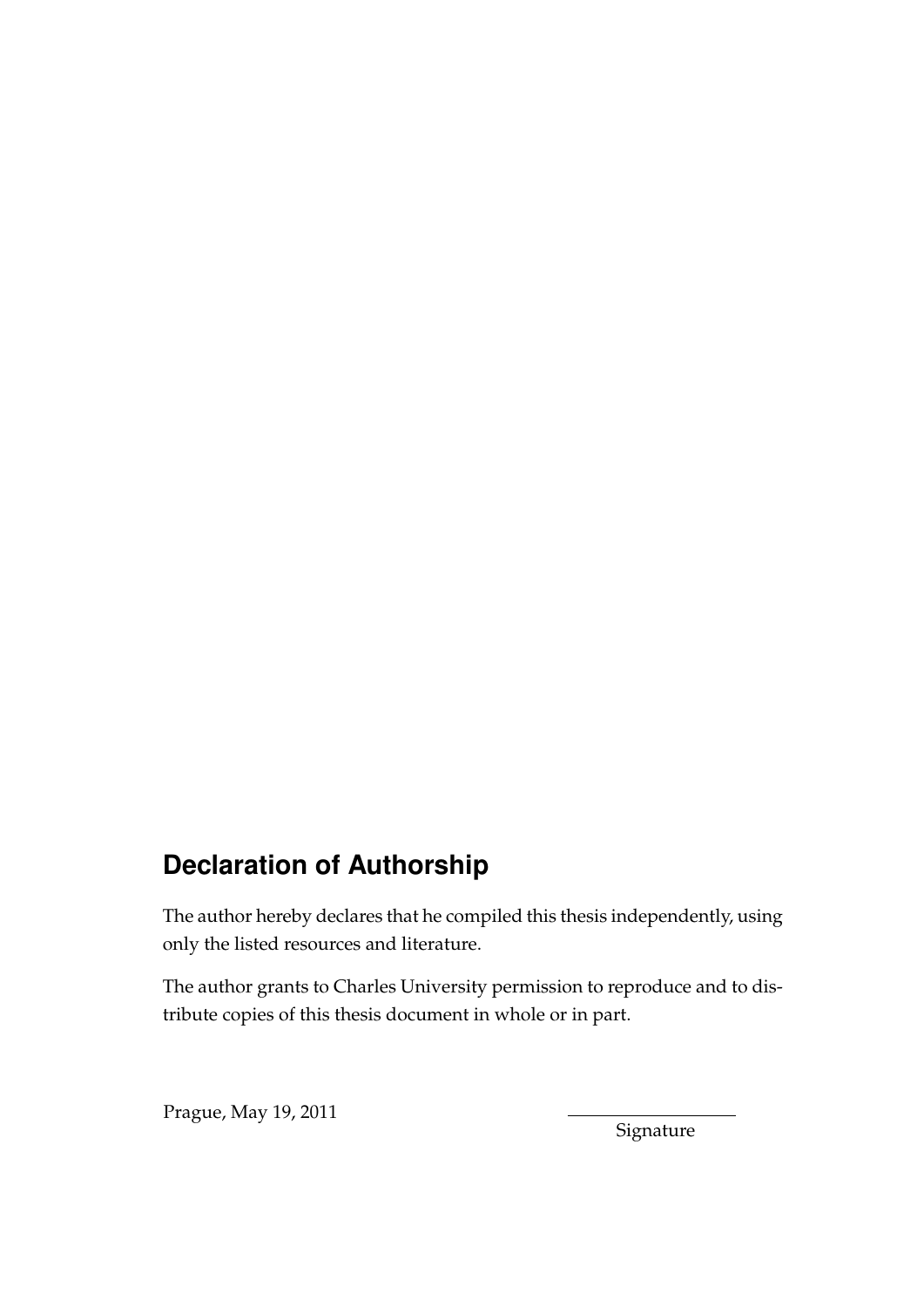## **Acknowledgments**

The author is grateful especially to PhDr. Martin Gregor PhD. for his patience and helpful comments.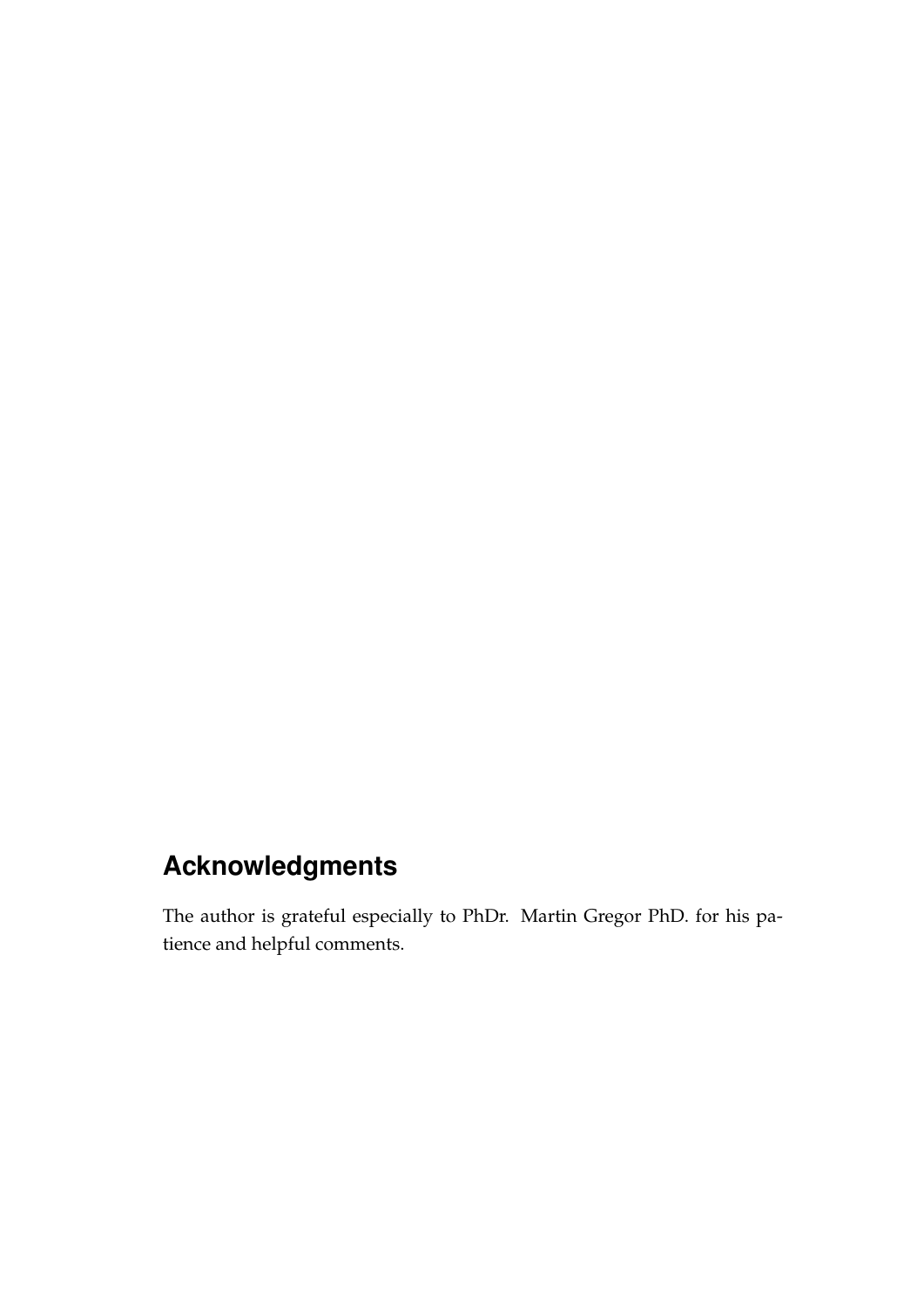## **Abstract**

The master thesis evaluates in theoretical models political sustainability of public pensions system when the households are time inconsistent. It uses overlapping generations model with two working generations and one retired. It shows that myopia (shortsightedness) increases the political support for public pension schemes in the model where median voter decides about the obligatory contribution rate into the public pension system. The reason is that the households use the obligatory contribution rate as a commitment device to overcome their time inconsistency. In the model with endogenous returns to capital, the presence of myopia also explains that households may prefer a mix of public and private pension system. The thesis also shows that expansion of the public pension system crowds out capital accumulation. The effect of myopia on this crowding out effect is tested in an interest group model and it is shown that its sign depends on the parameters of the economy. The extent of activity of the interest group is thus dependent on the parameters of the economy.

## **Abstrakt**

Diplomová práce hodnotí udržitelnost veřejného penzijního systému v prostředí, kde domácnosti jsou časově nekonzistentní. K analýze je použit model se třemi překrývajícími se generacemi, kdy dvě jsou vždy v produktivním věku a třetí je již v důchodu. Na tomto modelu ukazuji, že myopie (krátkozrakost) zvyšuje politickou podporu pro veřejný penzijní systém v modelu, kde o povinném příspěvku do veřejného penzijního systému rozhoduje mediánový volič. Domácnosti totiž používají povinný příspěvek do veřejného penzijního systému jako způsob závazku, který jim pomáhá překonat jejich časovou nekonzistenci. V modelu s endogenní návratností kapitálu myopie vysvětluje, že spotřebitel může upřednostňovat kombinaci ve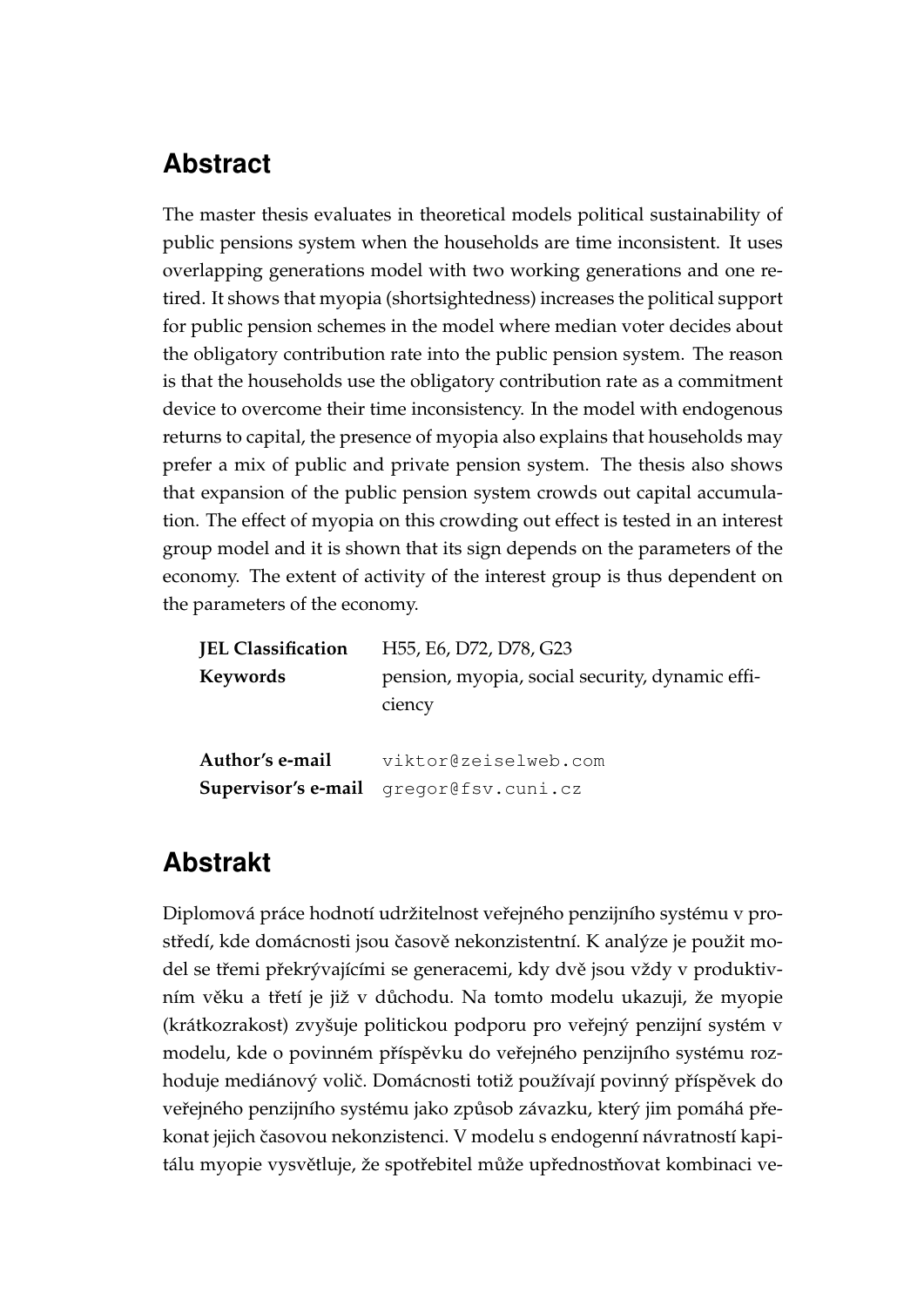řejného a soukromého penzijního systému. Diplomová práce také ukazuje, že expanze veřejného penzijního systému snižuje akumulaci kapitálu. Dopad myopie na tento efekt je testován v modelu se zájmovými skupinami a ukazuje se, že jeho směr záleží na parametrech ekonomiky. Aktivita zájmových skupin je tak v přítomnosit myopie také závislá na parametrech ekonomiky.

| Klasifikace JEL<br>Klíčová slova | H55, E6, D72, D78, G23<br>penze, myopie, sociální systém, dyna-<br>mická efektivita |
|----------------------------------|-------------------------------------------------------------------------------------|
| E-mail autora                    | viktor@zeiselweb.com<br>E-mail vedoucího práce gregor@fsv.cuni.cz                   |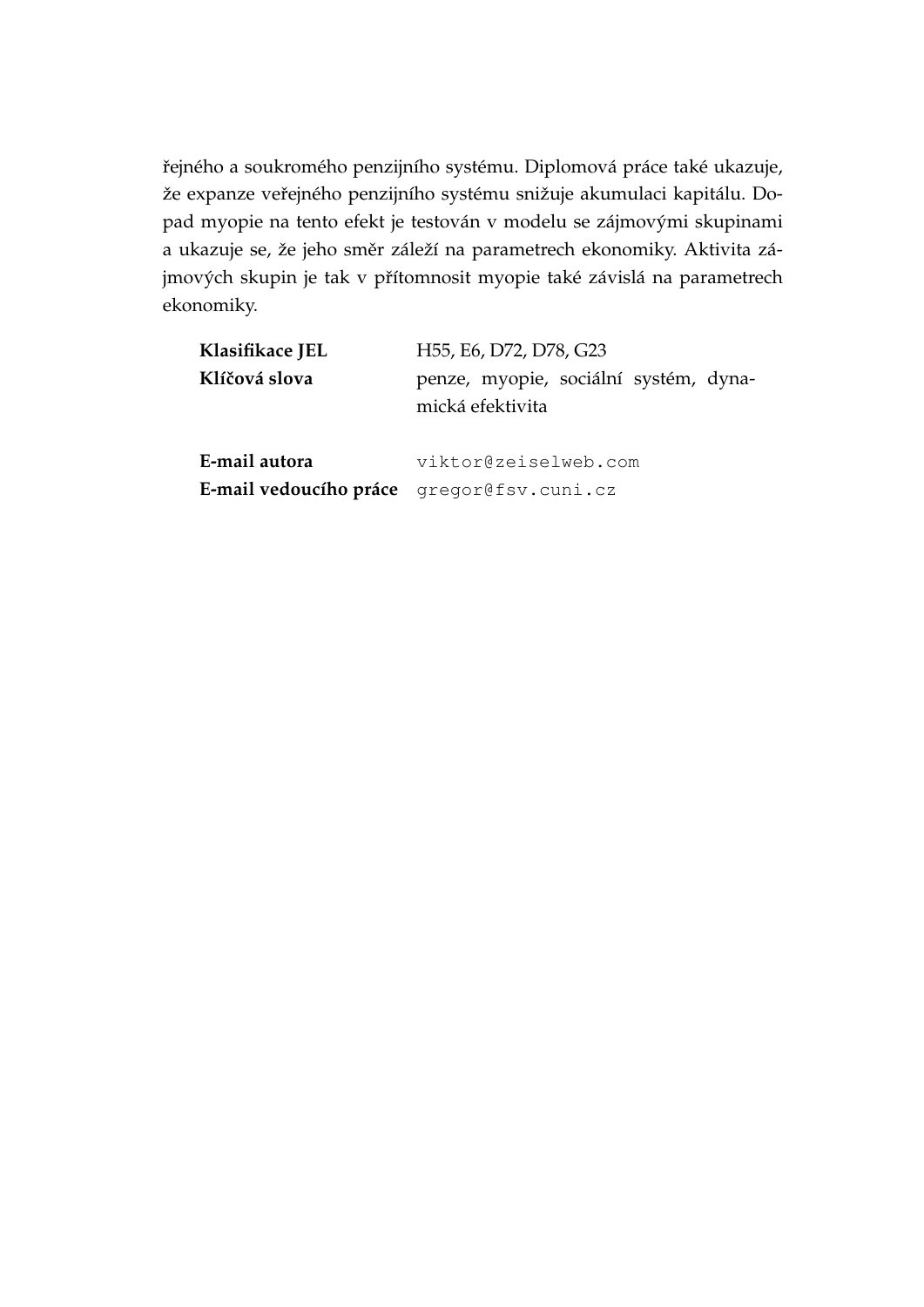# **Contents**

|              |     | <b>List of Tables</b>                                    | viii           |  |  |  |  |  |  |
|--------------|-----|----------------------------------------------------------|----------------|--|--|--|--|--|--|
|              |     | <b>Thesis Proposal</b>                                   | ix             |  |  |  |  |  |  |
| 1            |     | Introduction                                             | $\mathbf{1}$   |  |  |  |  |  |  |
|              | 1.1 |                                                          |                |  |  |  |  |  |  |
|              |     | Consumption Smoothing<br>1.1.1                           | 3              |  |  |  |  |  |  |
|              |     | 1.1.2<br>Insurance                                       | 3              |  |  |  |  |  |  |
|              |     | 1.1.3                                                    | $\overline{4}$ |  |  |  |  |  |  |
|              |     | 1.1.4                                                    | $\overline{4}$ |  |  |  |  |  |  |
|              | 1.2 |                                                          | 5              |  |  |  |  |  |  |
|              |     | 1.2.1<br>Pay-as-you-go (PAYG) Systems                    | 5              |  |  |  |  |  |  |
|              |     | 1.2.2                                                    | $\overline{7}$ |  |  |  |  |  |  |
|              |     | 1.2.3<br>Problems with Pension Systems                   | 9              |  |  |  |  |  |  |
| $\mathbf{2}$ |     | <b>Types of Political Models</b>                         | 12             |  |  |  |  |  |  |
|              | 2.1 | Development of the Political Economics Models of Pension |                |  |  |  |  |  |  |
|              |     |                                                          | 12             |  |  |  |  |  |  |
|              | 2.2 |                                                          | 15             |  |  |  |  |  |  |
|              | 2.3 |                                                          | 16             |  |  |  |  |  |  |
|              | 2.4 |                                                          | 17             |  |  |  |  |  |  |
|              | 2.5 |                                                          | 18             |  |  |  |  |  |  |
|              | 2.6 | Redistribution inside Generation                         | 19             |  |  |  |  |  |  |
| 3            |     | <b>Collective Decision Rules</b>                         | 22             |  |  |  |  |  |  |
|              | 3.1 |                                                          | 22             |  |  |  |  |  |  |
|              |     | 3.1.1                                                    | 22             |  |  |  |  |  |  |
|              |     | 3.1.2                                                    | 23             |  |  |  |  |  |  |
|              | 3.2 |                                                          | 23             |  |  |  |  |  |  |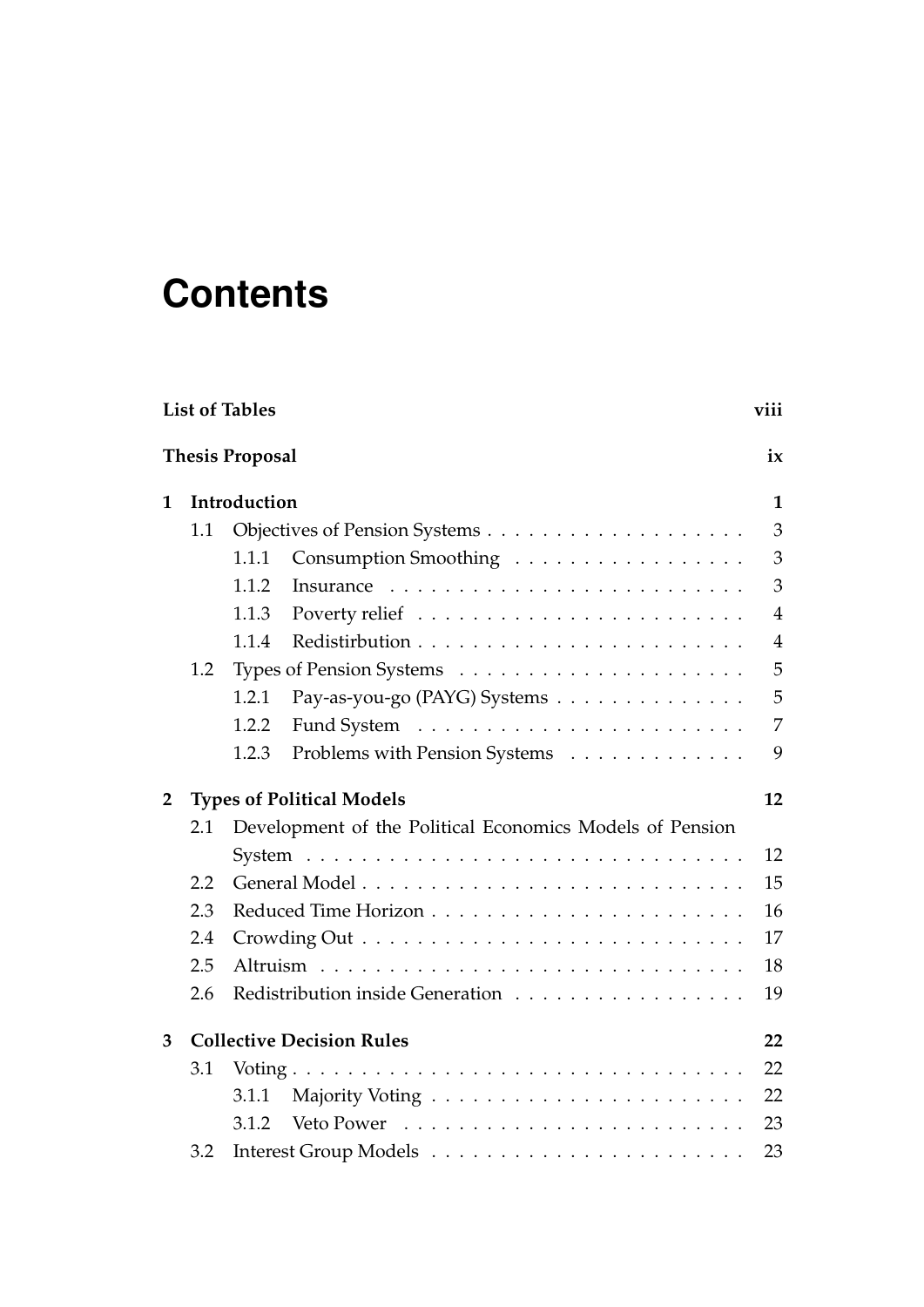|   |     | 3.2.1                                    | Short-lived Governments                      | 24 |  |  |  |  |  |  |  |  |  |
|---|-----|------------------------------------------|----------------------------------------------|----|--|--|--|--|--|--|--|--|--|
|   |     | 3.2.2                                    | Capital Market Lobbying                      | 25 |  |  |  |  |  |  |  |  |  |
| 4 |     |                                          | Political Models of Median Voter with Myopia | 29 |  |  |  |  |  |  |  |  |  |
|   | 4.1 | 29                                       |                                              |    |  |  |  |  |  |  |  |  |  |
|   | 4.2 | Basic Political Models with Myopia<br>30 |                                              |    |  |  |  |  |  |  |  |  |  |
|   | 4.3 |                                          |                                              | 32 |  |  |  |  |  |  |  |  |  |
|   | 4.4 |                                          |                                              | 34 |  |  |  |  |  |  |  |  |  |
|   | 4.5 |                                          |                                              | 39 |  |  |  |  |  |  |  |  |  |
| 5 |     |                                          | <b>Endogenous Wage and Return to Capital</b> | 43 |  |  |  |  |  |  |  |  |  |
|   | 5.1 |                                          | Introduction of Production Technology        | 43 |  |  |  |  |  |  |  |  |  |
|   |     | 5.1.1                                    | Consumers in the Economy                     | 45 |  |  |  |  |  |  |  |  |  |
|   |     | 5.1.2                                    |                                              | 47 |  |  |  |  |  |  |  |  |  |
| 6 |     |                                          | <b>Myopia and Capital Market Lobby</b>       | 52 |  |  |  |  |  |  |  |  |  |
|   | 6.1 |                                          |                                              | 53 |  |  |  |  |  |  |  |  |  |
|   | 6.2 |                                          |                                              | 53 |  |  |  |  |  |  |  |  |  |
|   | 6.3 |                                          |                                              | 54 |  |  |  |  |  |  |  |  |  |
|   | 6.4 |                                          |                                              | 55 |  |  |  |  |  |  |  |  |  |
|   |     | 6.4.1                                    |                                              | 56 |  |  |  |  |  |  |  |  |  |
|   |     | 6.4.2                                    | Direct Effect on Consumers                   | 58 |  |  |  |  |  |  |  |  |  |
|   |     | 6.4.3                                    |                                              | 60 |  |  |  |  |  |  |  |  |  |
|   |     | Bibliography                             |                                              | 66 |  |  |  |  |  |  |  |  |  |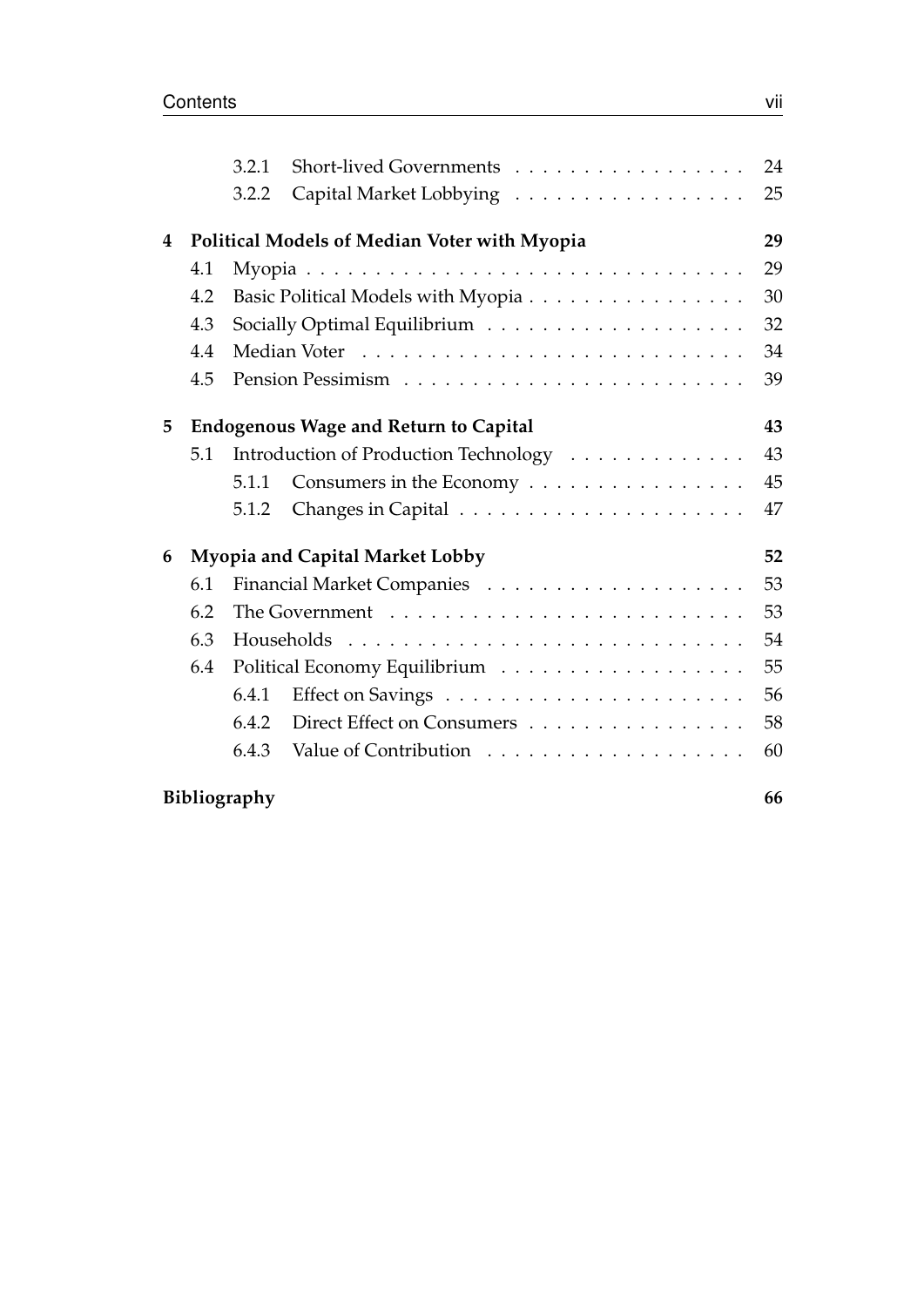# <span id="page-7-0"></span>**List of Tables**

|     | 1.1 Public contributions to Pension system as a % of GDP (source:     |             |
|-----|-----------------------------------------------------------------------|-------------|
|     |                                                                       | 7           |
|     | 1.2 Private contributions to Pension system as a % of GDP (source:    |             |
|     |                                                                       | $8^{\circ}$ |
|     | 1.3 Development of the Dependency ratio (forecast of OECD).           | 10          |
| 4.1 | Break even points for the youngest generation $\dots \dots \dots$ 35  |             |
|     | 4.2 Break even points for the youngest generation with systematic     |             |
|     |                                                                       | 36          |
|     | 4.3 Break even points for the middle generation                       | 37          |
|     | 4.4 Pension pessimism: Break even points for the youngest gen-        |             |
|     |                                                                       |             |
|     | 4.5 Pension pessimism: Break even points for the middle generation 41 |             |
|     |                                                                       |             |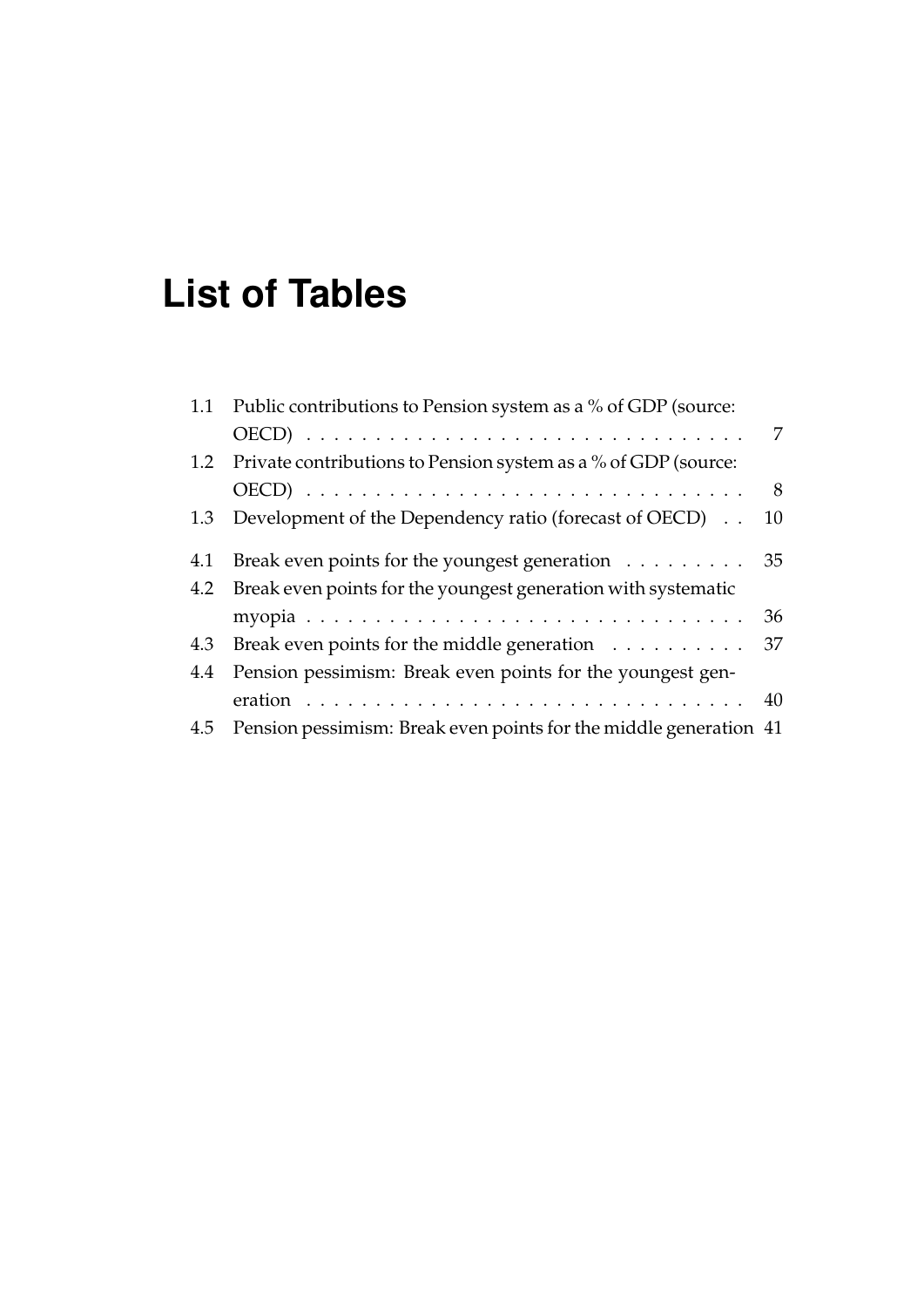# <span id="page-8-0"></span>**Master Thesis Proposal**

| Author     | Bc. Viktor Zeisel                                                    |
|------------|----------------------------------------------------------------------|
| Supervisor | PhDr. Martin Gregor PhD.                                             |
|            | <b>Proposed topic</b> The Political Sustainability of Pension System |

**Topic characteristics** Pension system reform is nowadays very hot topic not only in the Czech Republic, but also in other transformation countries. In my thesis I want to concentrate on the political economics of this reform. I will analyze the preferences of the consumers about state run pay-as-yougo (PAYG) system and private savings on capital markets. In particular, I will focus on myopic agents. The role of PAYG system as a commitment device for the myopic agents will be discussed. I will also analyzed closed economy with neo-classical production function. I would like to show the effects of myopia in combination with diminishing returns to capital. I will use various approaches of the political economy such as median voter or lobbying. At the end, I would like to discuss the role of capital markets.

#### **Hypotheses**

- Is demography crucial for the decision of the pension reform from the point of view of political economics.
- Does myopia change the outcomes of political economic models.
- Does developed capital market affect the decision about the shape of pension reform.
- Is it possible that in dynamic efficient economy the consumers prefer PAYG system.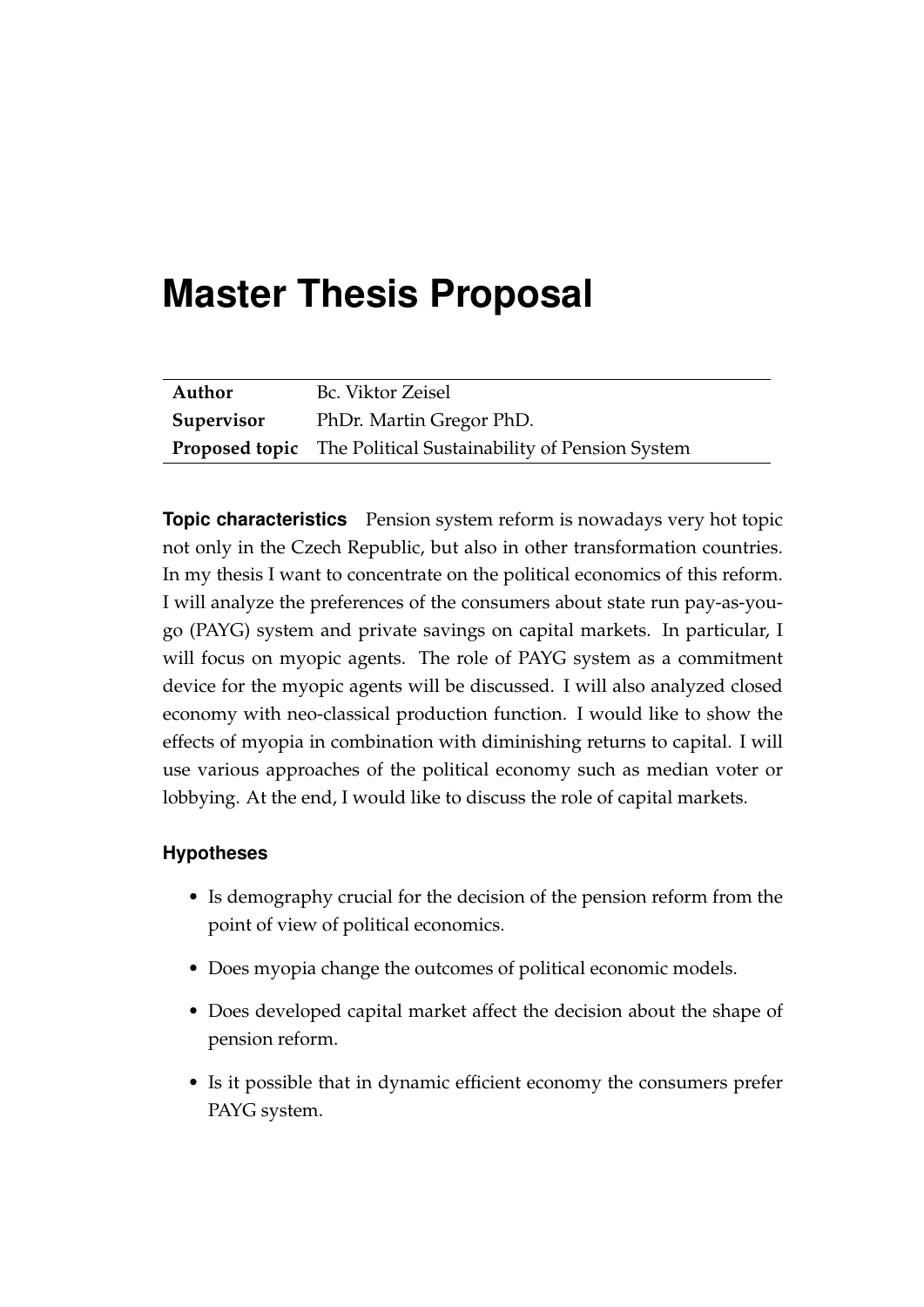**Methodology** In the first part of the thesis I will present the literature concerning the Overlapping generations models (OLG), which will play crucial role in my work. The OLG models show the economy with two (or more) generations. One is productive in the period and one receives payments from the state or from private funds as their pensions. I am also going to use classical tools of political economics as median voter theorem and interest group models. I will assume the consumers are myopic and thus not completely rational. In my thesis, there will be also role for the neo-classical production function in closed economy.

#### **Outline**

- 1. Introduction
	- The role of pension system
	- Description of PAYG and fully funded system and their potential risks
	- The political model of pensions and its extensions
	- Collective decision making rules and principles
- 2. Myopic median voter
	- Optimal size of PAYG system in the OLG model
	- PAYG system as a commitment device
	- Pension pessimism as another form of myopia
	- Myopia's effect on pensions in closed economy
- 3. Capital markets
	- Interest group pressure on government
	- The role of myopia in presence of lobbying

#### **Core bibliography**

- 1. FELDSTEIN, M. (1985): "The optimal level of social security bene?ts." *European Economic Review* **100(2)**: pp. 303.
- 2. ANDERSEN, T.M. & BHATTACHARYA, J. (2008): "On Myopia as Rationale for Social Security." *Economic Theory*, **pages 1–24**
- 3. BREYER, F. & BUCHHOLZ, W. (2008): "Ökonomie des Sozialstaats." *Springer*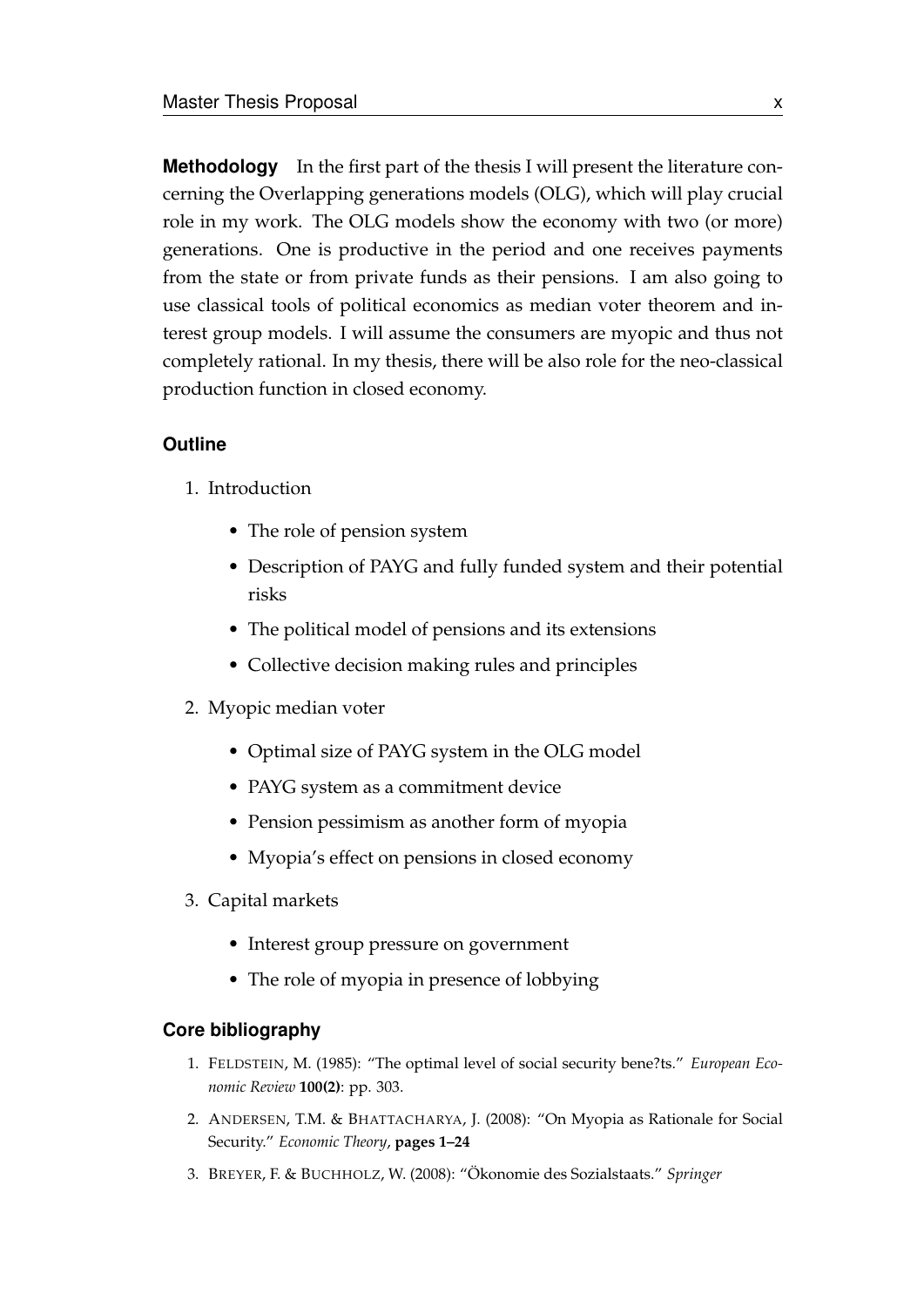- 4. CASAMATTA, G. et al. (2000): "The political economy of social security." *The Scandinavian Journal of Economics*,
- 5. GALASSO, V. & PROFETA, P (2002): "The political economy of social security: a survey." *European Journal of Political Economy*, **18(1)**, pages 1–29
- 6. GROSSMAN, G. & HELPMAN, E. (1998): "Intergenerational Redistribution with Shortlived Governments." *The Economic Journal*, **108(450)**, pages: 1299–1329
- 7. KEMMERLING, A. & NEUGART, M. (2009): "Financial market lobbies and pension reform." *European Journal of Political Economy*, **25(2)**, pages: 163–173.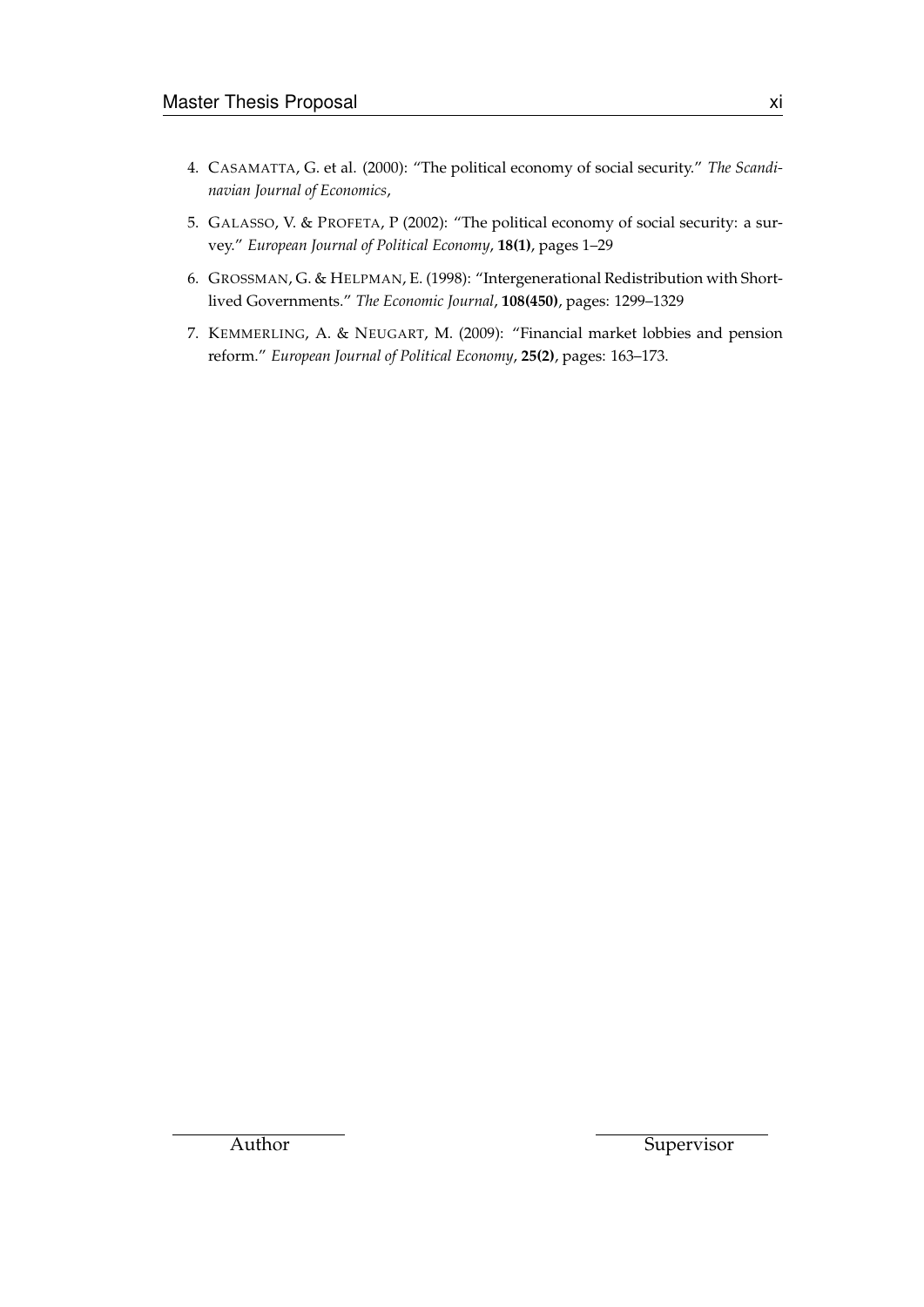## <span id="page-11-0"></span>**Chapter 1**

## **Introduction**

The sustainability of the pension system is one of the main political topics in the Czech republic for more than 10 years. The society is aging and the population growth declines. The public pensions system records growing deficits in recent years, but politicians still did not find the courage to reform it.

Literature provides several reasons why the public pension system, which is not optimal in dynamic efficient economies, remains popular. In this thesis, several rationals for the public pension system are introduced, but in the center of the analysis remains only one: Myopia. According to [Kaplow](#page-75-0) [\(2010\)](#page-75-0) many consider myopia (shortsightedness) as the main rational for obligatory pension system. People have self-control problems and pursue immediate gratification which lead to time inconsistency. To overcome this problem they use public pension system as a commitment device. In this thesis I will present how myopia enters the modeling of the political sustainability of the pension system and how it influences the political equilibrium.

But before I come to the modeling, I will provide the background information about private and public pension schemes and describe the risk and benefits which are connected to them. After that, in the second chapter, I will present a general political economy model of sustainability of pension system. Several modifications of this model, which present different rationals for obligatory pension schemes, will be shown as they compose the basic literature concerning political sustainability of the pension system.

In the third chapter, I will present a brief introduction to collective decision making schemes from median voter to interest groups models. It is important to understand these models when we talk about the political sus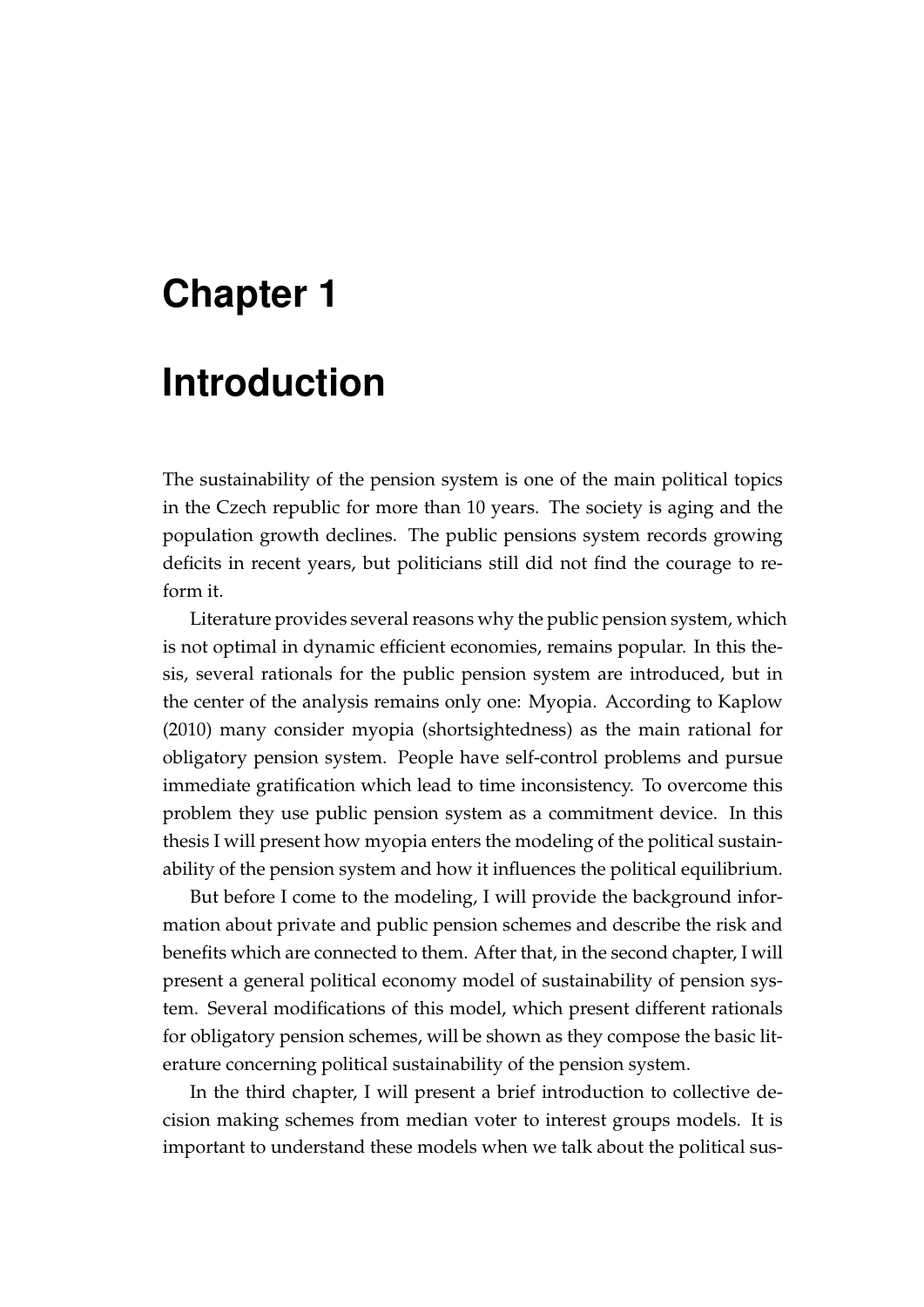tainability as they determine process of how the pensions schemes are getting to the equilibrium.

The core of the work begins in the fourth chapter. The myopia is introduced into modeling in very basic political economy overlapping generations (OLG) model. This chapter shows the effect of myopia on equilibrium pension schemes in the model and modifies the stylized dynamic efficiency condition (the condition is described below). Nevertheless the model only works with constant exogenous parameters and thus we get only corner solutions where the households either privately save their money or put it into public pension system, but they never use a mix of the two schemes. The production side of the economy, which endogenizes the interest rate and wage, is introduced in the fifth chapter. With the production side of the economy, one of the main goals of the chapter will be to verify the crowding out effect (described below) which is myopia independent. According to [Samuelson](#page-76-0) [\(1975\)](#page-76-0) a rational household in a dynamic efficient economy would never prefer public pension scheme. With the help of andersen2008myopia, I will show that this conclusion is not necessary valid when the households are myopic. In the presence o myopia they can prefer a mix of both, public and private pension system.

After verification of the crowding out effect, it is logical to concentrate on the capital markets. If the crowding out effect works then the capital markets are damaged by expansion of the public pension scheme. The capital markets thus have an incentive to interact with the government and try to persuade it to change its policy and decrease the obligatory contribution rate. This is described in the sixth chapter where the interest group model is used to determine the equilibrium in such a state when the agents are myopic and the government paternalistic.

The conclusion part provides a summary of findings of the thesis where especially the effects of myopia are discussed.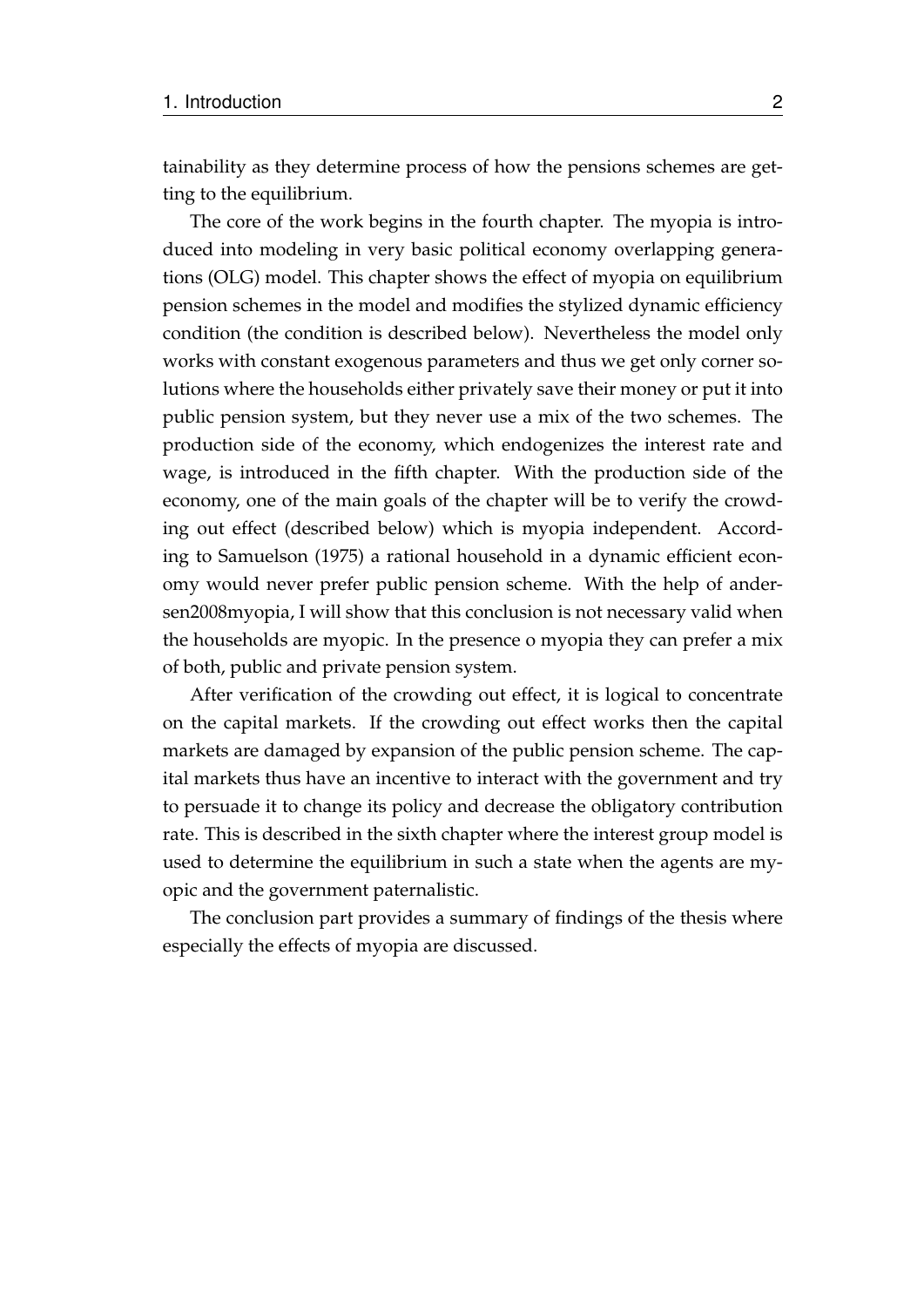### <span id="page-13-0"></span>**1.1 Objectives of Pension Systems**

Every developed state has a some kind of pension system and in most developed countries government takes responsibility at least for a part of it. In Europe, there are state run pension systems in all countries. [Barr & Dia](#page-74-1)[mond](#page-74-1) [\(2006\)](#page-74-1) introduce several objectives which explain the role of pension system from individual viewpoint. These reasons advocate the existence of pensions systems.

### <span id="page-13-1"></span>**1.1.1 Consumption Smoothing**

Consumption smoothing is very well known in the economic theory. It stems from the permanent income hypothesis and it is a part of modern growth theory as well as other macroeconomic frameworks. The economic agents do not maximize their actual utility, but they rather they try to smooth their consumption over time. In this sense consumption smoothing is a mechanism which enables people to postpone today's consumption (in the productive age) to later periods (retirement), when the agent chooses preferred time path of consumption over working and retired life. It is clear that vast majority of the people is not able to work life long and transferring a part of the income to the life stage when people are not productive any more is desirable. An important question is how big the state system should be. The decisions about the size of the system are described in the later chapters of this thesis.

### <span id="page-13-2"></span>**1.1.2 Insurance**

As already Forest Gump's mother said: "Life was like a box of chocolates. You never know what you're gonna get" and when people think about their retirement age there is lot of uncertainty. The crucial uncertainty is the length of one's life. If we consider system when one saves for his pension only on his own, then it can easily happen that one does not save enough for unexpectedly long life, or on contrary saves inefficiently much for a unfortunately shorter life. Although we cannot be sure about the parameters of individual lives, we can estimate the parameters for a large group of individuals. Any risk averse individual would than accept to pool his savings in common pension insurance and thus they can together in a larger group mitigate the longevity risk. Some pension schemes allows the pension scheme to insure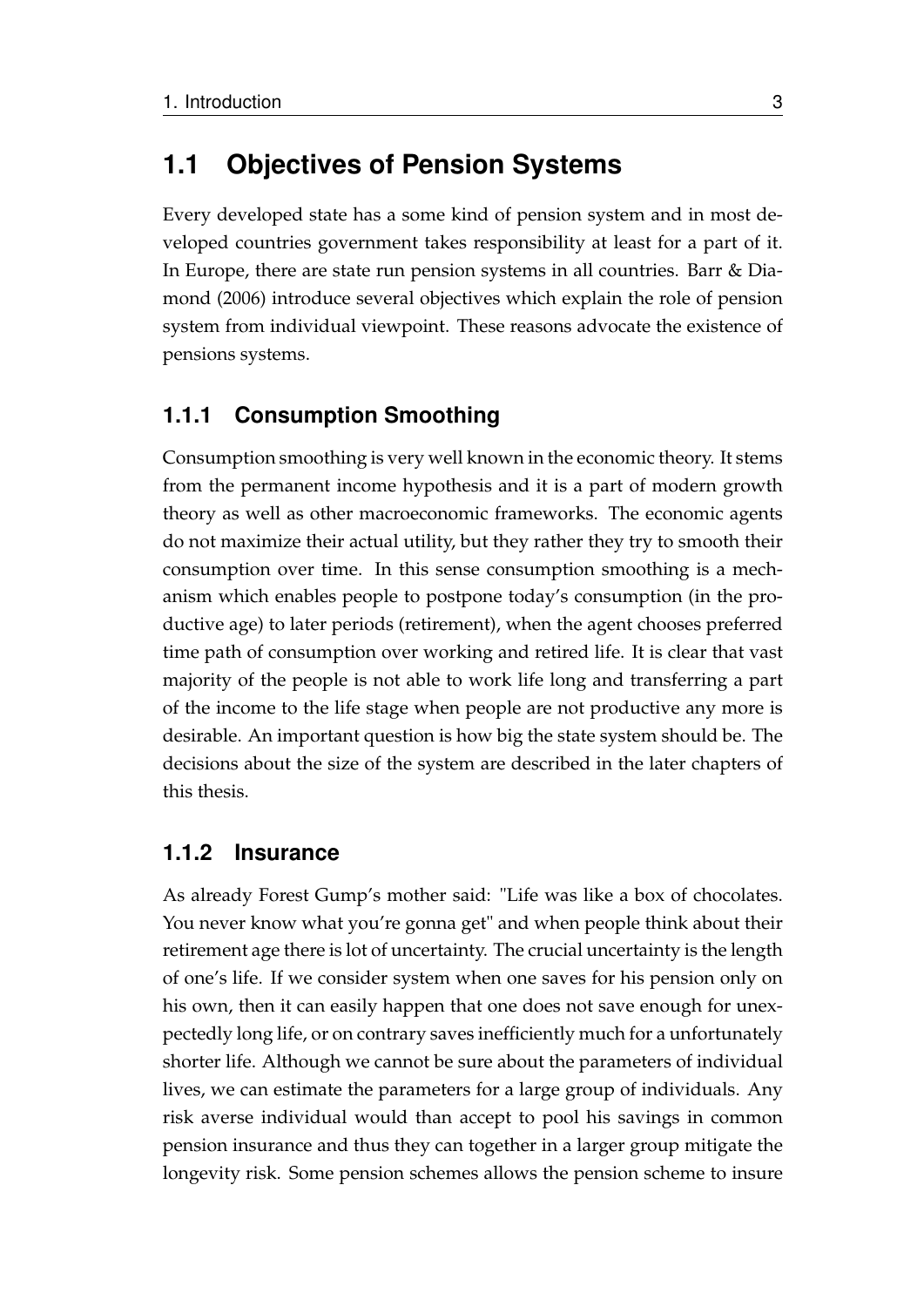also family members in case of sudden death or disability. The above mentioned problems could be solved without government, but when there are problems as missing markets, imperfect information, uncertainty distortions due to progressive taxation and above all there are concerns that individuals are able to use effectively most of markets opportunities available to them, the government is needed.

### <span id="page-14-0"></span>**1.1.3 Poverty relief**

No developed state would let its inhabitants to suffer from poverty. There are people who are poor over their whole life time and they are not able to save enough over their whole lifetime. The public pension programs can assure that these people live in relative welfare for reasonable costs. Also there is a risk of moral hazard. In the case people are aware of the fact that the government would not let them live in poverty, they would count with that and they would deliberately save insufficiently. This may be as we will see later a case when there are altruistic agents in the economy or a case of myopic agents. In this work myopia will be one of the main topic so this question will be reflected as well.

### <span id="page-14-1"></span>**1.1.4 Redistirbution**

When talking about pensions systems the main topic is intergenerational redistribution, but the system can redistribute also from the people with the higher income towards those with lower income. This can ensure that also the low earners smooth their lifelong consumption. But the redistribution does not necessarily have to be only from high earners towards low earners. Politicians often discuss the system which redistribute to families who raised more children as they ensured some future sources of wealth. One of the key redistribution effect is the intergenerational redistribution, thus "from children to their fathers", which implies also intergenerational sharing of risks. This includes the cases when an productivity shock affect one generation, but the cost is spread to other generations as well, which may show ex ante Pareto efficient.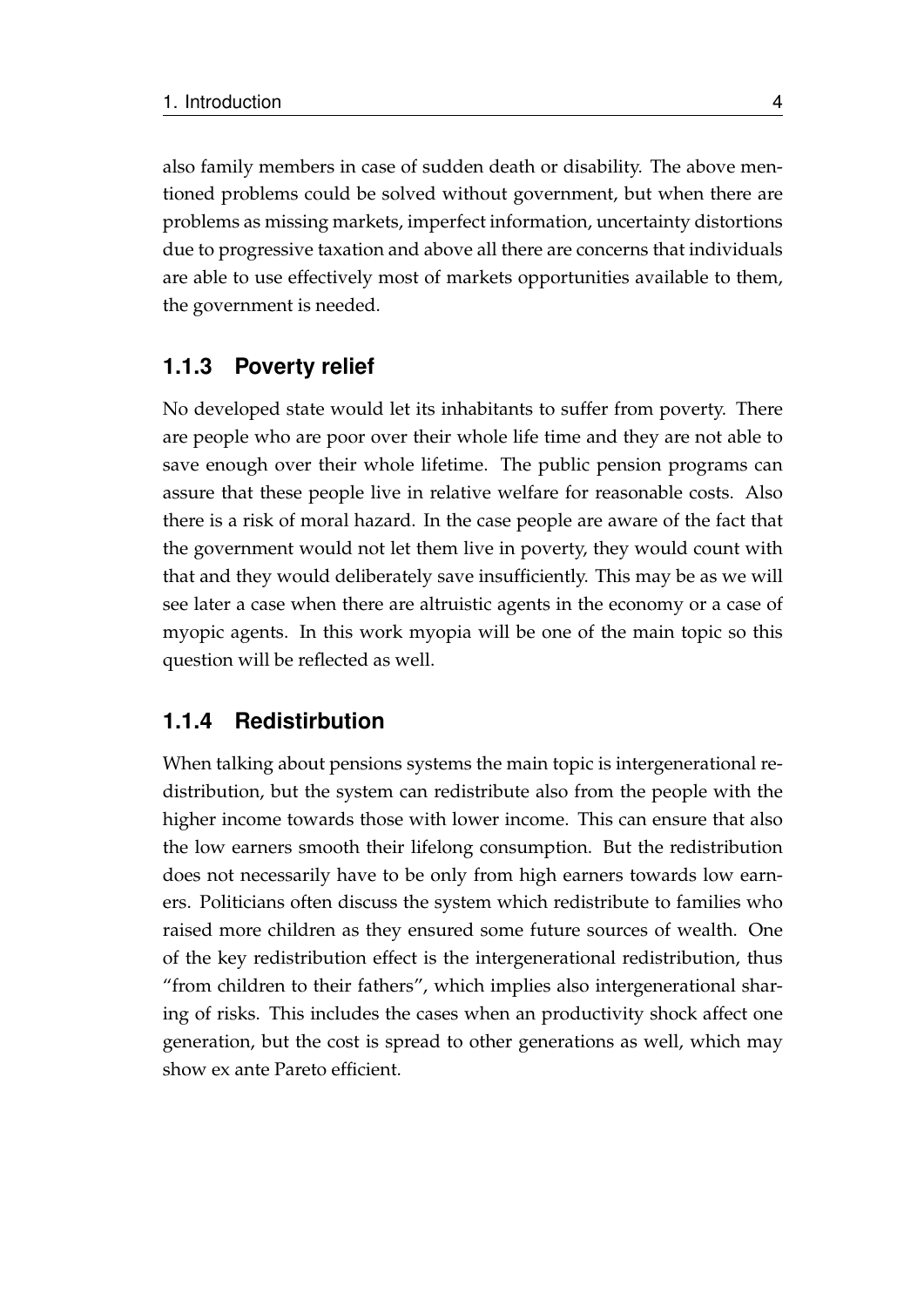## <span id="page-15-0"></span>**1.2 Types of Pension Systems**

Let me now introduce to you the most common pension system schemes as they exist in developed countries. The first division of the pension system will be to privately run and publicly run pension schemes.

- **Public pension systems** are state organized and thus the state guarantees the contribution collection and benefit payments. This system is mostly mandatory. The benefits from the system may be flat, providing same benefit to all beneficiaries independent of their contribution or the scheme may diversify. This system with same benefits is also called *Bismarckian* after the chancellor Bismarck who, after German unification, first developed a social system. The other way is earnings related system, which makes a strict relation between contributions and benefits from the system. This system is in literature called *Beveredgian*.
- **Private pension schemes** provide a possibility for the consumer to insure his consumption in later period of his life on his own. Nevertheless, this system is also widely supported by the governments as it has some positive spillovers (mitigates moral hazard, increases saving rate and thus capital formation). The private funds may be contributed by individuals themselves or they can be contributed by employers into so called employer-sponsored occupational scheme.

Both types of system are not mutual exclusive and can be (and is considered as desirable) run simultaneously. Their combination is called multi-pillar system as each system presents one pillar.

### <span id="page-15-1"></span>**1.2.1 Pay-as-you-go (PAYG) Systems**

PAYG system is used by the most states having social system which includes pensions. The system is based on contributions of working generations which are redistributed to the retired generation. The system can (and in the past did) work fine when there is population growth. In a very simple case, where we have two overlapping generations, one working and one retired, and balanced public budget the pension would be:

$$
P_{t+1} = \frac{T_t(1+n)}{1+r},
$$
\n(1.1)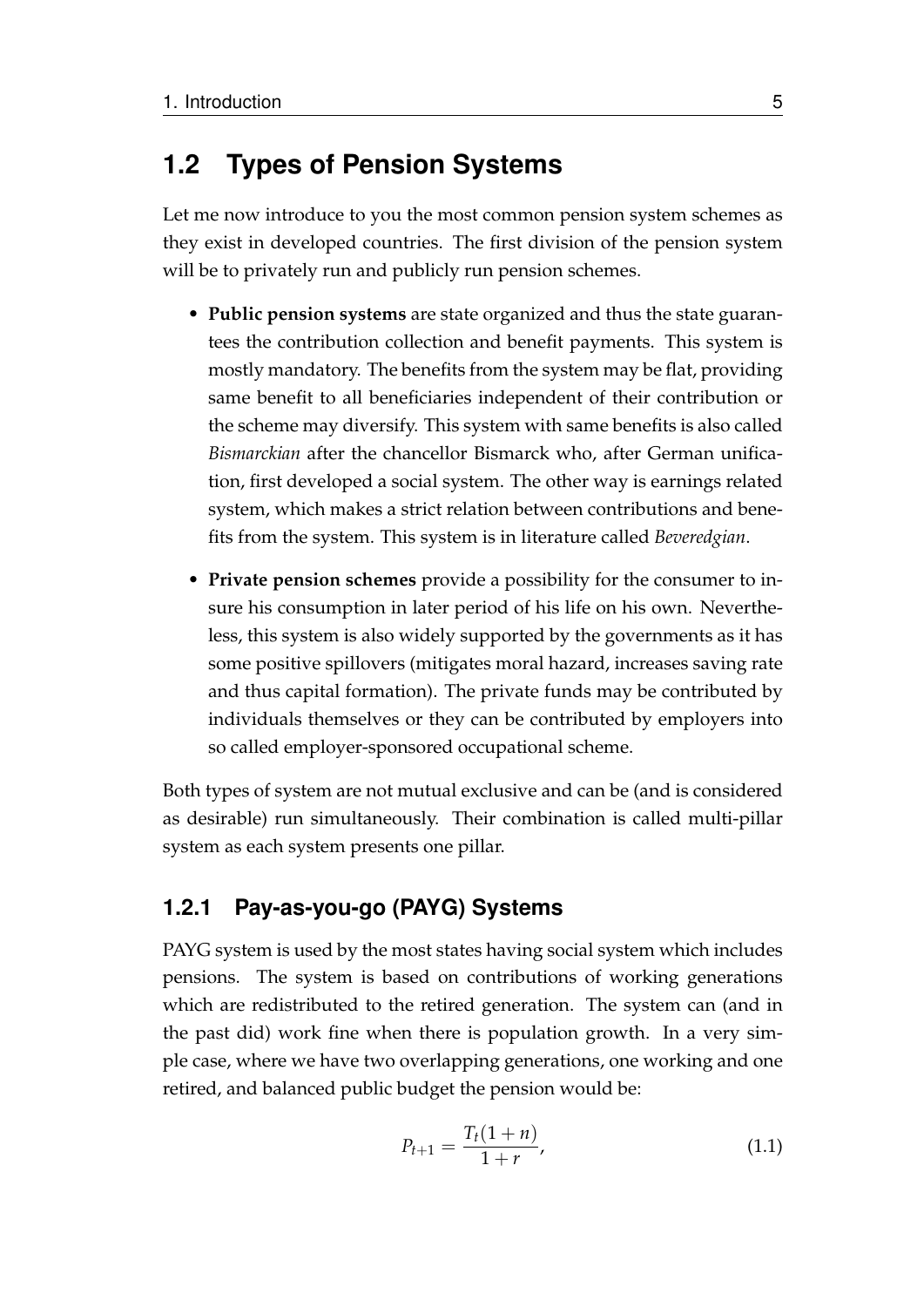where  $P_{t+1}$  stays for pensions of the "older generation".  $T_t$  for the transfer of the currently working generations and *n* stays for the population growth. This composes a baseline for a very basic over-lapping generation (OLG) model. The essential description of PAYG system given the above equation is that the younger generation contributes to the system where the older generation benefits from the system and gains its pension. The government budget remains balanced when both sides are equal. There is an outside option of the system when each generation saves its money and these funds would then be used as a source of consumption in the next period (this is what would the saver get in the Fully Funded system). So if the population growth is larger than the interest rate, the PAYG system is socially optimal, because every generation receives more than it has paid. Such an economy is called **dynamic inefficient**. Even though the population growth is not strong enough it does not mean that everybody would get less than he has contributed. We have to take into account also the economic growth. Economic growth increases the base from which the working generation pays the rents retirees. We then have:

$$
P_{t+1} = \frac{T_t(1+n)(1+g)}{1+r},
$$
\n(1.2)

where *g* stays for economic growth. If we multiply the animal in the denominator we get:

$$
P_{t+1} = \frac{T_t(1+n+g+ng)}{1+r},
$$
\n(1.3)

We can say that the term *ng* is negligible, because it is a product of two very small numbers and thus very small. For  $(n + g) > r$ , the PAYG system is still socially efficient. This was already stated by [Samuelson](#page-76-1) [\(1958\)](#page-76-1). This is again dynamically inefficient economy as we have seen in previous paragraph. Dynamic inefficiency which was present for many years in many developed economies was a reason for introducing and maintaining the PAYG systems. Nowadays we deal with economies which are due to demography and slower growth dynamically efficient, but this does not say anything yet about the political sustainability of PAYG system. Even though on the first sight we would say that switching to Fund system beneficial. Even though this may hold for some conditions the political decision may be different.

When talking about the traditional PAYG system we might would like to compare some OECD countries in terms of public expenditures which are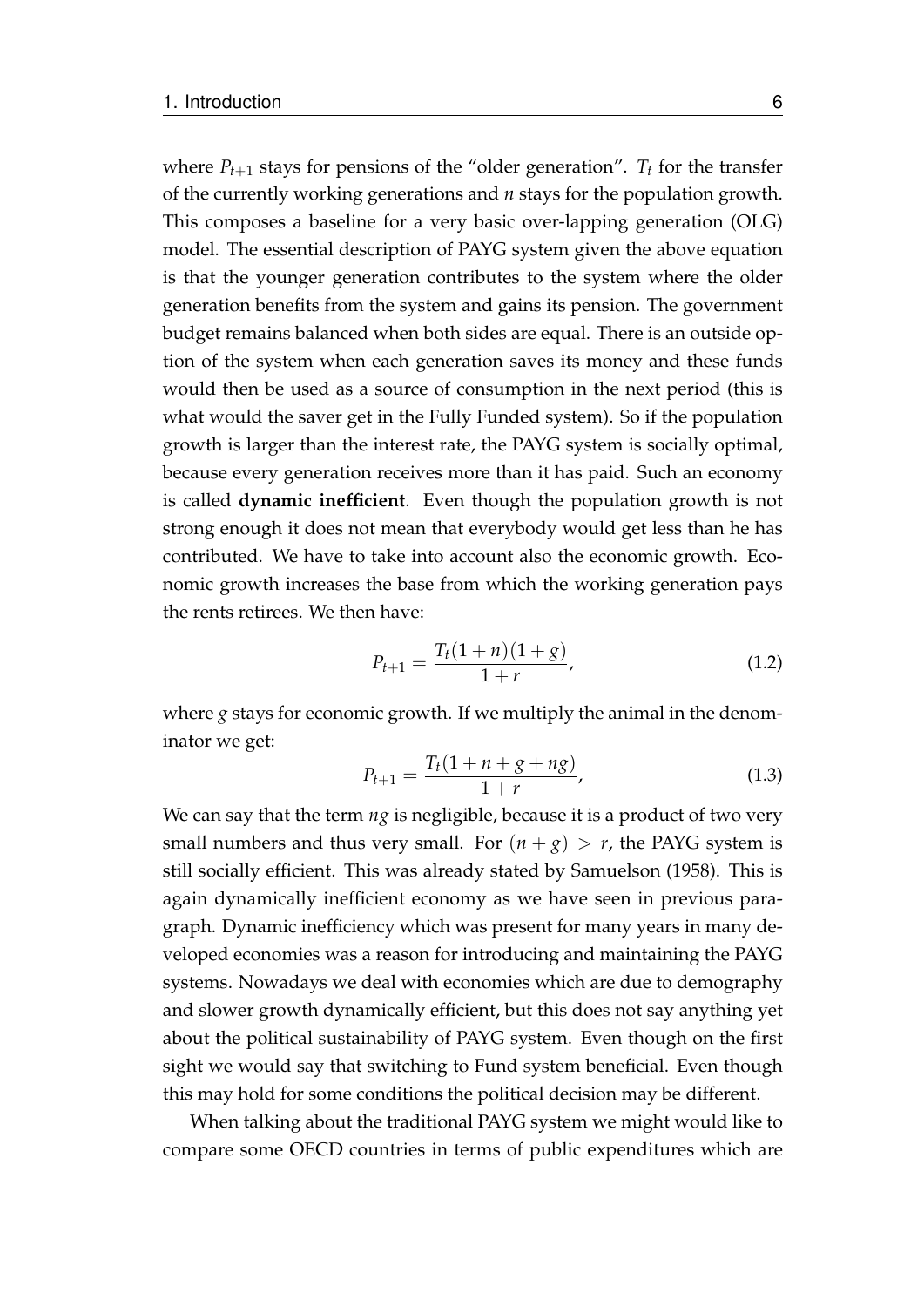usually the main source for PAYG systems. This comparison is depicted in Table [1.1](#page-17-1) .

| Country              | 1990                 | 1995 | 2000 | 2001 | 2002 | 2003 | 2004 | 2005 |
|----------------------|----------------------|------|------|------|------|------|------|------|
| Austria              | 11.1                 | 12.1 | 11.9 | 12.1 | 12.3 | 12.4 | 12.2 | 12.2 |
| Canada               | 3.8                  | 4.2  | 3.9  | 3.9  | 3.9  | 3.9  | 3.8  | 3.7  |
| Czechia              | 5.2                  | 6.0  | 7.3  | 7.2  | 7.4  | 7.3  | 7.0  | 7.2  |
| Denmark              | 5.1                  | 6.2  | 5.3  | 5.3  | 5.3  | 5.4  | 5.3  | 5.4  |
| Finland              | 6.3                  | 7.7  | 6.7  | 6.8  | 7.1  | 7.4  | 7.4  | 7.5  |
| France               | 9.0                  | 10.4 | 10.3 | 10.3 | 10.2 | 10.3 | 10.4 | 10.6 |
| Germany              | 9.4                  | 10.0 | 10.5 | 10.6 | 10.9 | 11.0 | 11.0 | 11.0 |
| Greece               | 9.3                  | 9.1  | 10.0 | 10.8 | 10.4 | 10.3 | 10.3 | 10.7 |
| Japan                | 4.0                  | 5.1  | 6.2  | 6.5  | 6.9  | 7.1  | 7.2  | 7.4  |
| Norway               | 5.2                  | 5.1  | 4.5  | 4.6  | 4.9  | 5.0  | 4.8  | 4.6  |
| Poland               | 4.1                  | 7.6  | 9.6  | 10.5 | 10.8 | 11.0 | 10.8 | 10.4 |
| Slovak Republic      | $\ddot{\phantom{0}}$ | 6.1  | 6.2  | 6.2  | 6.3  | 6.1  | 6.1  | 6.0  |
| Sweden               | 7.0                  | 7.4  | 6.7  | 6.6  | 6.7  | 7.2  | 7.2  | 7.0  |
| Switzerland          | 5.2                  | 6.2  | 6.2  | 6.4  | 6.3  | 6.5  | 6.4  | 6.4  |
| United Kingdom       | 4.6                  | 5.1  | 5.2  | 5.3  | 5.3  | 5.3  | 5.4  | 5.5  |
| <b>United States</b> | 5.1                  | 5.3  | 5.1  | 5.2  | 5.3  | 5.3  | 5.3  | 5.3  |
| OECD average         | 5.6                  | 6.1  | 6.2  | 6.2  | 6.4  | 6.4  | 6.4  | 6.5  |

<span id="page-17-1"></span>Table 1.1: Public contributions to Pension system as a % of GDP (source: OECD)

Not surprisingly European countries have overall higher contribution rate into public pensions systems than for example the United States or Canada. The Czech contribution rate, as well as the Slovak, is under the European average. Surprisingly when we compare Denmark, which is often given as an example of a typical welfare state, we do not see big difference to the United States, but this is only exception among welfare states.

### <span id="page-17-0"></span>**1.2.2 Fund System**

The other type of pension system which was already mentioned is the Fully Funded system. In this system the contributor saves on his own account and his pension is composed only from the funds he put aside on his own. Formally written:

$$
c_{t+1} = rs_t \tag{1.4}
$$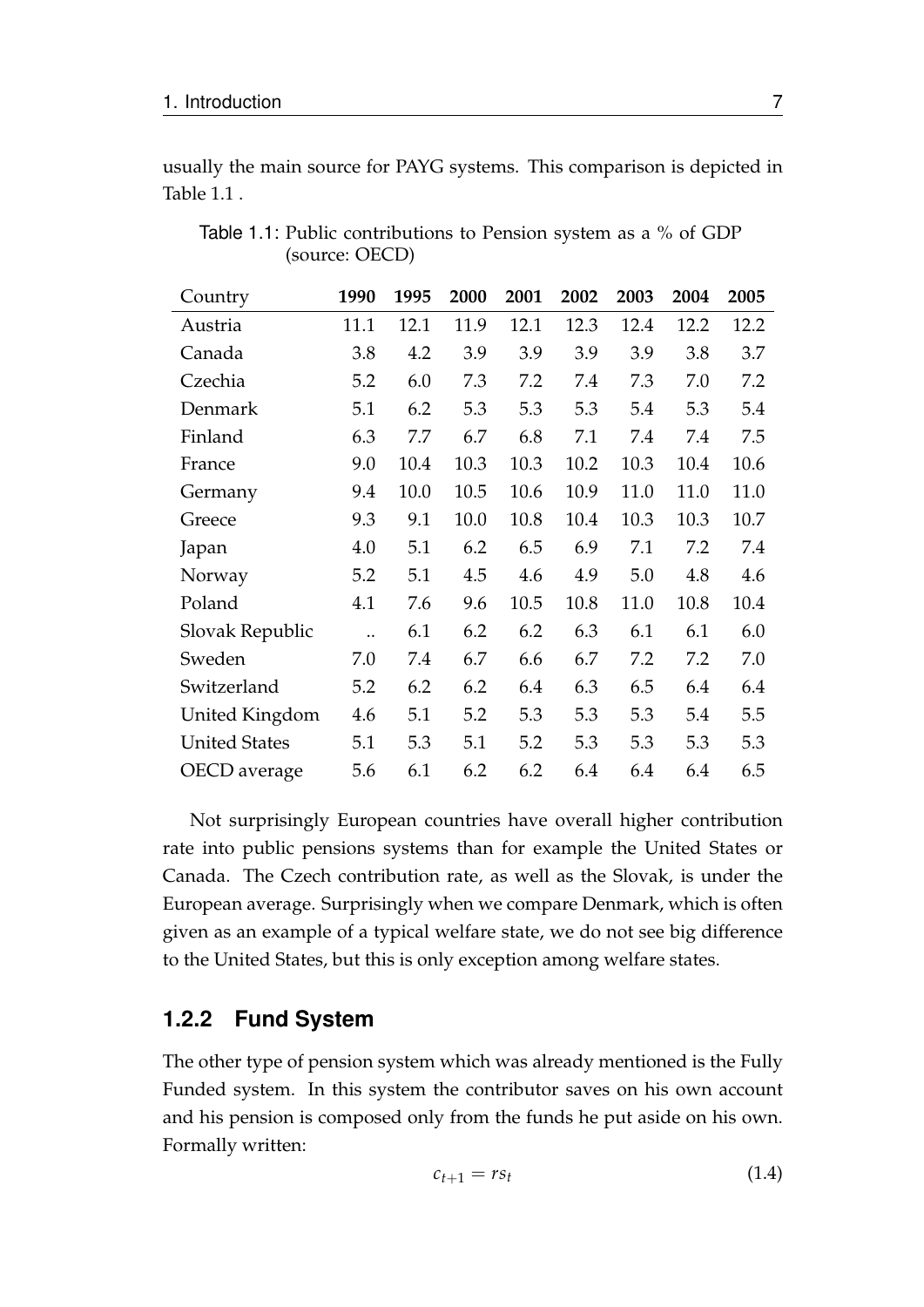where  $c_{t+1}$  is the consumption in the retirement period and  $s_t$  are the savings from the productive period. In this system the overall development of population does not have direct influence on ones retirement benefit. The growth of the economy does not play its role either. This system as mentioned above may be even state run as well as private. Mandatory fund system is often called second pillar, the voluntary funded system is then called third pillar. Very often the pension scheme is a combination of both. In Slovakia, for example, they introduced 3 pillar system. The second pillar is the compulsory fund. In some states people must compulsory contribute to funds, but there is one managed by state. In the Table [1.2](#page-18-0) are the private contributions usually pension system.

|                      | 2000                 | 2001 | 2002 | 2003 | 2004 | 2005      | 2006 | 2007 | 2008 |
|----------------------|----------------------|------|------|------|------|-----------|------|------|------|
| Austria              | 0.2                  | 0.2  | 0.2  | 0.2  | 0.2  | 0.2       | 0.2  | 0.3  | 0.2  |
| Canada               | 2.1                  | 2.1  | 2.1  | 2.1  | 2.2  | 2.0       | 2.2  | 2.2  | 2.4  |
| Czech Republic       | 0.2                  | 0.2  | 0.2  | 0.2  | 0.2  | $\ddotsc$ |      | 0.3  | 0.3  |
| Denmark              | $\ddot{\phantom{0}}$ | 3.1  | 3.1  | 3.2  | 3.2  | 3.4       | 3.8  | 3.3  | 4.1  |
| Germany              | 0.1                  | 0.1  | 0.1  | 0.1  | 0.1  | 0.1       | 0.1  | 0.1  | 0.1  |
| Hungary              | 0.1                  | 0.1  | 0.1  | 0.1  | 0.1  | 0.2       | 0.1  | 0.2  | 0.2  |
| Iceland              | 2.9                  | 3.2  | 3.2  | 3.4  | 3.4  | 3.4       | 3.5  | 3.7  | 3.8  |
| Korea                | $\ddot{\phantom{0}}$ | 1.0  | 1.0  | 1.0  | 0.6  | 0.8       | 0.9  | 1.0  | 0.8  |
| Mexico               | 0.0                  | 0.0  | 0.0  | 0.1  | 0.1  | 0.1       | 0.2  | 0.3  | 0.2  |
| Netherlands          | 3.0                  | 3.1  | 3.1  | 3.2  | 3.4  | 3.5       | 3.6  | 3.6  | 3.7  |
| New Zealand          | 2.2                  | 2.0  | 2.0  | 1.8  | 1.4  | 1.3       | 1.5  | 1.3  | 1.4  |
| Portugal             | 0.8                  | 1.0  | 1.0  | 0.9  | 0.9  | 0.9       | 1.0  | 1.0  | 1.4  |
| Spain                | 0.4                  | 0.6  | 0.6  | 0.4  | 0.5  | 0.5       | 0.6  | 0.5  | 0.6  |
| Switzerland          | 4.7                  | 4.8  | 4.8  | 5.1  | 5.3  | 5.3       | 5.3  | 5.4  | 5.3  |
| United Kingdom       | 2.9                  | 3.0  | 3.0  | 2.9  | 2.8  | 3.0       | 3.1  | 2.8  | 2.9  |
| <b>United States</b> | 3.1                  | 3.0  | 3.0  | 2.8  | 2.9  | 2.9       | 3.1  | 3.3  |      |
| OECD average         | 1.8                  | 1.9  | 1.9  | 1.8  | 1.8  | 1.8       | 1.9  | 2.0  | 2.1  |

<span id="page-18-0"></span>Table 1.2: Private contributions to Pension system as a % of GDP (source: OECD)

We can see that the Czech private contributions are negligible and thus we can easily identify also other countries relying on the PAYG system. Again if we pick USA and Denmark there is not a big difference between the welfare state and USA.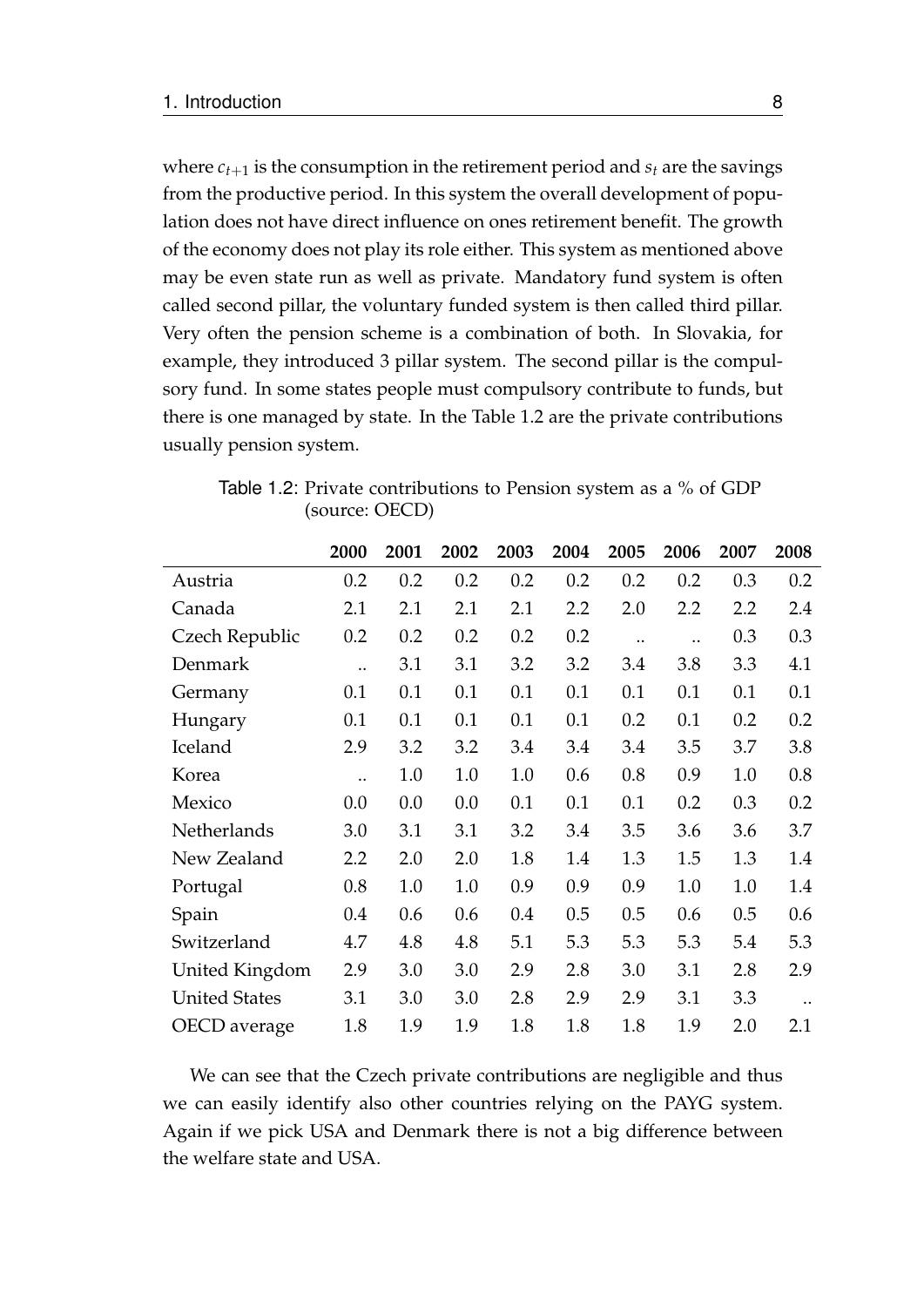### <span id="page-19-0"></span>**1.2.3 Problems with Pension Systems**

Pensions systems face several different problems and risk connected.

#### **Politics**

There is quite large risk concerning governmental policy. It is enough to look at the pensions schemes in the domestic economy where the plans for the reform change not only when the government changes but also within one political cycle. The change of parameters of the system is very usual in all European economies. Germany prolonged the pension age to 67 and France is planning to increase it from 60 to 65.

#### **Population growth**

As we have seen in the PAYG model description, for its smooth performance it is needed that the population grows. The problem of todays Western Europe is that the population does not grow but it shrinks.

#### **Aging**

The problem of contemporary pension systems is that the population is aging. Longevity is welcomed by most of the people but the pension system suffers. New methods in health-care and overall higher quality of life make people live longer and thus create negative externality to the pension systems. OECD makes forecasts of the so called *Dependancy ratio* . This ratio shows the share of the population over 65 year on the overall labor force. The ratio captures both, the decline in newborns and aging phenomenon. The former decreases the denominator and the latter increases the numerator. As this ratio is among the most important for the pension system table [1.3](#page-20-0) shows the OECD forecast of the development of this ratio in the most developed countries in the world thus in the countries which do have developed pension system which are jeopardized by the aging.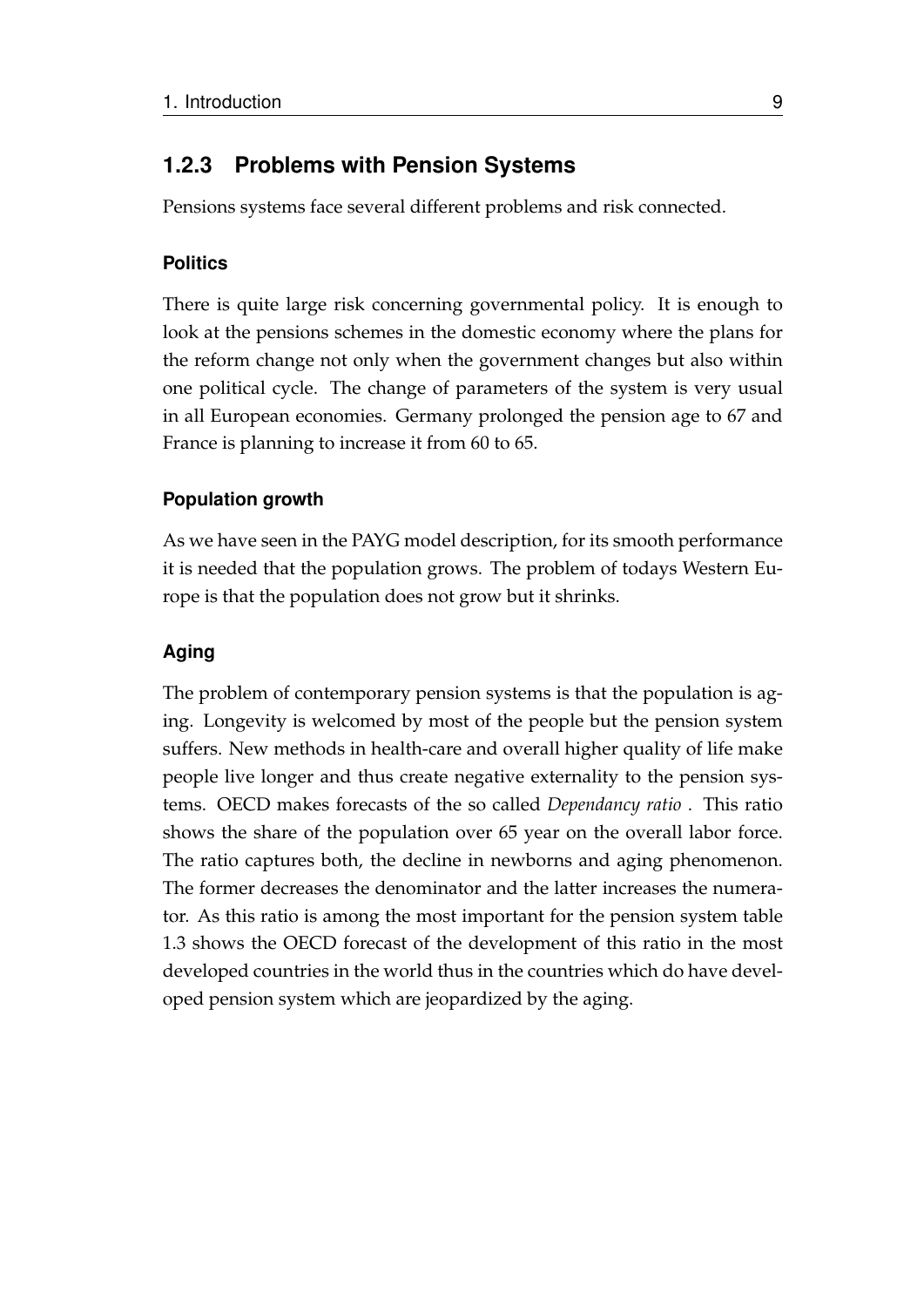<span id="page-20-0"></span>

|             | 2005 | 2010 | 2015 | 2020 | 2025 | 2030 | 2035 | 2040 | 2045 | 2050 |
|-------------|------|------|------|------|------|------|------|------|------|------|
| Austria     | 16.3 | 17.4 | 18.3 | 19.3 | 21.1 | 23.4 | 25.4 | 26.4 | 26.8 | 27.4 |
| Canada      | 13.1 | 14.1 | 16   | 18.2 | 20.7 | 23.1 | 24.3 | 25   | 25.6 | 26.3 |
| Czechia     | 14.1 | 15.4 | 17.9 | 20.1 | 21.5 | 22.7 | 23.9 | 26.5 | 29.5 | 31.2 |
| Denmark     | 15.1 | 16.8 | 19.2 | 20.9 | 22.4 | 24.1 | 25.5 | 26.2 | 26.2 | 25.4 |
| Finland     | 15.9 | 17.3 | 20.4 | 22.8 | 24.6 | 26.2 | 27.1 | 27   | 27.2 | 27.6 |
| France      | 16.4 | 16.7 | 18.6 | 20.3 | 21.8 | 23.4 | 24.7 | 25.6 | 25.9 | 26.2 |
| Germany     | 18.9 | 20.4 | 21.2 | 22.7 | 24.8 | 27.8 | 30.4 | 31.1 | 31.3 | 31.5 |
| Japan       | 20.2 | 23.1 | 26.9 | 29.2 | 30.5 | 31.8 | 33.7 | 36.5 | 38.2 | 39.6 |
| Norway      | 14.7 | 15.1 | 16.7 | 18   | 19.3 | 20.6 | 22   | 22.9 | 23.1 | 23.2 |
| Poland      | 13.2 | 13.5 | 15.5 | 18.5 | 21.3 | 22.7 | 23.5 | 25   | 27   | 29.6 |
| Slovakia    | 11.7 | 12.8 | 14.6 | 17.3 | 19.7 | 21.6 | 22.9 | 25   | 27.7 | 30.1 |
| Sweden      | 17.3 | 18.5 | 20.2 | 21.2 | 21.9 | 22.8 | 23.6 | 24   | 23.8 | 23.6 |
| Switzerland | 15.9 | 17.2 | 18.7 | 20.2 | 22   | 24.2 | 26   | 27   | 27.4 | 27.9 |
| UK          | 16   | 16.5 | 18   | 19   | 20.2 | 21.9 | 23.2 | 23.7 | 23.6 | 24.1 |
| <b>US</b>   | 12.4 | 13   | 14.4 | 16.1 | 17.9 | 19.3 | 19.9 | 20   | 20   | 20.2 |
| EU27 total  | 16.7 | 17.5 | 19   | 20.6 | 22.4 | 24.4 | 26.3 | 27.7 | 28.7 | 29.3 |
| OECD total  | 13.8 | 14.8 | 16.4 | 18   | 19.7 | 21.5 | 23   | 24.2 | 25.1 | 25.8 |
| China       | 7.6  | 8.2  | 9.4  | 11.7 | 13.4 | 15.9 | 19.2 | 21.8 | 22.4 | 23.3 |
| World       | 7.3  | 7.6  | 8.2  | 9.3  | 10.4 | 11.7 | 13   | 14.2 | 15.2 | 16.2 |

Table 1.3: Development of the Dependency ratio (forecast of OECD)

Let me come back to the basic setting introduced earlier, but including the demographic components.

$$
(l-a)P_t = T_t(1 + n + a), \t\t(1.5)
$$

where  $P_t$  stays for pensions of the "older generation" which is here understood as the generation of  $(l - a)$  meaning those who are already in the pension, because *a* stays for the retirement age and *l* stays for life expectancy. *T<sup>t</sup>* for the transfer of the currently working generations and *n* stays for the population growth. Let us define the rate of replacement as:

$$
\rho_t = \frac{p_t}{w_{t-1}} \tag{1.6}
$$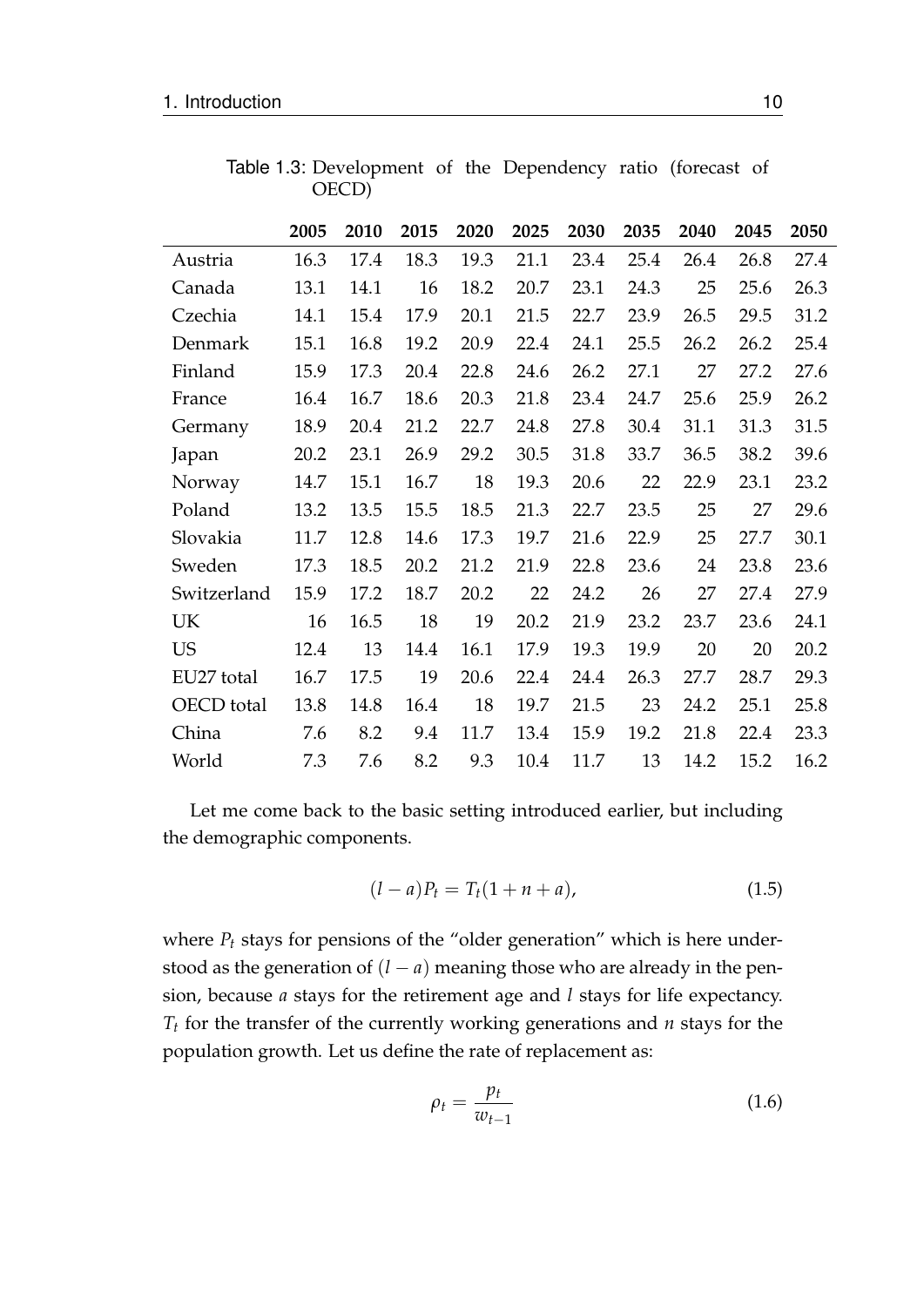and thus we can express it as follows:

$$
\rho_t = \frac{T_t(1+g)(1+n+a)}{1-a}.
$$

Wee see that the system gets into trouble when aging takes place. The denominator is increasing and thus whole rate of replacement decreases. One of the solutions is to increase the retirement age *a*. As already mentioned above, these parametric reforms do take place in the Western Europe as well as in the Czech Republic. In the table [1.3](#page-20-0) we can see that dependency ratios are increasing in all developed countries and the OECD forecast up to the year 2050 is not favorable. E. g. in the Czech republic there will should be 31.2 % of the population over 65 years.

#### **Macroeconomic Risks**

So far the risks I discussed were mainly related to the PAYG system. The macroeconomic risks mainly influence the FF pensions schemes. The benefit of this system depends on the market interest rate. In the long term it is quite stable, but the rate of return suffers from quite high volatility. A possibility is to invest into some low volatile and thus low risk assets, but this may result into lower rate of return.

Another risk stemming from the macroeconomic side is the negative output shock. This problem concerns both the PAYG system as well as the FF. The PAYG system may suffer from lower amount of contribution, but the government can smooth this problem into longer period of time and partly transfer to other generations and thus the effect on consumers is dampened. But the FF system is individual and the effect cannot be smooth to other periods. In the case of a period with higher unemployment the revenues of the PAYG system can be replaced from other source such as VAT or excise tax.

Overall we can say that both main types of pensions schemes suffer from uncertainty and risk. In this Thesis I would like to concentrate mainly on the transforming the system and its sustainability from the perspective of the political economics in the society with myopic agents.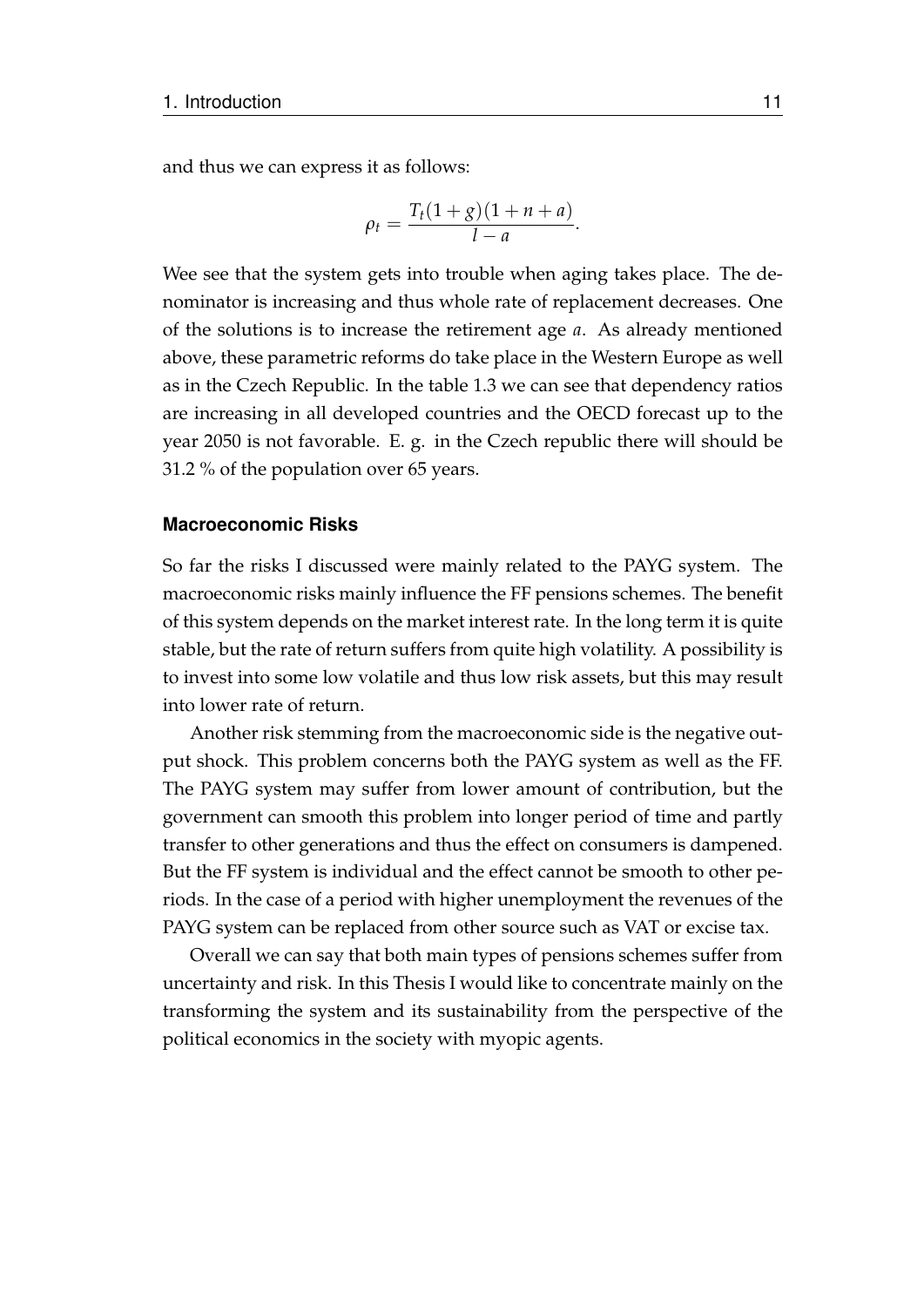# <span id="page-22-0"></span>**Chapter 2**

# **Types of Political Models**

This chapter will be devoted to basic literature review. In the first part, I will briefly go over the basic development of the literature and its main contributions to the research of political economy of pension systems. Later in the chapter I will look into more detail on some stylized components of the OLG models and some of its extensions.

## <span id="page-22-1"></span>**2.1 Development of the Political Economics Models of Pension System**

The pension system and its reform is being a hot topic in a political and economic discussions for quite a long period. There are many papers discussing the advantages and disadvantages of possible pension systems. Even though there in no system which would be definitely favorable and recommended, on a general level in the models, there are recommended principles that the economist have developed to check that the system is financially sustainable and that it will be financial sustainable given the expected parameters of the economy. But the financial sustainability is only one side of the coin. The other side of the coin is the political sustainability of the system. There are various agents in the economy that pursue different goals. When we focus on the users of the pensions system, they differ in a many ways and thus we cannot expect that they will promote the same scheme. I will introduce here basic but important steps done in the political economy research of pension system. Some of the articles which are later more important in the thesis will be elaborated into more detail. First model on political sustainability of pension system were developed in 70s. The paper from [Browning](#page-74-2) [\(1975\)](#page-74-2) cre-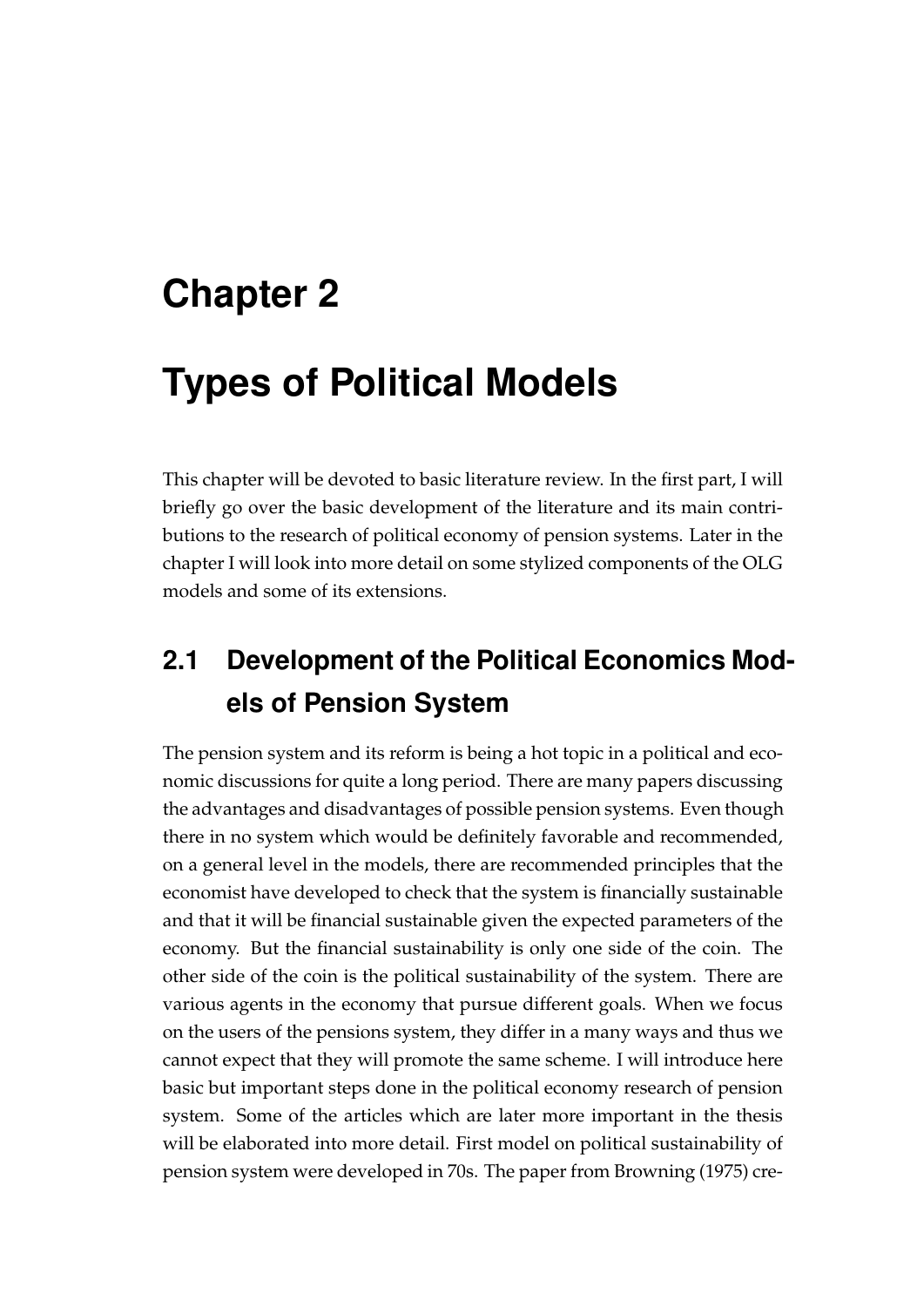ated a basic benchmark model of overlapping generations which calculates the political equilibrium. This benchmark model is very nicely described in [Breyer & Buchholz](#page-74-3) [\(2008\)](#page-74-3). The outcome of the the model explained why are the contributions to the social system over the optimal amount as a result of political equilibrium rather than of an equilibrium which would be optimally achieved by some omnipotent planner. The model is very basic because the agents in the economy differ only in age. In everything all the agents are homogeneous. The model is also fully deterministic. Uncertainty was introduced by [Hu](#page-75-1) [\(1982\)](#page-75-1). The uncertainty lies in the possibility of revoting the equilibrium contribution rate once the generations age. The economy of this model also consists of 3 generations and again majority voting is used. But on contrary to the basic Browning's scenario the agents do not expect that the system would not change but rather incorporates the expectation of the change already in their voting. The change in voting outcomes in [Hu](#page-75-1) [\(1982\)](#page-75-1) is mainly due to demographic changes and obviously due to expected demographic changes. Thus the political economy of pensions was further significantly developed. [Boadway & Wildasin](#page-74-4) [\(1989\)](#page-74-4) introduced explicit capital markets and they role in the political economy of pension systems. The crucial aspect of the todays modeling is the intergenerational redistribution, which may be accompanied by paternal altruism. These aspects were incorporated into the model by [Veall](#page-76-2) [\(1986\)](#page-76-2). Further was the model adjusted for many heterogeneities. Important is the adjustment for different productivity of agents and thus for different wages. In these classical models agent decide whether the pension system should be so called pay-as-you-go (PAYG) or fund system and further in the PAYG systems they decide on the optimal contribution rate. This summary is definitely not exhausting, but presented the main extensions of the basic model and are considered already as classical literature of the Political Economics of Pension reform. Recently there are other directions of the research. One with the rapidest development is considering myopic agents and will be thoroughly discussed later. There are also papers generalizing the whole settings into general equilibrium models. Very interesting are the models which search for a rationale of PAYG system in shock redistributions. This approach was described in [D'Amato & Galasso](#page-75-2) [\(2010\)](#page-75-2). Before I go on with describing the basic model and its extensions let me summarize different properties of the models: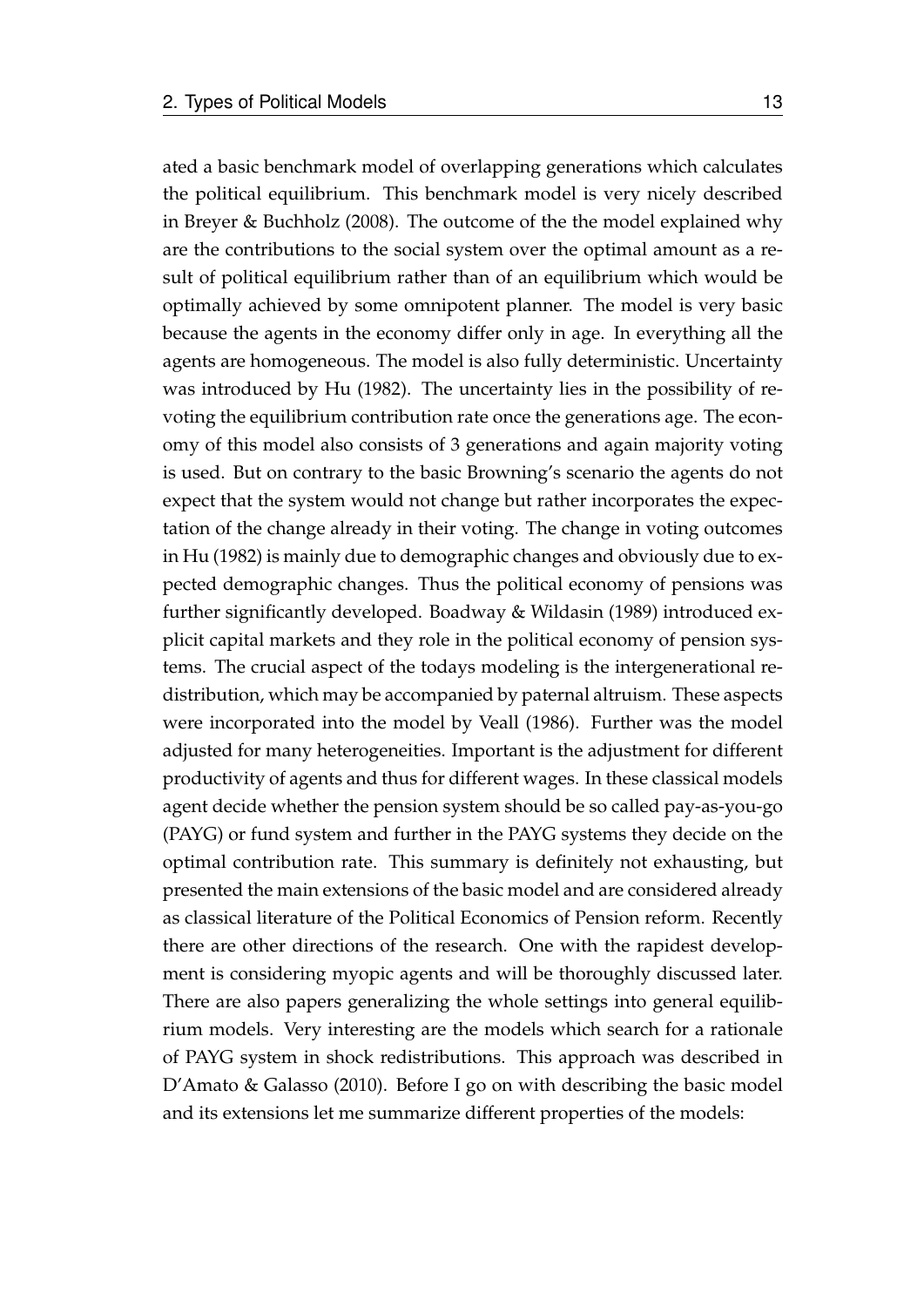### **Time Structure**

- Infinite Horizon (2 or 3 generation OLG models)
- Static: 1 or 2 period models

### **Voter's perception of the duration of the decision**

- Infinite (commitment case)
- Just one period (dynamic case)

### **Collective Decision Rules**

- Direct democracy, Median voter
- Veto Power
- Interest Groups influence
- Dictatorship of workforce
- Dictatorship of Retirees (Gerontocracy)

### **Voter's Target**

- Selfish Voters
- Parental Altruism

### **Heterogeneity**

- No heterogeneity
- Productivity
- Number of Children

### **Myopia**

- Classical Shortsightedness
- Pension Pessimism

### **General Economic Model**

- Small Open Economy
- Closed Economy

### **Labor Supply**

- Exogenous
- Endogenous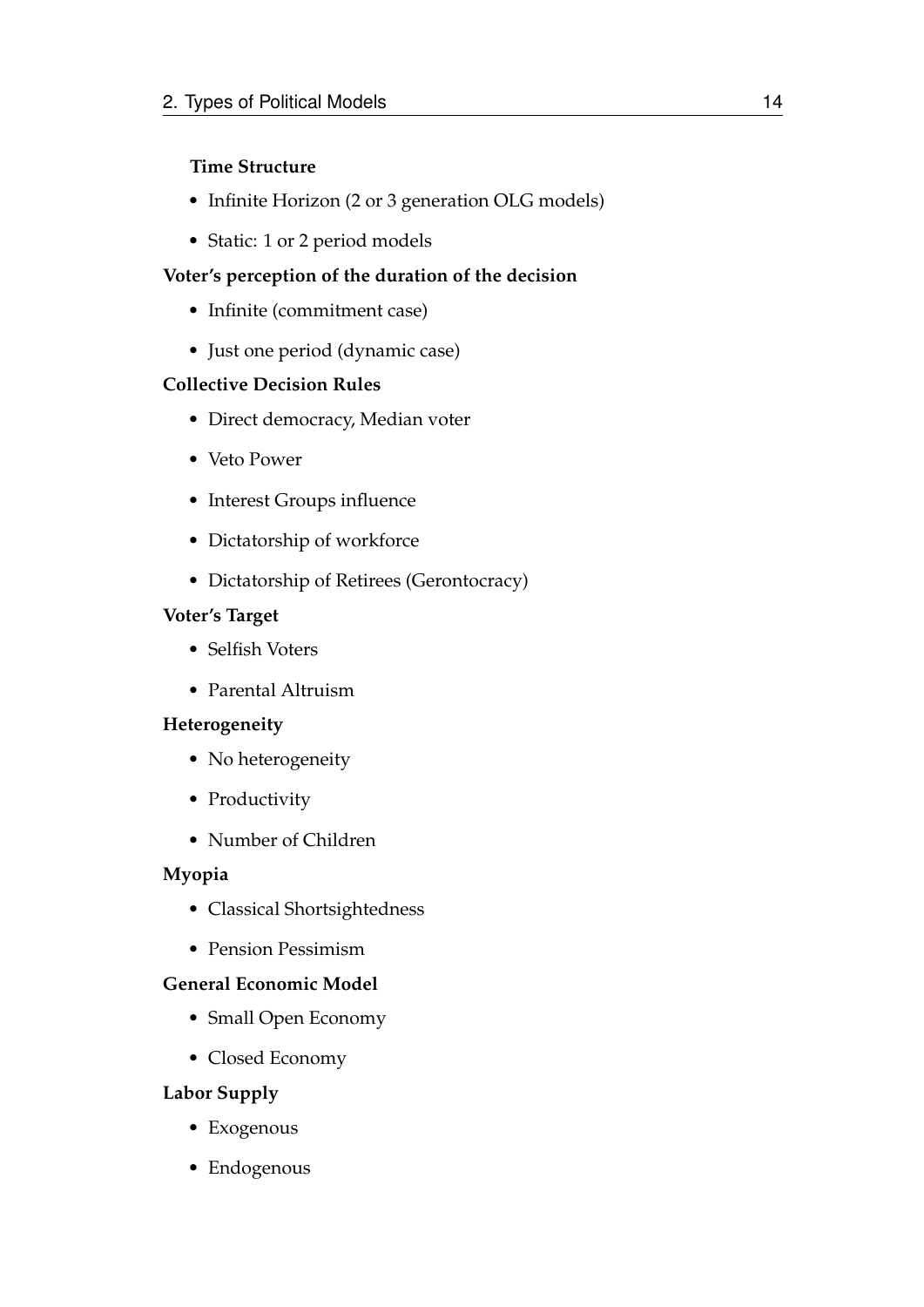### <span id="page-25-0"></span>**2.2 General Model**

In this part I will show assumptions we need to evaluate bit more thoroughly, because they are used in the basic political models of social reforms as mentioned in [Galasso & Profeta](#page-75-3) [\(2002\)](#page-75-3) and add some more recent approaches. I will begin with very general framework which is usually used and either extended and/or very often simplified. Firstly we are going to introduce **overlapping generations** (OLG). OLG is a setting where several different generation live in one time period and interact. Following the basic literature we will have 3 generations. First generation, the youngest one of the people just entering the working phase of their life. The second generation are older workers. Those have already some working behind but not enough to retire. The oldest, third, generation are retirees who are already prohibited to work in our framework. The size of oldest generation is normalized to 1 and the size of the middle generation and youngest generation is then  $(1 + n)$  and  $(1 + n)^2$  respectively. Every working generation is endowed with 1 unit of time which it could divide between work and leisure denoted as *v* and *l* respectively so that  $1 = v + l$ . We also assume that the workers are of **different ability** *e*. The ability is drawn from skewed distribution of abilities where the mean is higher than the median. The agents are **non-altruistic** in this setting and they have **utility function**:

$$
u_t^t(l_t^t, c_t^t) + \beta u_{t+1}^t(l_{t+1}^t, c_{t+1}^t) + \beta^2 u_{t+2}^t(c_{t+2}^t), \tag{2.1}
$$

where  $\beta$  is a time discount factor. The marginal utilities are positive and decreasing in both parameters. The budget constraints for each type are (with respect to his *et*) are:

$$
c_t^t + s_{t+1}^t = e_t w_t (1 - \tau_t) v_t^t
$$
  
\n
$$
c_{t+1}^t + s_{t+2}^t = e_t w_{t+1} (1 - \tau_{t+1}) v_{t+1}^t + s_{t+1}^t (1 + r_{t+1})
$$
  
\n
$$
c_{t+2}^t = s_{t+2}^t (1 + r_{t+2}) + P_{t+2}
$$

where the left side are the expenditures an the right side are the sources. *s<sup>t</sup>* are the savings in the respective period and  $\tau$  is the contribution rate into the state pension system collected from working generations and redistribute to the oldest retired generation. We assume a **balanced budget** each period so  $P_t = \tau_t w_t \hat{v}_t$  and  $\hat{v}_t = (1 + n)^2 \hat{v}_t^t + (1 + n) \hat{v}_t^t - 1$  which is a sum of average la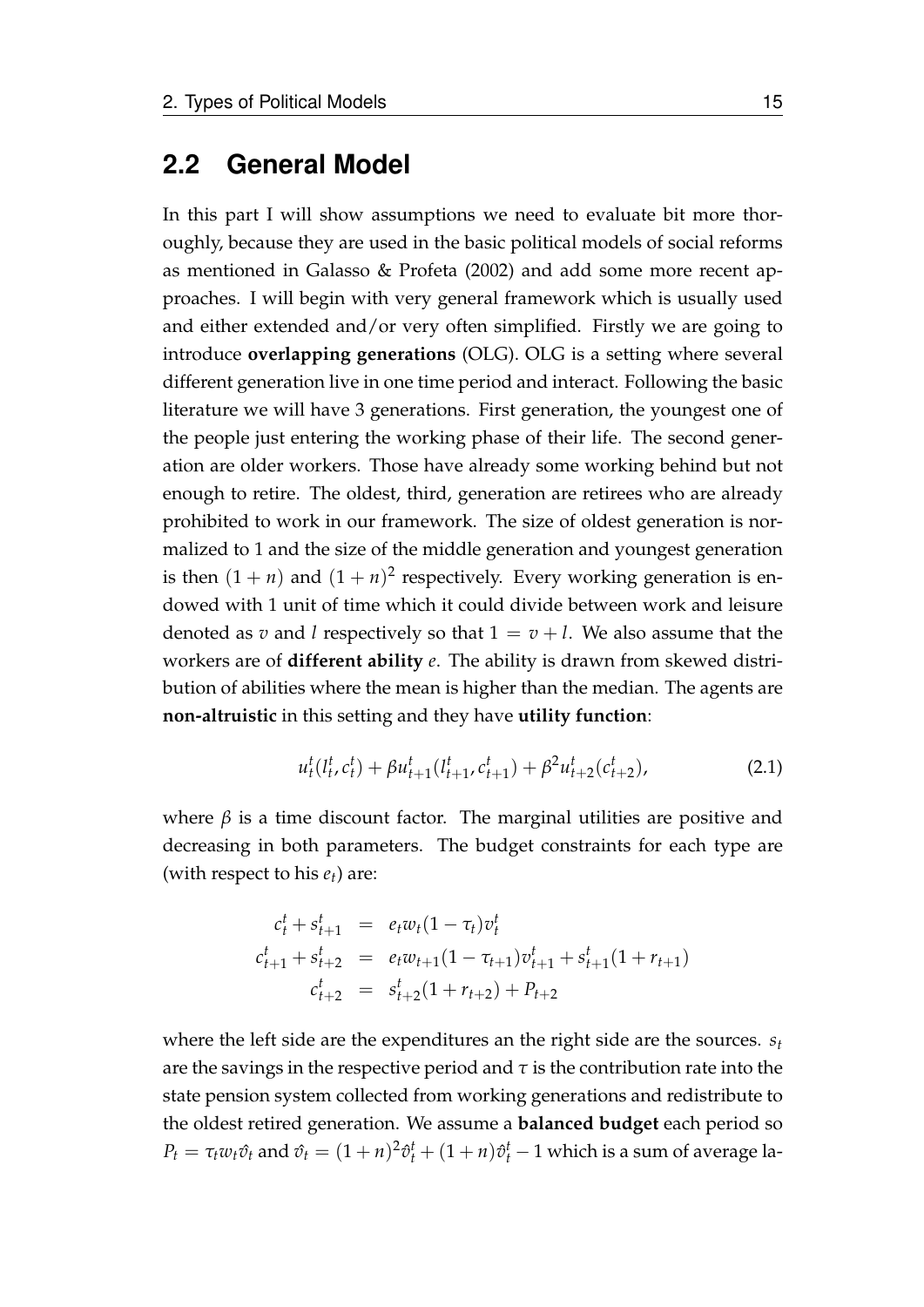bor supply for each generation multiplied by the size of each generation. We see that the direct effect of increased contribution rate is raised the pension but on the other hand we assume that **with higher taxes the labor supply decreases** which is also quite reasonable assumption and thus there is a opposite effect which decreases the pension.

On the production side of the economy, we assume **standard neo-classical production side of the economy** where factors of production pay their marginal product. That means that producers solve following problem:

$$
\max_{K,L} F(K,L) - wL - rK \tag{2.2}
$$

where we have the F.O.C.:

$$
[L] : \frac{\partial F(\cdot)}{\partial l} = w \tag{2.3}
$$

$$
[K] : \frac{\partial F(\cdot)}{\partial k} = r \tag{2.4}
$$

We assume standard economic equilibrium where for given set of tax rates the consumers maximize their utility through choosing allocation of their consumption and leisure under market prices. In some models both *r* and *k* are taken exogenously. Social security budget is balanced in every period and capital labor and good markets clear. We will further assume that the **tax will remain same for all periods**. This is very strong assumption, but we will see that the models which will be discussed in this thesis support this assumption.

Let me also define already in the beginning one very important property of an economy. The economy is **dynamically efficient** if the population growth *n* is smaller than the return from the capital market *r*.

Let me now describe more thoroughly some properties of the model which were already briefly mentioned.

### <span id="page-26-0"></span>**2.3 Reduced Time Horizon**

Reduced time horizon describe the state where the middle and oldest generation already realized or partly realized their decision about optimal savings and it updates its behavior according to current conditions. In their decision at time *t* they perceive their savings from previous periods already as a **sunk**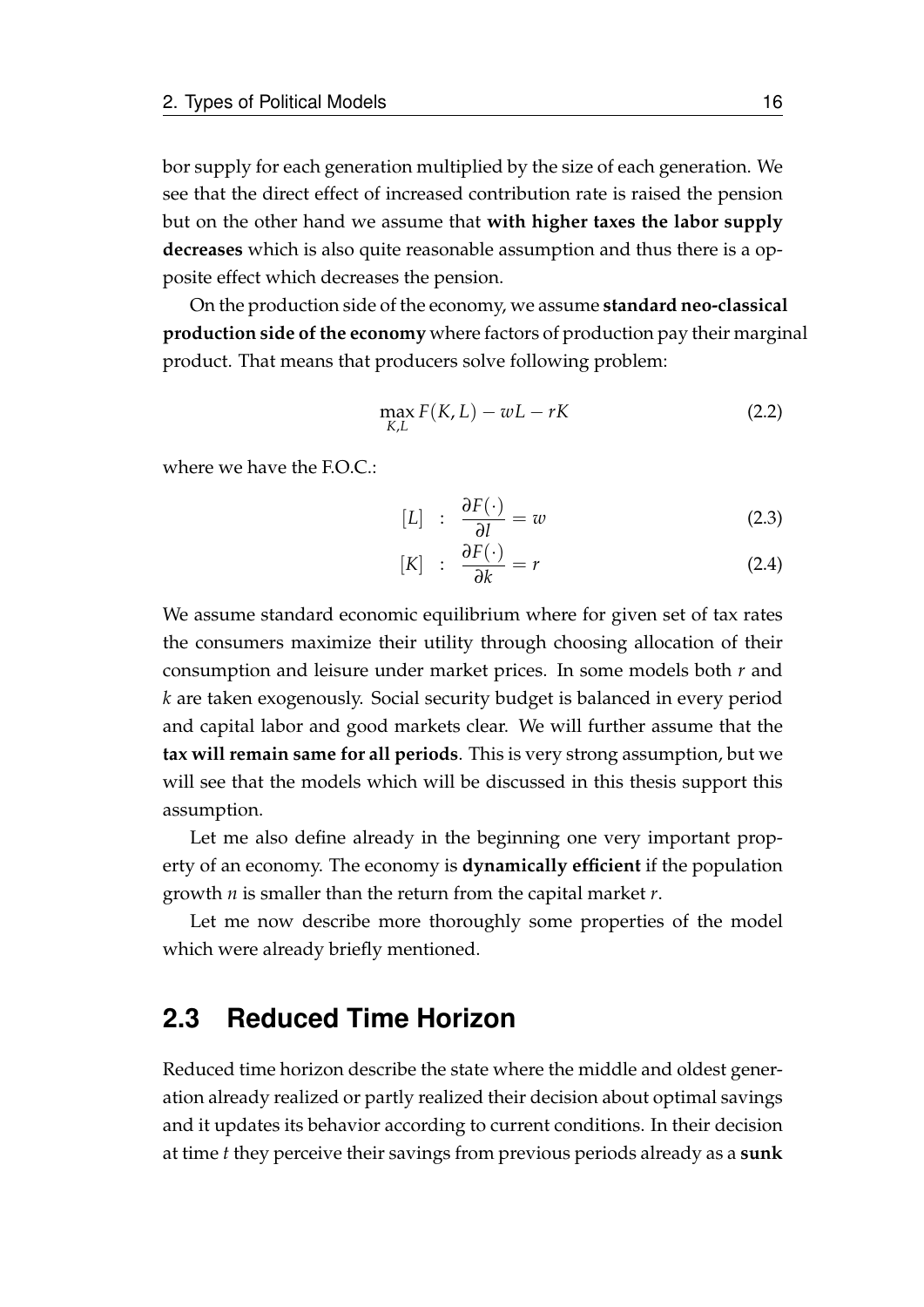**cost**. In this setting all from the oldest generation will have an incentive to set very high *τ*, because they do not internalize the full cost of social pension system and they only benefit from it. The middle generation also does not make the decision for its whole life but only for the periods it has ahead and thus the decision making differs from the youngest generation. Only the youngest generation does not suffer from time horizon problem because it internalizes all the cost of social security in its decision making. In a setting without heterogeneity in *e* and with no growth of real wages, the ratio between future benefits from the social system future contributions to the state social system in the steady state is  $1 + i = (1 + n) + (1 + n)^2$  then the middle aged generation F.O.C. will be following:

$$
vw\left[-1+\frac{1+i}{1+r}\right]+\frac{\tau w(\partial\hat{v}/\partial\tau)}{1+r}=0
$$
\n(2.5)

This implies that the middle age generation would prefer positive tax rate if the return from the system is larger than real return on capital accumulation:

$$
i \approx 1 + 3n > r > n
$$

This idea was used already in [Browning](#page-74-2) [\(1975\)](#page-74-2) and then used by [Boadway](#page-74-4) [& Wildasin](#page-74-4) [\(1989\)](#page-74-4), [Hu](#page-75-1) [\(1982\)](#page-75-1) and others. The consequence of the **reduced time horizon** and thus **sunk costs** is bigger than optimal contribution into the pension system when we take the decision of the youngest generation without reduced time horizon as optimal. It also shows that the PAYG system may be sustainable even if the economy is dynamically efficient. In this thesis I will work with the same setup and reduced time horizons will be present. Interesting development of the idea was offered by [Cooley & Soares](#page-74-5) [\(1999\)](#page-74-5) who combined it with the crowding out effect described next.

### <span id="page-27-0"></span>**2.4 Crowding Out**

[Boldrin & Rustichini](#page-74-6) [\(2000\)](#page-74-6) expect that the intergenerational redistribution represented by the debt each generation transfers on the next because of so-cial security <sup>[1](#page-27-1)</sup>. This debt creates a crowding out effect for the capital. The

<span id="page-27-1"></span><sup>&</sup>lt;sup>1</sup>The public social system is in fact a debt, the working generations lend to the system and are repaid when they retire by funds lent by the following generations when it starts working and the cycle continues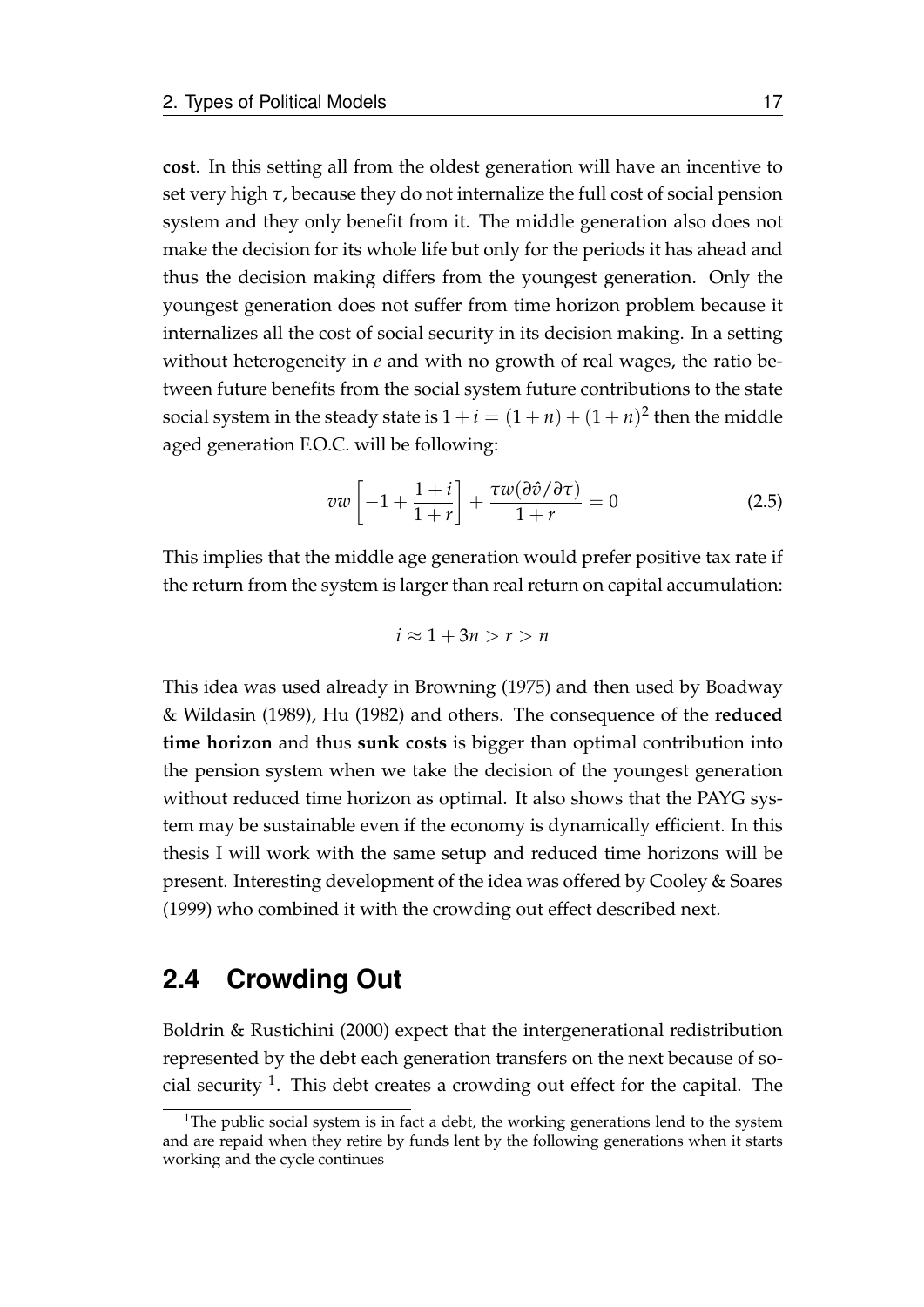larger the public pension system is, the less savings households do and the less capital is in the economy. This cause the reduction of real wages and also increases returns on capital since when there is less capital its marginal gain is higher, because of decreasing marginal productivity of capital stemming from the neo-classical production theory. This causes another redistribution effect and thus from workers to the capital holders. If we have our dynamically inefficient economy but only two periods and again no heterogeneity in *e* and exogenous labor supply then we would get F.O.C. with respect to the contribution rate for the youngest generation:

$$
-wv + \frac{wv(1+n)}{1+r} + \frac{\left[s\frac{\partial r}{\partial k} + \frac{\partial P}{\partial w}\frac{\partial w}{\partial k}\right]\frac{\partial k}{\partial \tau}}{1+r} = 0
$$

The first term represents the disutility from higher contribution rate in the first period. The second term discounted direct utility gained in the second period from the social system, the ghird term represents the crowding our effect. The sum of the first two terms are negative and the last term represents the increasing gains on capital with growing social security taxes. If the crowding out effect is large enough people would be willing to leave the PAYG system and access the funding system. The crowding our effect will be proved thoroughly described in chapters 5 and 6.

### <span id="page-28-0"></span>**2.5 Altruism**

If we talk about intergenerational redistribution we shall not forget about models of altruism. At least [Veall](#page-76-2) [\(1986\)](#page-76-2), [Hansson & Stuart](#page-75-4) [\(1989\)](#page-75-4) and [Tabellini](#page-76-3) [\(2000\)](#page-76-3) did not. The assumed that there exist a solidarity between the younger and older generation. More precisely that the younger generation is willing to help the older when it cannot gain their income through labor and it did not save enough to ensure consumption for the last period. Knowing this it gives the older generation an incentive to undersave because they correctly believe that their sons will bail them out. This creates a space for inefficient allocation. Under this framework the mandatory social security is actually treating the moral hazard problem. This setting also explains why the young generation which is forced to contribute as was shown more than optimally supports the obligatory pension system.

In the original [Veall](#page-76-2) [\(1986\)](#page-76-2) model the utility function of a generation looks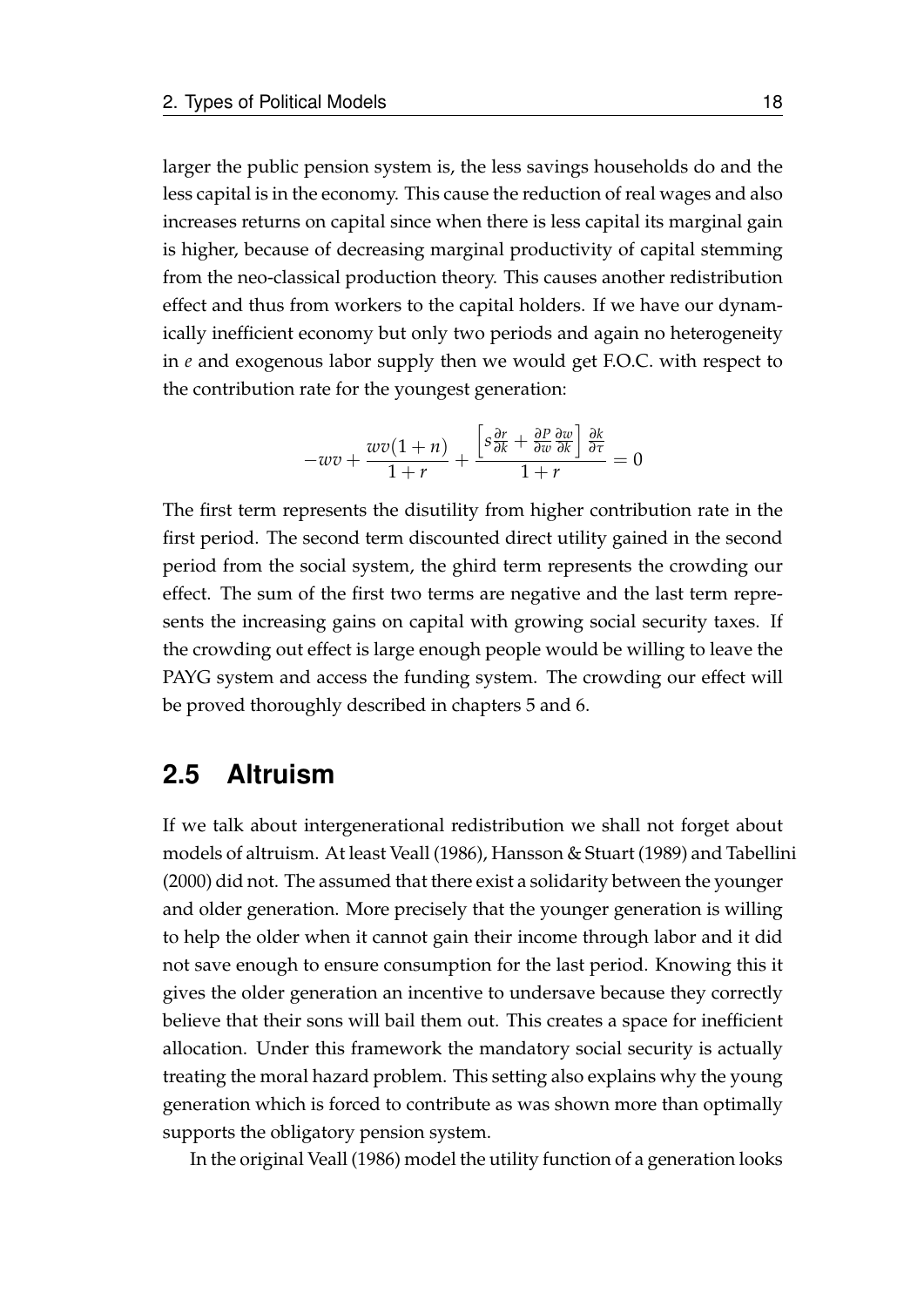like:

$$
u^t = u(c_t^t, c_{t+1}^t, c_t^{t-1})
$$
\n(2.6)

where again superscripts denote the time when the generation was born and subscripts time of consumption. The last term in the utility function represents the altruism. It is the positive externality of older generation's consumption to utility of younger generation. The utility function can be thus rewritten:

$$
u^{t} = u(c_{t}^{t}, (1+r)s_{t} + (1+n)g_{t+1}, (1+r)s_{t-1} + 1 + rg_{t})
$$
\n(2.7)

where  $g_t$  is a gift and other variables are same as in previous models. The budget constraint has form:  $M - c_t^t - s_t^t - g_t$ . Veall (1986) makes one reasonable assumption about the utility function and thus:  $u_2(c_1, c_2, c_2) > Ru_3(c_1, c_2, c_2)$ , where  $R =$  $1 + n$  $\frac{1}{1 + r}$ . In words this means that individual puts more weight on his own utility than on the utility of the elderly. The F.O.C. yield following gift function:

$$
g_t = \phi(M + \frac{S_{t+1}}{R} + Rg_{t+1}) - \frac{S_{t-1}}{R}
$$
 (2.8)

where  $\phi$  expresses the optimal  $C_t^{t-1}$ *t* . Other assumption made is that all consumptions are normal goods:  $0 < \phi < 1$ . And thus it follows that:-1 < *∂g<sup>t</sup> ∂St*−<sup>1</sup>  $<$  0. This last inequality shows that it is not optimal for the older generation to save, but rather to rely on the younger generations and their gifts. As [Veall](#page-76-2) [\(1986\)](#page-76-2) then shows public pension system may solve this problem and it is also in the interest of the younger generation to implement it.

### <span id="page-29-0"></span>**2.6 Redistribution inside Generation**

We introduced reduced time horizon and altruism as reasons why some household would prefer PAYG system over private savings. Another reason described by [Tabellini](#page-76-3) [\(2000\)](#page-76-3) suggest that some individuals prefer the PAYG system because of redistribution inside generation. That means from the individuals with lower wages to the individuals with higher wages. Thus even in dynamically efficient economy, some from the youngest generation would prefer the PAYG system over private savings because it enables the intragenerational redistribution. Now we will look on two period dynamically efficient economy with stable real wages. The steady state implicit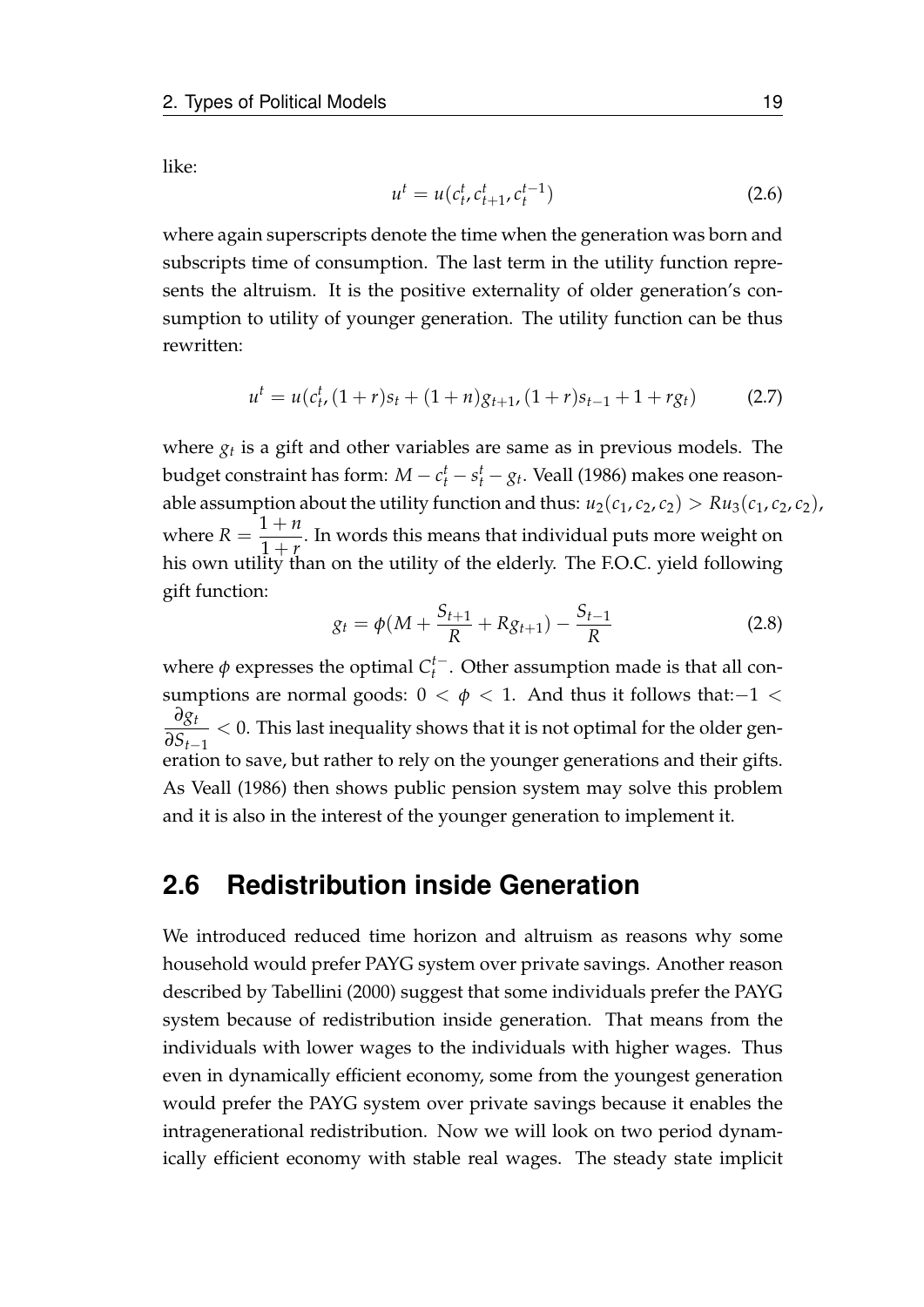return will look like:

$$
1 + i = \frac{(1+n)\tilde{v}}{ev(e)}
$$
 (2.9)

which means that  $i > n$  if  $\tilde{v} > ev(e)$ . For the lower income group it means that they have higher implicit return than the average return. For any type *e* we can than write its F.O.C.:

$$
ev(e)w\left[-1+\frac{1+i}{1+r}\right]+\frac{\tau w(1+\mu)}{1+r}\frac{\partial v}{\partial \tau}=0
$$
\n(2.10)

So any agent whose return is above average return would surely prefer nonnegative *τ*. This is the majority if we take into account the assumptions we made in the beginning of this chapter.

Different point of view is presented by [Casamatta](#page-74-7) *et al.* [\(2000\)](#page-74-7), whose result states that in favor of higher redistribution inside PAYG system are those who are already receiving social benefits (pensioners) and those who have incomes close to the middle of the distribution. In the paper, there are standard parameters  $r_t$  and  $n_t$  which represents the interest rate and population growth respectively. Individuals are divided into only two generations of actively working and contribution into the PAYG system and already older having the working stage of their life behind receiving the social benefits and consuming their savings. Wage of the agents is heterogeneous and distributed with support  $(w, w_+)$ , where  $\bar{w}$  (mean wage) is lower than  $w_m$ (median wage). The pension benefit is composed by two parts. One part is dependent on individual's income and the second one is derived from the mean income. And the pension benefit thus looks:

$$
P_{t+1}(w) = 1 + n_{t+1} \gamma_{t+1}(\alpha w + (1 - \alpha)\bar{w}), \qquad (2.11)
$$

where  $\alpha$  represents the above mentioned Bismarckian factor. If  $\alpha = 1$  the system is fully contributory and does not depend on actual individual's income. In the other extreme case of  $\alpha = 0$  the system is fully Beveredgian and the incomes of other individuals in the cohort do not play role. The authors assume dynamic efficiency  $r_t \geq n_t > 0$ . And they consider steady state economy, where the parameters do not change in time. The results of the model state that some of the workers with the highest wages would choose zero tax. To decide who they are the authors compare the returns from saving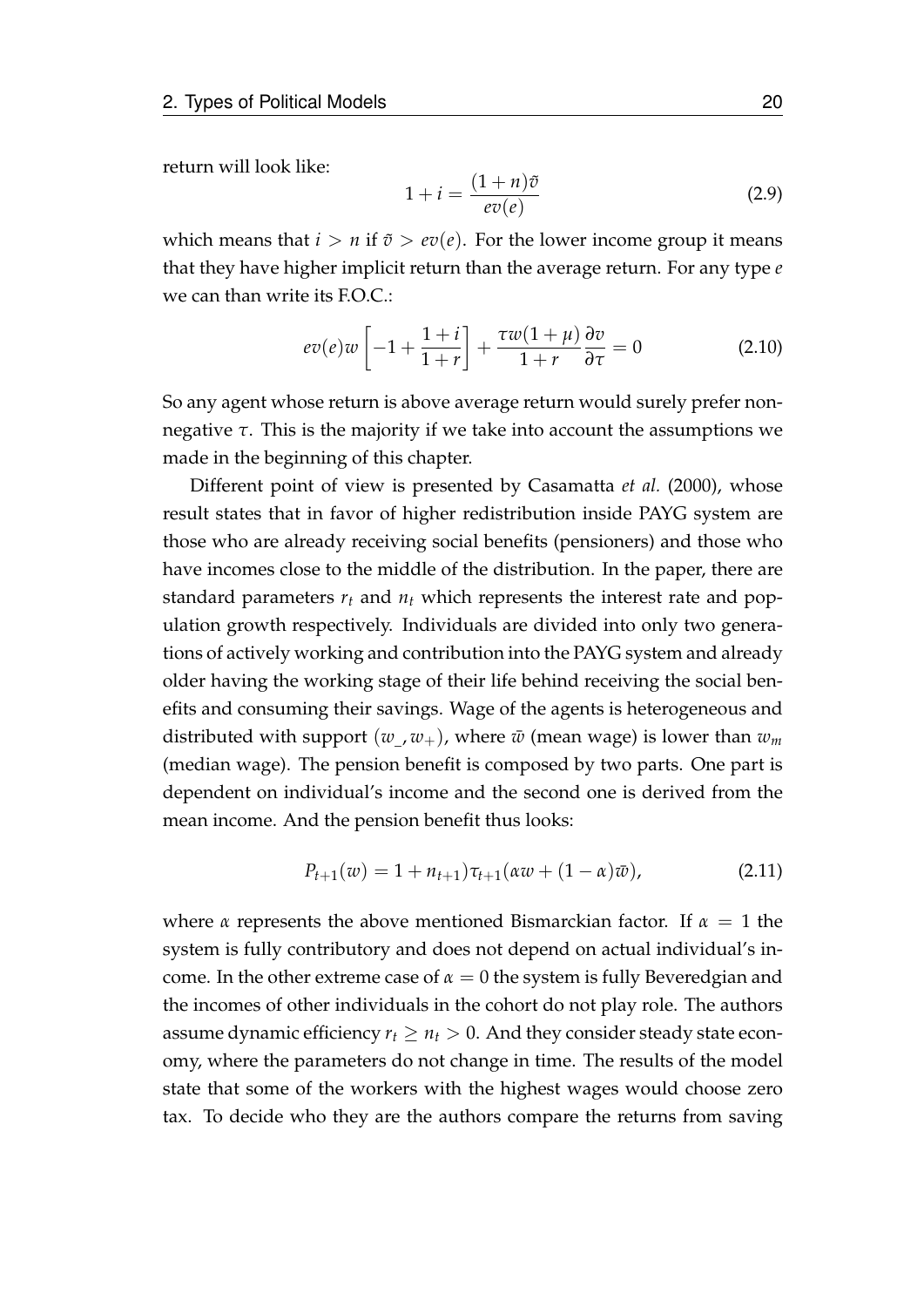and returns from capital markets:

$$
1 + r > \left(\alpha + (1 - \alpha)\frac{\bar{w}}{w}\right)(1 + n) \tag{2.12}
$$

Those are agents with wage higher than:

$$
\hat{w} = \frac{1 - \alpha}{\frac{1 + r}{1 + n} - \alpha} \bar{w} \le \bar{w}
$$
\n(2.13)

Those who have lower wage than this, will prefer positive public pension system. Moreover up to households with the wage  $\hat{w}$  the preferred contribution rate increases with their wage. All in all, the authors conclude and prove that the preferred tax rates of the younger generation has following properties:

•  $\tau^A(w) = 0$  if  $w > \hat{w}$  and  $\tau^A(w) > 0$  if  $w \leq \hat{w}$ 

• 
$$
\frac{\partial \tau^A(w)}{\partial w} > 0 \text{ if } w < \hat{w}
$$

• 
$$
Max\tau^{A}(w) = \tau^{A}(\hat{w}) < 1 = \tau^{R}
$$

Especially the second and third property are very interesting. The preferred tax rate is increasing with wage up to  $\hat{w}$  where is then step move to zero. And this high at  $\hat{w}$  is less than one, which is the preferred rate of the retired. The reason is that the more productive individuals receive also higher proportion of the funds collected in the PAYG system.

In the part devoted to comparative statics the authors conclude that the effect of population growth is indeterminable.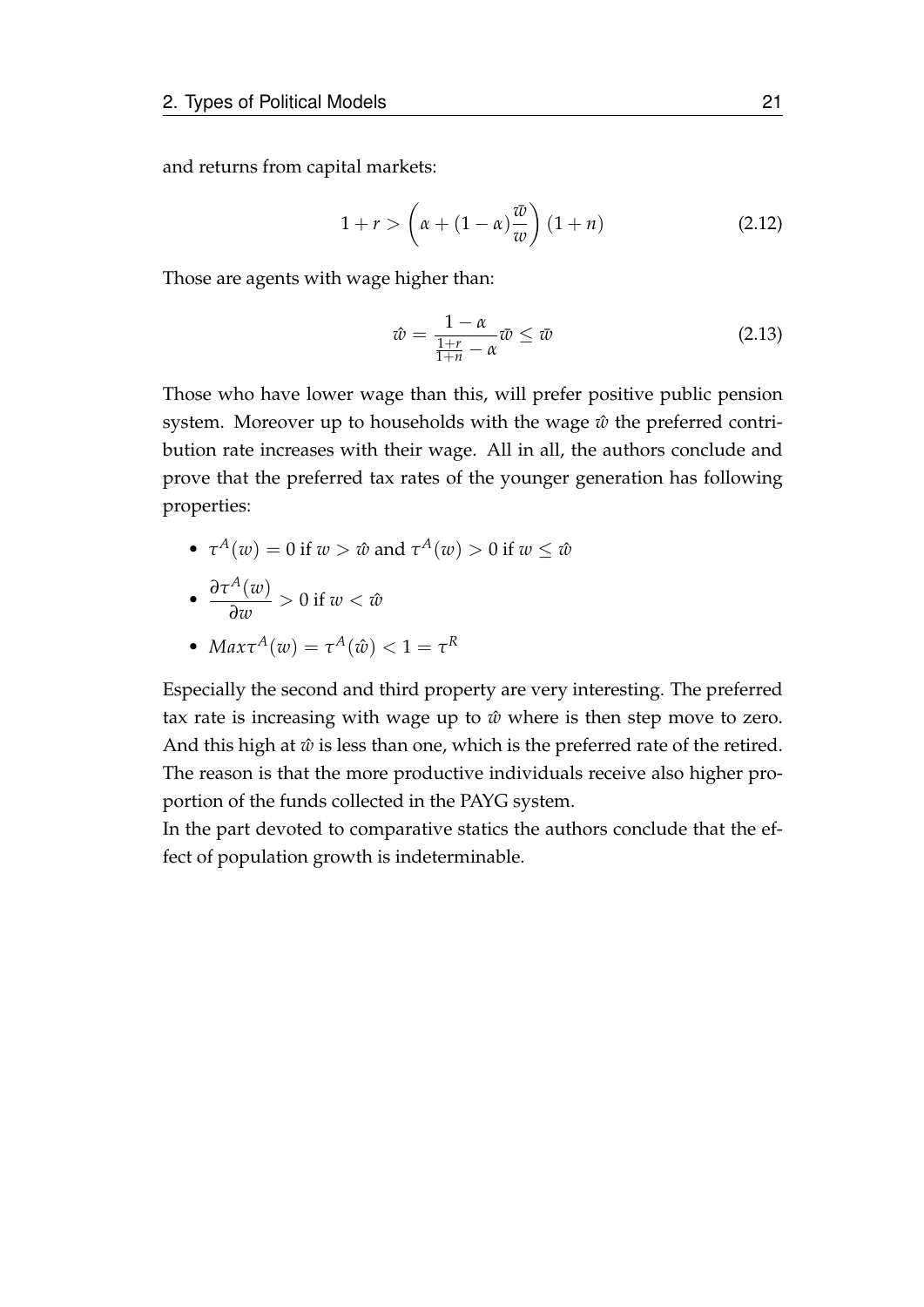## <span id="page-32-0"></span>**Chapter 3**

## **Collective Decision Rules**

The decision making could be made in a very different way. We usually assume that in democracies the majority voting shall take place, but it occurs that lobbying is quite powerful mean of implementing policies. In this chapter, I will describe some different types of collective decision making as they are introduced in the literature.

## <span id="page-32-1"></span>**3.1 Voting**

### <span id="page-32-2"></span>**3.1.1 Majority Voting**

The key assumptions when talking about majority voting are that the policy makers are fully opportunistic and that after elections they commit to the policy they announced before the vote started. Opportunistic policy makers have only one motivation which is to hold the office and thus they do not care about the policy which is implemented. They do not benefit from the policy directly. Their only benefit is to be elected and hold the office which brings them some exogenous benefit (rent) which is independent of the policy they pursue. The second assumption that the policy makers do after election what they promised before the vote, enables us to see the political competition only as a choice of policy. In the electoral competition thus the policy makers choose such a policy which maximizes their probability to be elected. This framework was developed by [Downs](#page-75-5) [\(1957\)](#page-75-5) where in the case of two parties both converge to the median voter optimum. In this setting the solution which gets the majority of votes is implemented. The models differ in the way they perceive the sustainability of the solution. The first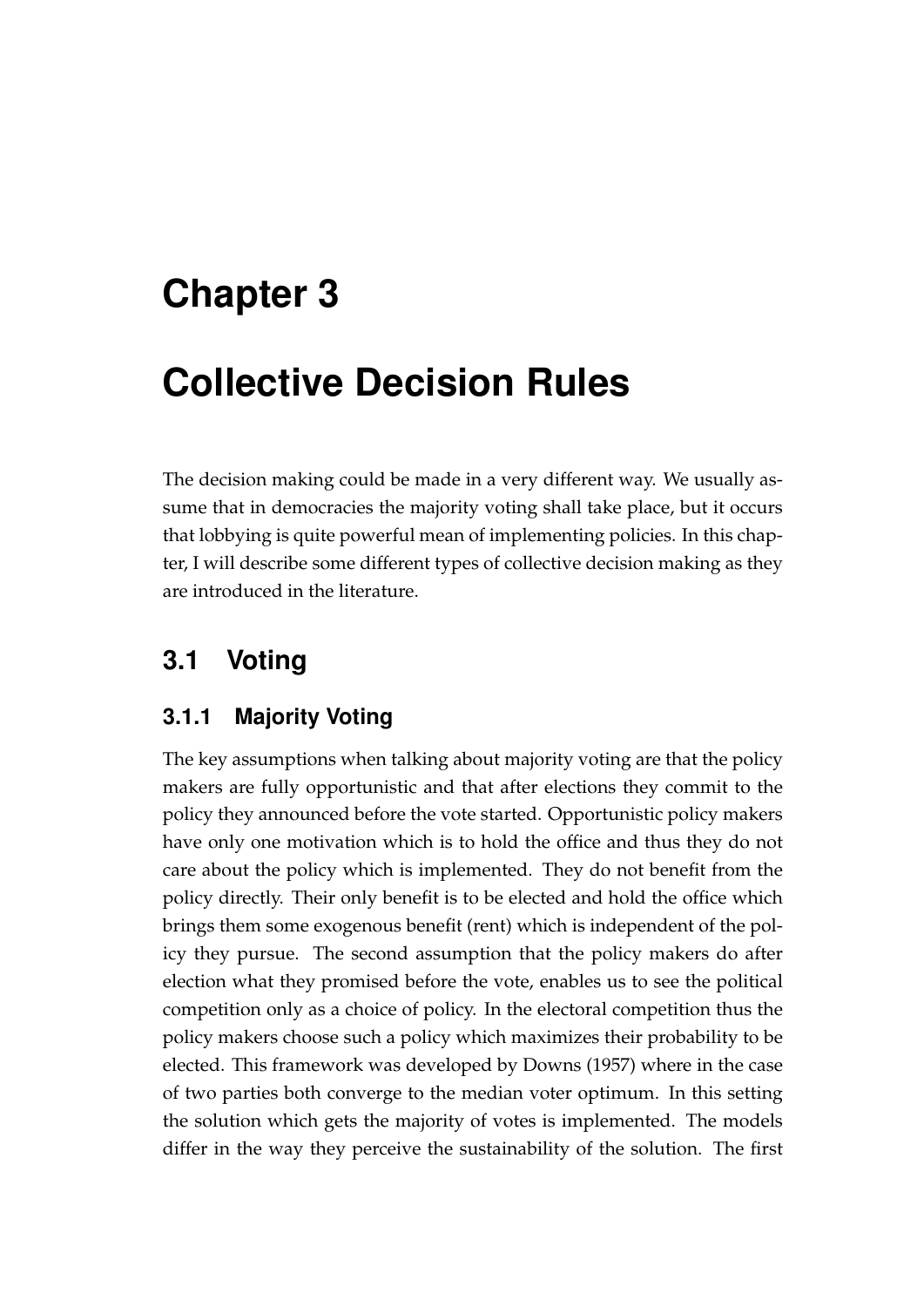models of social security (Browning, 1975) assumed full commitment. That means that the generation votes for a setting which they expect will hold also in the time they are retire. Even if there was Pareto improvement possible the system is not going to change. This rather unrealistic assumption was abandoned e.g. by [Hu](#page-75-1) [\(1982\)](#page-75-1) who introduced dynamic random component in the future. [Sjoblom](#page-76-4) [\(1985\)](#page-76-4) introduced a voting game of rational agents. The game represented a kind of implicit social contract with system of rewards and punishments. The reward is there for younger who invest into their fathers. If the generation does not fulfill its contract, it would be then punished by the following generation. In our case the youngest generation contributes to the system and then it expects that it will also later benefit from the system. If from any reason the members of younger generations decide not to comply with the system, they cannot expect also any later benefit from the younger generation.

### <span id="page-33-0"></span>**3.1.2 Veto Power**

When we talk about such an important things as social security for the elderly, in many democracies there might be a insurance that hinders quick and often changes to the system. This might be a constitutional law or any other higher law act. This might give every generation a veto power. This was reflected in [Hansson & Stuart](#page-75-4) [\(1989\)](#page-75-4). They took a social security legislation as a contract among all generations. The contract can be only adjusted if all the generations benefit from the change. This creates Pareto efficient system. The negotiation in the society in this system would proceed as follows. The young generation would propose a tax *τ* and the older generation would decide if it accepts the modification or not. Very important property of this decision making procedure is that it very much depends on status quo. There can be only change to the current system if all the groups in the society agree.

### <span id="page-33-1"></span>**3.2 Interest Group Models**

This method is more general in a sense, that we do not need a democratic society to be analyzed. On contrary to the voting models, in this kind of models the political power of the agents does not come only from their preference over the policy. In this case the political action may be exerted by or-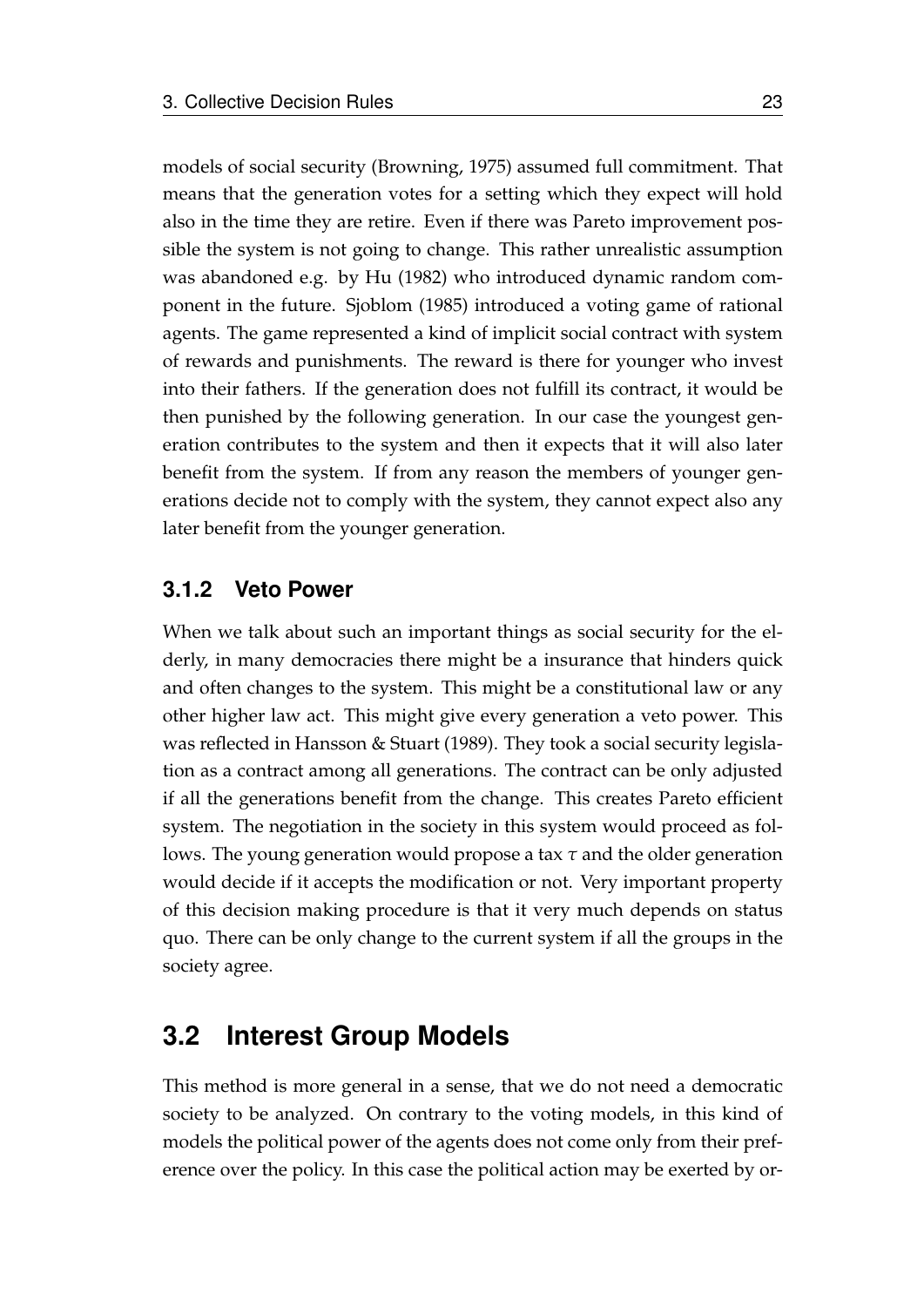ganized interest groups in other form of political action than voting. There are several types of these models. One called influence model stems from the political competition of younger and older generation and their pressure on policy makers. Another one called support model studies the contributions of the lobbies which represent the generational groups. First models of lobbying competition could be seen by [Becker](#page-74-8) [\(1983\)](#page-74-8) and [Becker](#page-74-9) [\(1985\)](#page-74-9). These models is based on the fact that exerting a political pressure on policy makers is time consuming. This and overall interest group model approaches have the drawback that there exists free-rider problem. At the end of the day the necessary fundamentals for the policy are the size of the group and the size of the pressure it exerts. The group exercising higher pressures wins and it can implement its solution and thus receive a transfer from the other group which was not successful in the political lobbying. [Mulligan &](#page-75-6) [i Martin](#page-75-6) [\(1999\)](#page-75-6) claim that interest group models describe more accurately the environment of decision making of such proposals as are pension reforms. Especially considering decision making in representative democracies.

The problem we see in the lobbying process is the classical free-rider problem, because there are members who do not place any effort, but they also benefit from the lobbying of their colleagues in the cohort. The size of the free-rider problem is influenced by the quality of the organization of the group. E. g. [Grossman & Helpman](#page-75-7) [\(1998\)](#page-75-7) assumes that the older generation is better organized than the younger.

In many models it is not only time consuming to create a lobby, but it might be costly. The government might collect contributions from the groups to ensure himself enough funds for his election campaign. The policy of the group which is able to contribute more will have greater chance to be implemented.

### <span id="page-34-0"></span>**3.2.1 Short-lived Governments**

[Grossman & Helpman](#page-75-7) [\(1998\)](#page-75-7) presents a government which is unable to ensure that the policy which will be implemented would persist in further periods. The government is elected only for a short time. The agents in the economy forecast the future policies of the government with respect to current state of the economy and expected future economic conditions. The equilibrium concept used in the paper is Markov perfect equilibrium.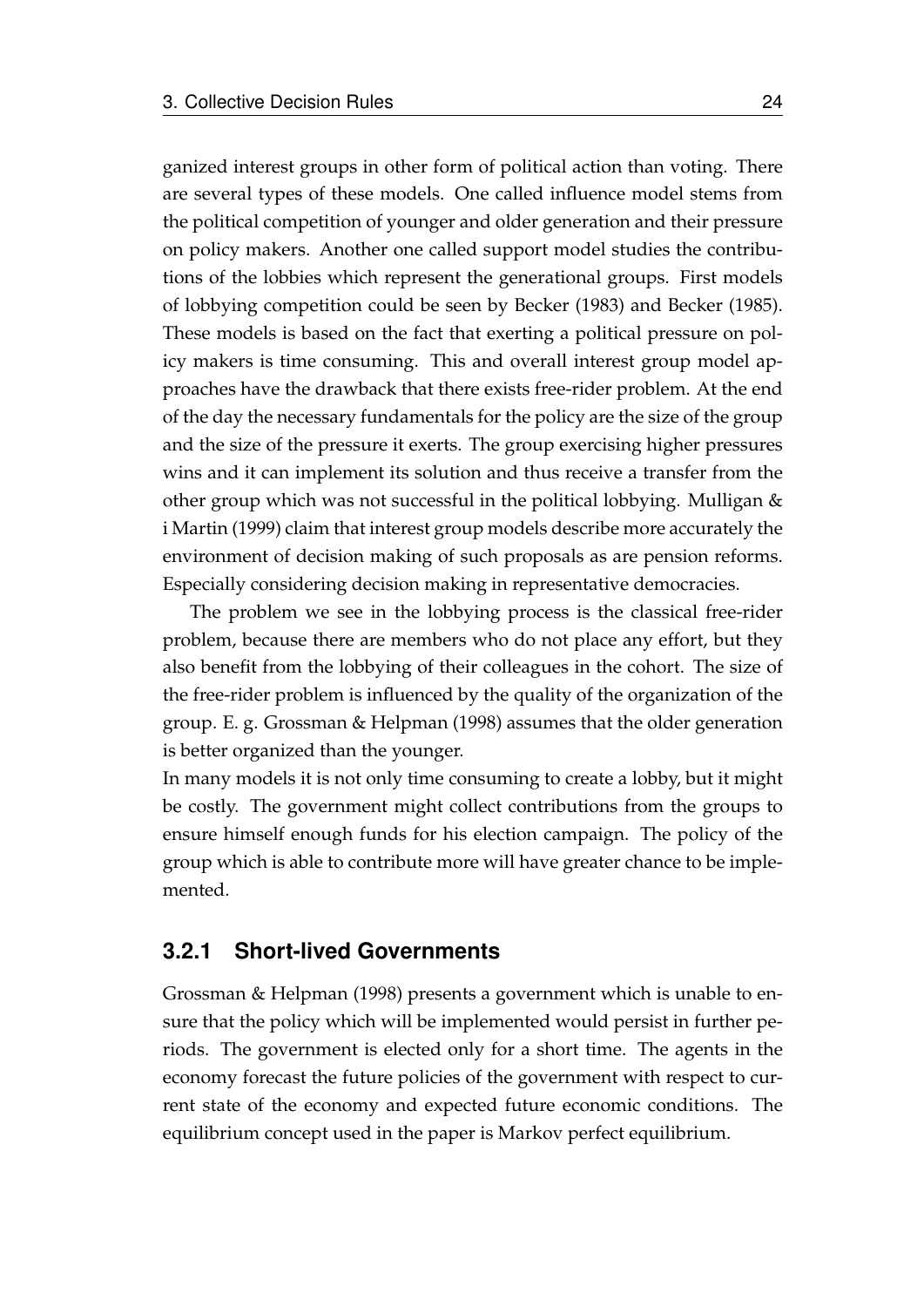### <span id="page-35-0"></span>**3.2.2 Capital Market Lobbying**

[Kemmerling & Neugart](#page-75-8) [\(2009\)](#page-75-8) introduced simple although very interesting model of lobbying in favor of the capital market. As we already mentioned earlier, the public pensions scheme is crowding out possible investment on the capital market. In other words people instead of investing into some capital instruments and thus insure themselves for their retirement age, they rely on PAYG systems and thus underinvest. Authors also show that there exist correlation between the PAYG system generosity and a scope of the financial markets. If we look at the Czech Republic it fits this framework very well as the PAYG system is usually the only source of pension and the capital markets are still underdeveloped. However this is a topic for other very interesting debate. The basic idea is that if the governments reduced the public pensions schemes people would be forced to enter the capital market to save enough to smooth their life long consumption. Authors also compare two cases of pension system privatization. The case of United Kingdom in 1986 and Germany in 2001.

#### **Interest Group Problem**

As already mentioned above the companies from the capital market (banks, insurance companies, pension funds etc.) struggle to get under control some of the savings *s* of the Households as they would like to finance their pension from these savings. There is *i* firms in the economy and they share equally the savings of the households,  $s = \sum_i s_i$  where  $s_i$  are savings hold by firm *i*. On the market there is an imperfect competition and thus firms can charge a mark-up  $\mu > 0$  on the marginal cost. So firms have profit:

$$
V_{i,t} = \mu s_{i,t} - C_{i,t}.
$$
\n(3.1)

 $C_{i,t}$  are the cost of lobbying. In other words it is the amount the firm transfers to the government for implementing a policy  $X_t$ . The policy  $X_t$  determines the size of the public pension system. The higher  $X_t$  the more must the consumer in young age contribute to the public pension system. It is equivalent the the social contribution rate.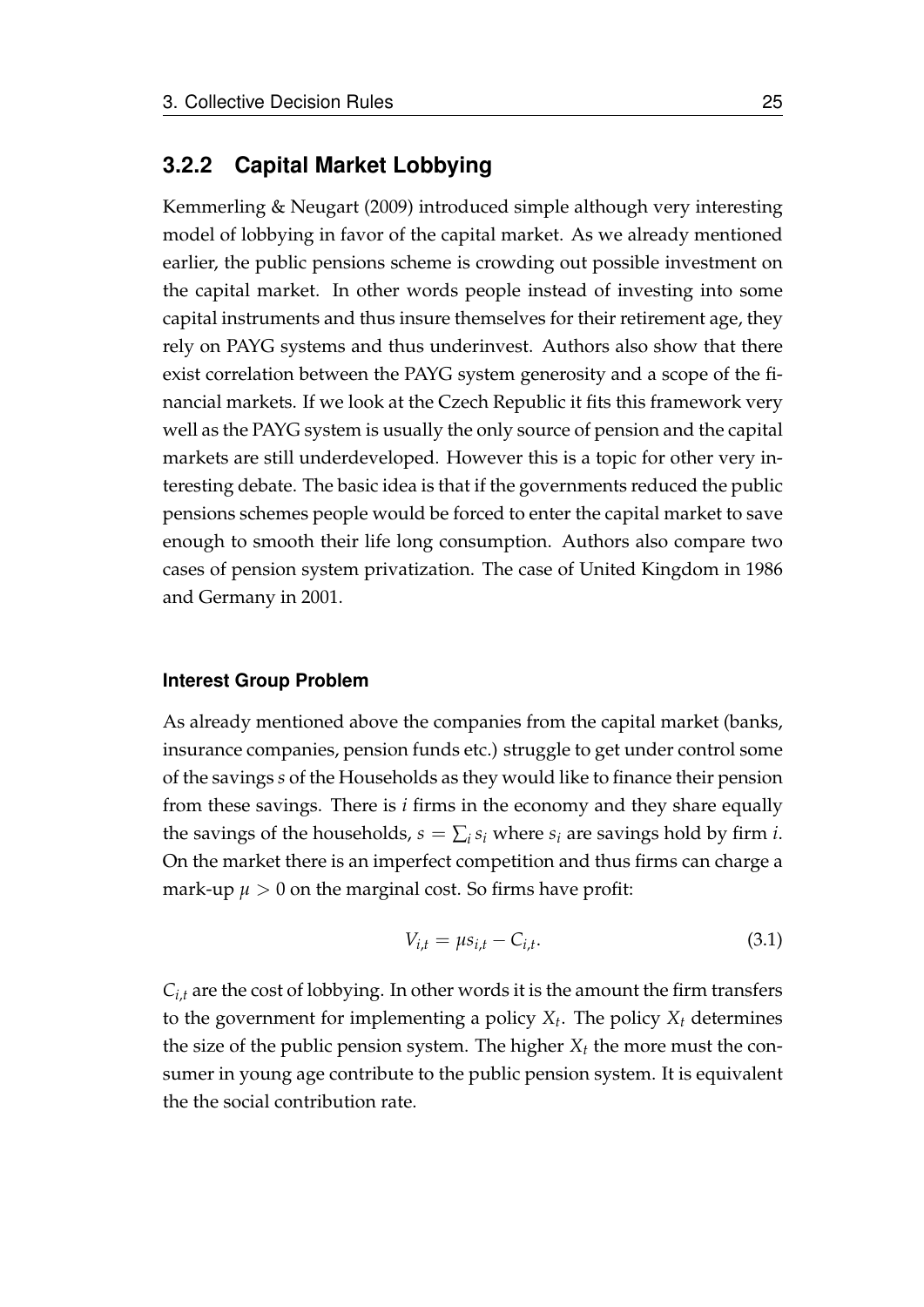#### **Government Problem**

The authors follow common way to express the governments preferences as already used in [Grossman & Helpman](#page-75-0) [\(1998\)](#page-75-0):

$$
\max_{X_t} \lambda W(X_t) + (1 - \lambda) \sum_i C_{i,t},
$$
\n(3.2)

where  $0 \leq \lambda \leq 1$ . The first part of the function determines the government prospects to be elected again and the second part of the function the second part of the function determines the preference of the policy maker. How much weight the government puts on the well-being of the voters and how much he cares about the funds he receives from the capital markets is captured by the parameter  $λ$ . In this king of models the interest group trades its money for influence and on the other side stays politician who sells the influence for money. The variable which determines the appearance of the pension scheme is *X<sup>t</sup>* . The government pays the contributions to the pensioners  $P_t$  and is constrained by the balanced budget condition  $P_t = G_t X_t$ , where  $G_t$  is growth factor of population defined by  $G_t \equiv +g_t \equiv \frac{N_t}{N}$ *Nt*−<sup>1</sup> .  $N_t$  is the population growth.

#### **Household Problem**

In [Kemmerling & Neugart](#page-75-1) [\(2009\)](#page-75-1) authors consider classic overlapping generations. In this case two. One working and one generation of already retired. Government weights the welfare of both groups with the same weights. And thus the voters' well being as seen by opportunistic government is:

$$
W(X_t) = U_t^t(c_t^t, c_{t+1}^t) + U_t^{t-1}(c_t^{t-1}).
$$
\n(3.3)

The superscripts here denote the time the generation was born and the subscripts denote the time of consumption.

We can rewrite the utility of the older generation :

$$
U_t^{t-1} = u(Rs_{t-1} + G_t X_t), \tag{3.4}
$$

where the utility function has usual properties  $u'(\cdot) > 0$  and  $u''(\cdot) < 0$  (positive but decreasing marginal utility from consumption). The first term in the utility function are the savings of the retiree which he made in productive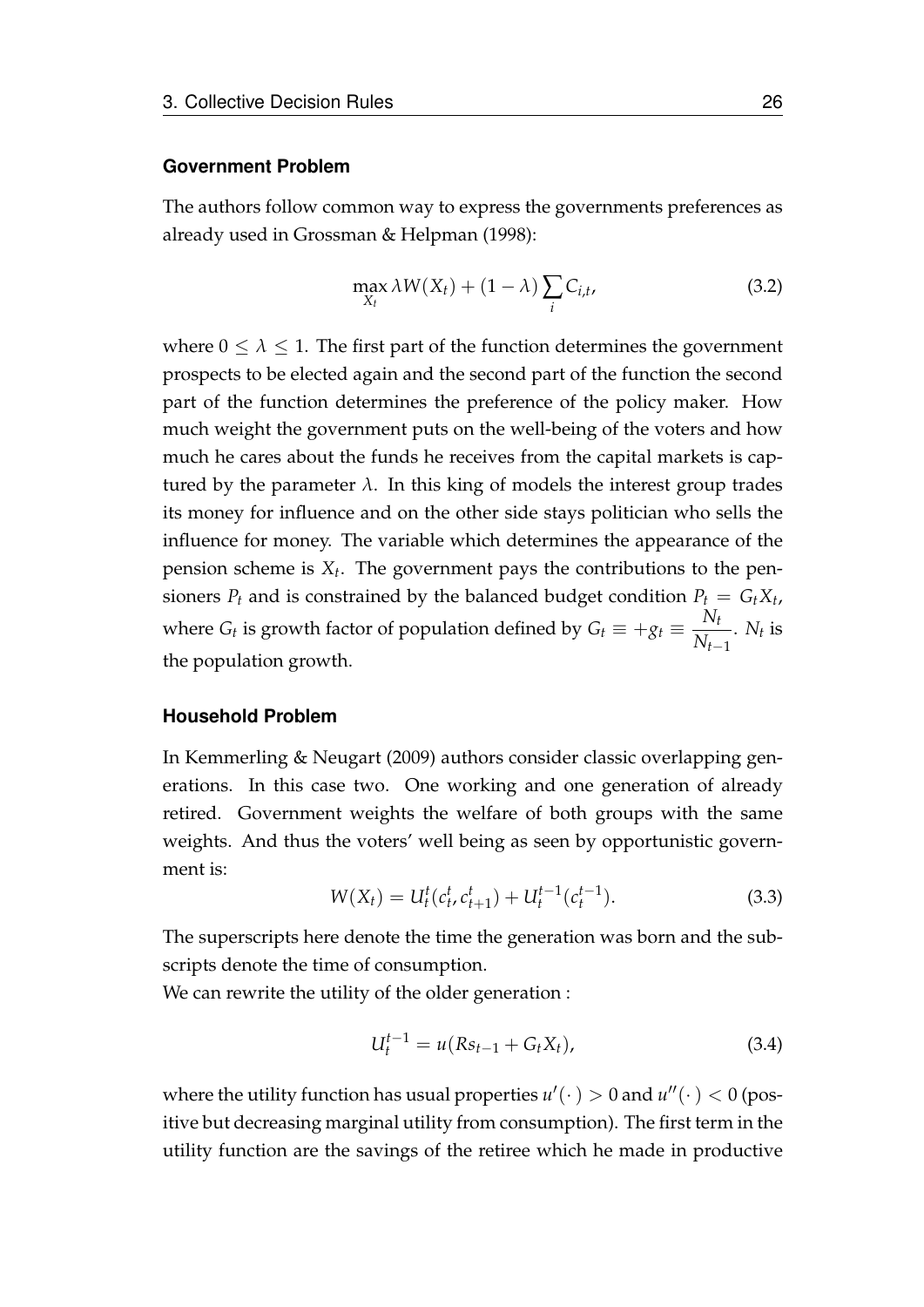age. The second term represents the utility stemming from the PAYG system. *R* is exogenous as the authors consider small open economy. The utility of younger generation looks more complicated as it consists of two consumption periods:

$$
U_t^t = u(1 - (1 + \mu)s_t - X_t) + \frac{1}{R}u(Rs_t + G_{t+1}X_{t+1}).
$$
\n(3.5)

The first term in the utility function for the first period is wage which is normalized to 1, subtracted are contribution to her own fund and to PAYG system and savings put on capital market with the mark-up. The second utility is discounted by *R* and we expect that the government can make credible commitment and ensure that  $X_{t+1}^e = X_t$ .

**Timing** Firstly the financial market lobby approaches the government and offers a scheme of policies  $X_t$  and possible contributions  $C_{i,t}$  they offer in exchange. Then the government decides on its optimal policy (maximizes its objective function) and after that household determine their consumption and savings.

We need to use backward induction and thus we look at the household behavior as the first. households maximize their welfare when they learn the PAYG parameter  $X_t$ . Then they set their savings. This is represented by maximizing Household utility function with respect to *s<sup>t</sup>* . And we get then the maximization condition:

$$
-u'(1-(1+\mu)s_t - X_t)(1+\mu) + u'(Rs_t + G_{t+1}^e X_t) = 0 \qquad (3.6)
$$

Not surprisingly the household equal the today's marginal utility from consumption with the marginal utility from consumption they will receive in the second stage of their life. [Kemmerling & Neugart](#page-75-1) [\(2009\)](#page-75-1) show that household save more when they face lower contribution rate (this is proved in chapter 5). And that incentivize the financial market sector to lobby for the lower *X<sup>t</sup>* and then collect the fees for saving on private accounts.

It is now government's move to maximize the utility. The government maximizes its Welfare function with respect to the size of PAYG system *X<sup>t</sup>* and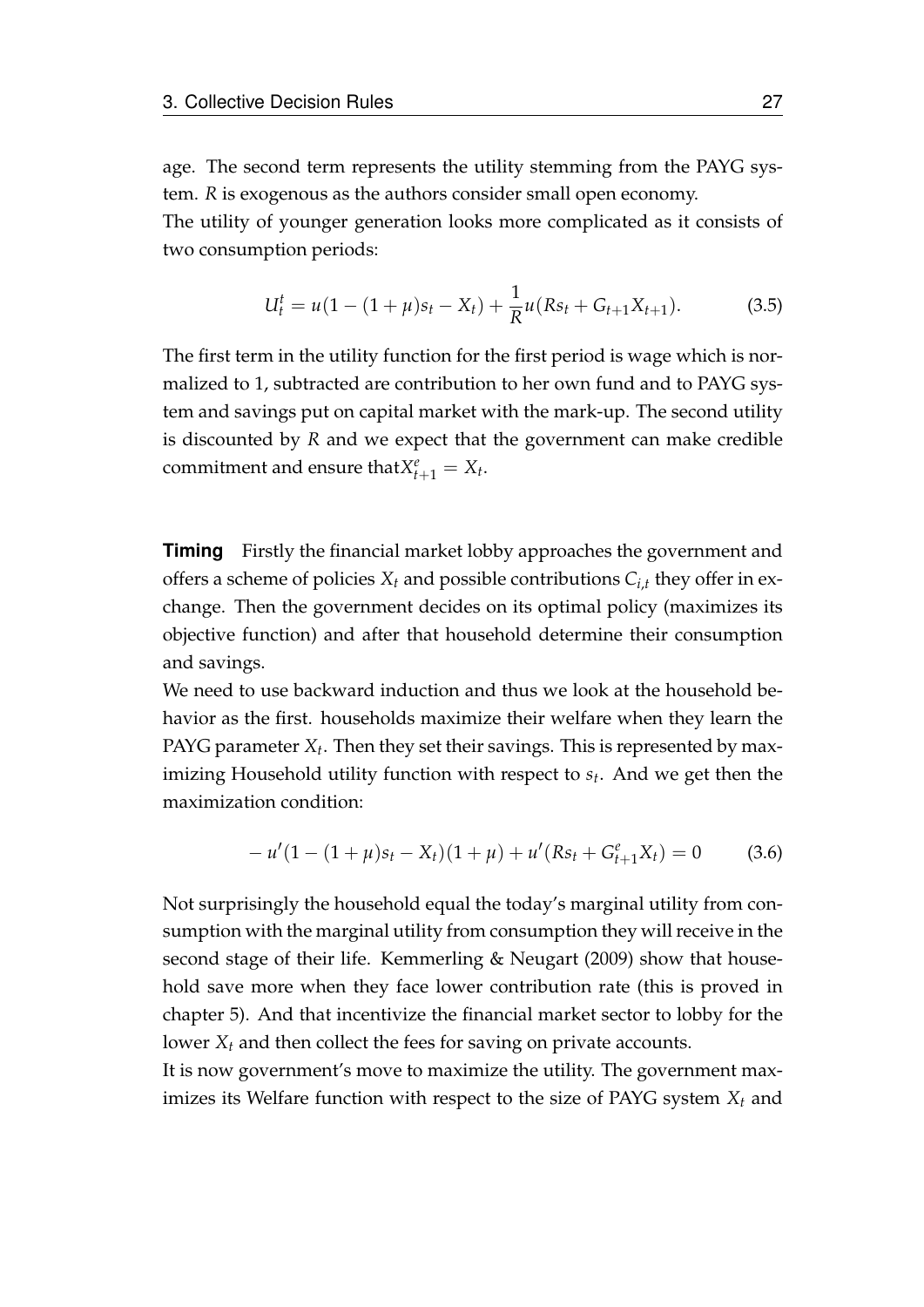its optimal policy is characterized by:

$$
\lambda \frac{dW(X_t)}{dX_t} + (1 - \lambda) \sum_i \mu \frac{ds_{i,t}}{dX_t} = 0
$$
\n(3.7)

Authors then rewrite decompose the part of the first part of the government optimality condition as:

$$
\frac{dW(X_t)}{dX_t} = O_t + Y_t, \tag{3.8}
$$

where

$$
O_t = u'(Rs_{t-1} + G_t X_t)G_t
$$
\n(3.9)

as the marginal effect of the change of the mandatory contribution on the older generation and

$$
Y_t = u'(1 - (1 + \mu)s_t - X_t) \left( -(1 + \mu) \frac{ds_t}{dX_t} - 1 \right) + \frac{1}{R} u'(Rs_t + G_{t+1}^e X_t) \left( R \frac{ds_t}{dX_t} + G_{t+1}^e \right),
$$
\n(3.10)

which represents the marginal effect of the change of the mandatory contribution on the younger generation. The above equations fully characterize the equilibrium level of *X<sup>t</sup>* mandatory contribution into PAYG system. Other interesting, although not surprising, are that the greater is the weight the government puts on capital markets the lower is the mandatory contribution  $\frac{dX_t^*}{dt}$  $> 0.$ 

*dλ* At the end of the paper authors examine two states which performed the pension reform. These countries were UK, where the financial market is strong, and Germany where it is weaker. Nevertheless it is only one case, and whether it holds on general level should be more elaborated.

This model is adjusted and then thoroughly solved in the sixth chapter of this theses.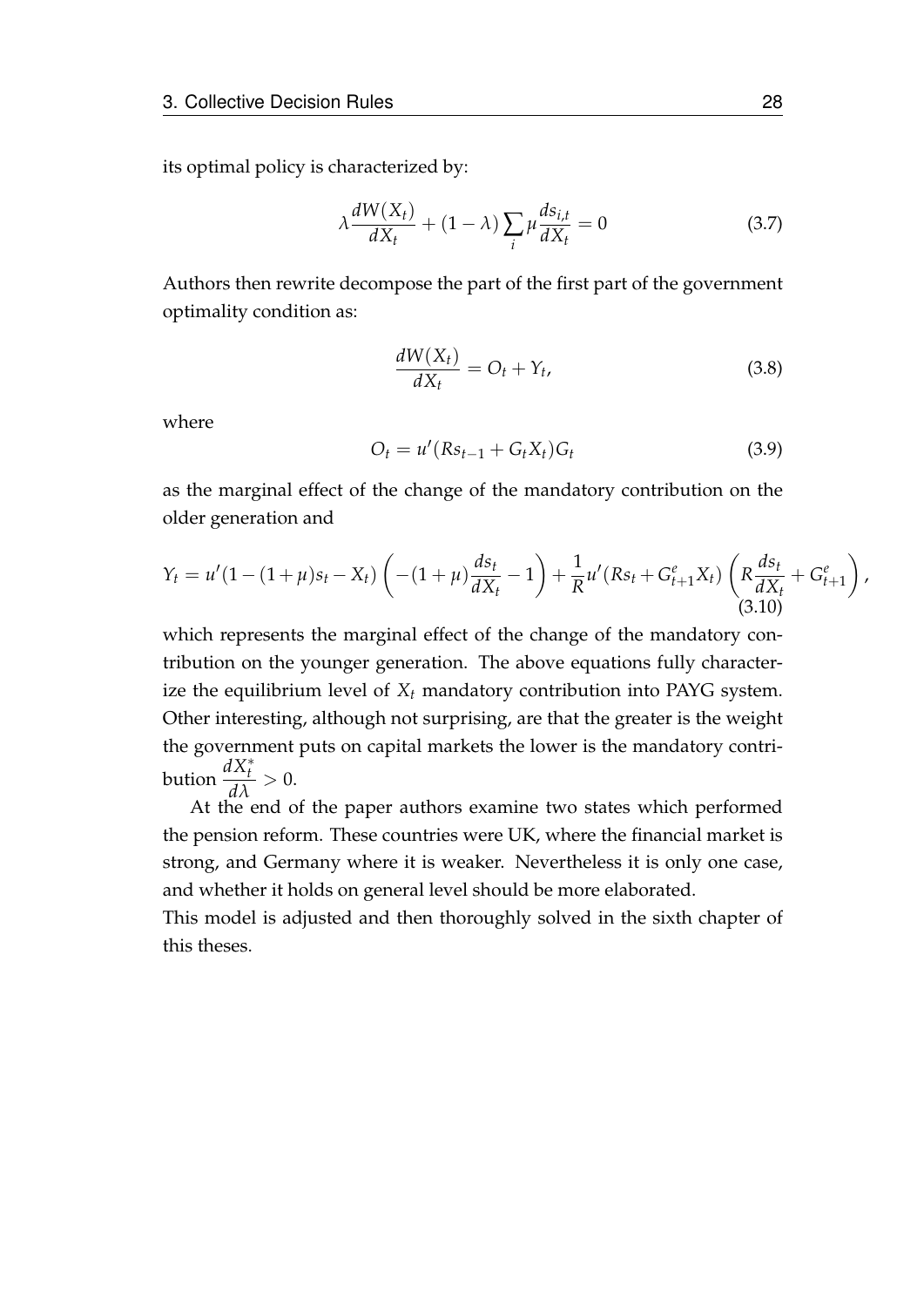# **Chapter 4**

# **Political Models of Median Voter with Myopia**

# **4.1 Myopia**

One of the above mentioned reasons for the presence of social security and obligatory pensions programs is myopia, in other word shortsightedness. [Kaplow](#page-75-2) [\(2010\)](#page-75-2) even states that myopia constitutes to some the most important rationale for social security retirement systems. The problem of people with such a behavior is that they are not able to save enough to cover their life-expenses in the later life periods. In other words, the people are impatient and consume more of their resources immediately which makes them time-inconsistent, because the immediate consumption does not fol-low from their time preference. They seek instant gratification. [Phelps &](#page-76-0) [Pollack](#page-76-0) [\(1968\)](#page-76-0) studied first these kind of preferences which are also called 'hyperbolic discounting'. This kind of preferences create gap between ones long-run goals and short-run behavior and lead to undersaving and procrastination. All this may even lead to poverty in the later period of the life. [Campbell & Mankiw](#page-74-0) [\(1989\)](#page-74-0) found that only half of the consumer follow the permanent income hypothesis and one of the main reasons for this is myopia. Of course there are other reasons why people do not save their money, but it is difficult to distinguish between them and myopic behavior. Myopia is well described in the field of Behavioral economics. E.g. in [O'Donoghue](#page-75-3) [& Rabin](#page-75-3) [\(1999\)](#page-75-3), they see procrastination stemming from myopia "as a major source of suboptimal retirement planning". Even though they see the source of procrastination in the fact that people do not want to spend the time to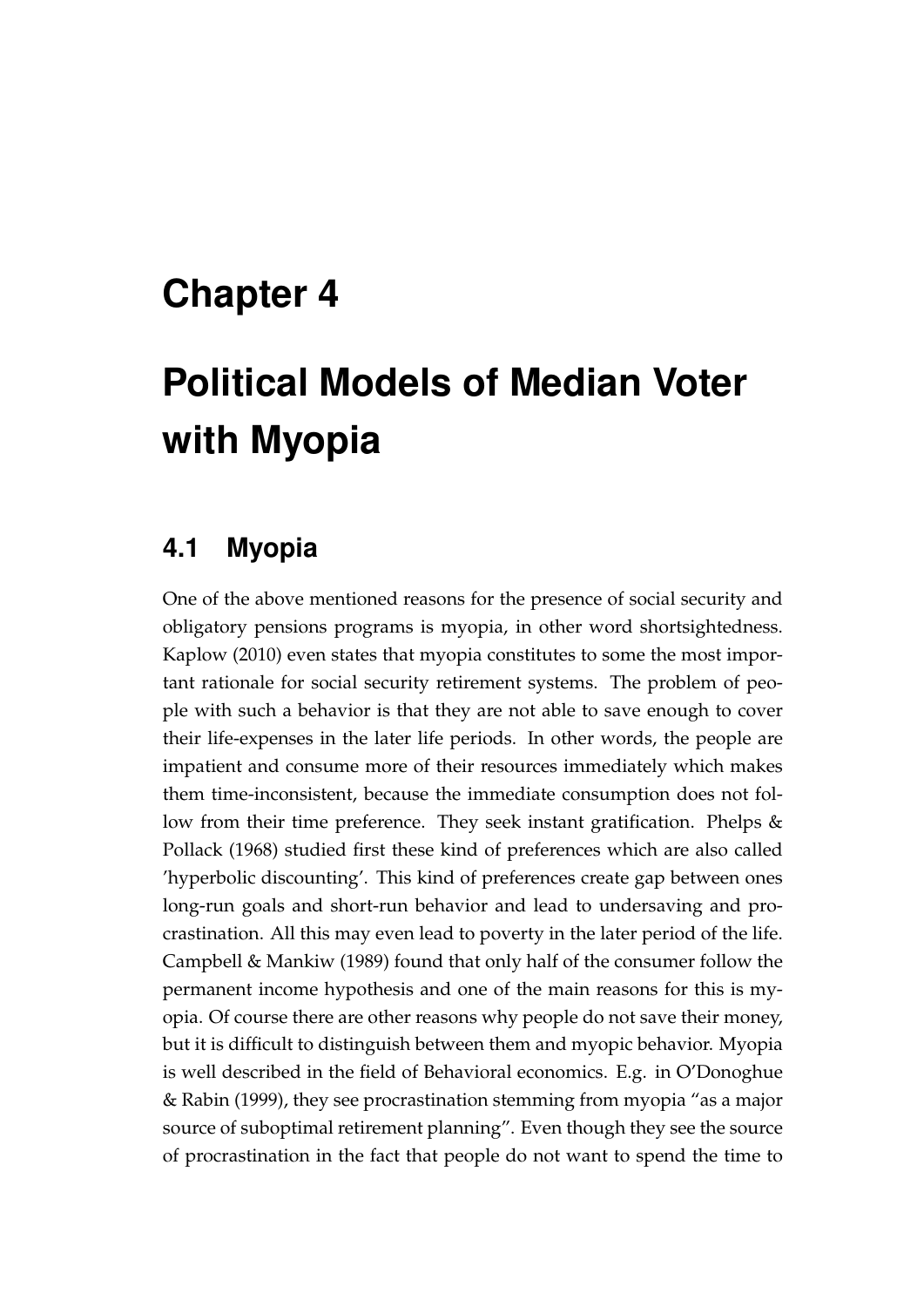find the best way to secure them for their retirement.

Myopia is a problem of time-consistency. The consumer makes his optimal consumption plan for all the life periods. However when it comes to saving (in other words cutting their consumption) and he has the opportunity to consume more he deviates from his optimal plan and chooses higher immediate consumption than savings.

The consumer may be corrected so that his intertemporal utility increases. This may then be solved by forced savings or giving more incentives to the agents to save such as saving subsidies. State pensions schemes are one of the means of forced savings. [Cremer & Pestieau](#page-75-4) [\(2010\)](#page-75-4) note that this can be called "old paternalism", while the situation when the individuals with hyperbolic preferences are later grateful to the government that they behaved time consistently is called "new paternalism". The mandatory contributions into pension system could be also taken as a commitment device for those who are not able to save voluntarily and thus they insure their consumption smoothing. It is beneficial for them even in the economy is dynamically efficient.

The first to implement myopic preferences into social contributions model was [Feldstein](#page-75-5) [\(1985\)](#page-75-5). He already concludes that public pension scheme may be economically justified even in a dynamically efficient economy. Very nice overview of the role of myopia in the social security systems is given by [An](#page-74-1)[dersen & Bhattacharya](#page-74-1) [\(2008\)](#page-74-1).

## **4.2 Basic Political Models with Myopia**

In this main chapter of the thesis I will present the role of Myopia in basic Political economics model. I will use the basic OLG model with three generations, exogenous labor supply, with no heterogeneity as used e. g. in [Breyer & Buchholz](#page-74-2) [\(2008\)](#page-74-2). As a benchmark the socially optimal case will be shown. Then I will continue begin with an economy where the Median voter is decisive. For the sake of simplicity (but without loss of generality of the analysis) I will assume that real (not myopic) discount rate is 1. Myopia will be established by adding a "myopic discount factor" *β* < 1. The social planner will share the real discount rate 1.

As mentioned above there will be three overlapping generations which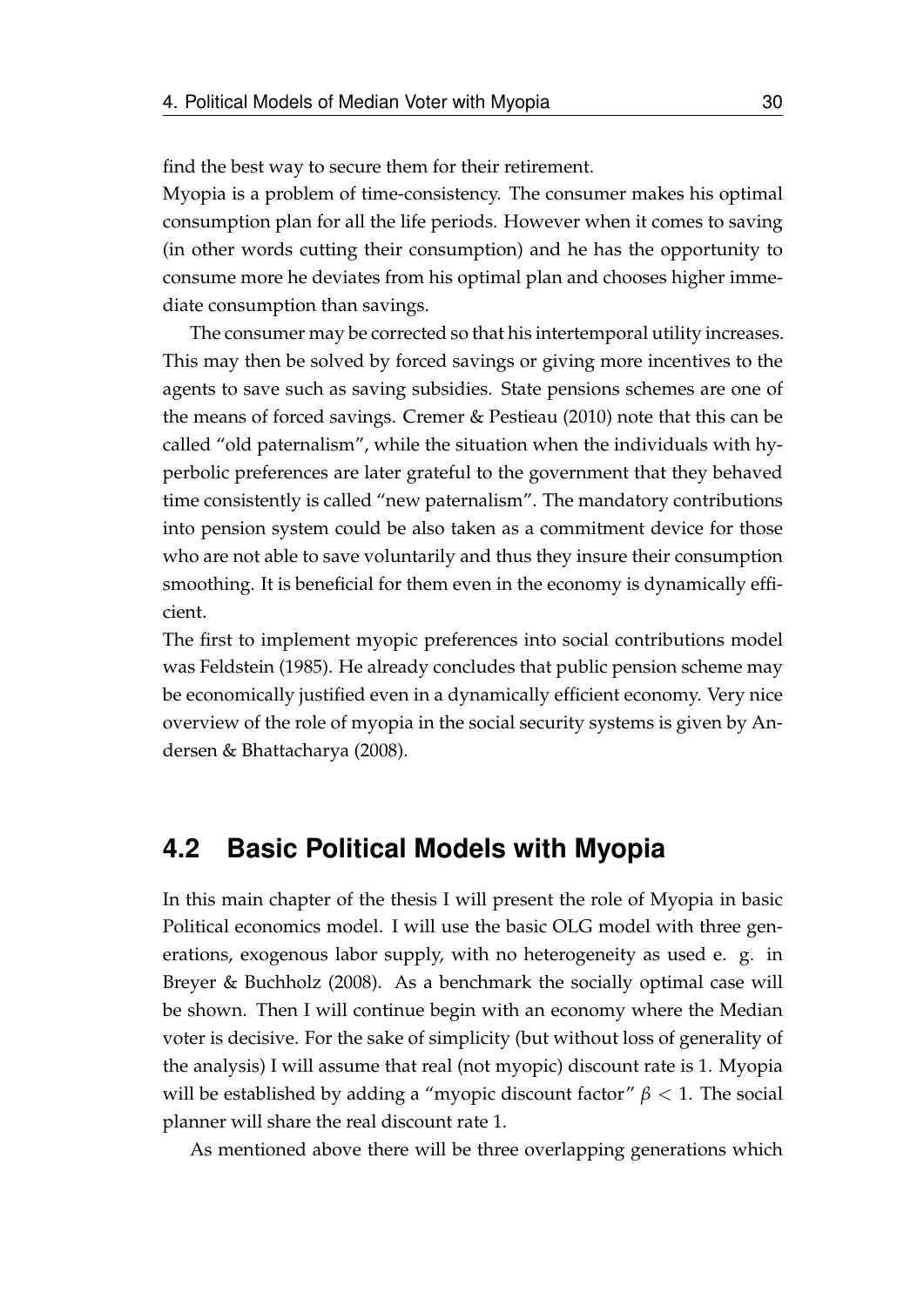will maximize their current utility for the rest of their life, but the decision process will be updated every period and they will be able to change their vote every time they age. Their decision will be made about the individual optimal savings and contribution to the state run pension system. The contribution to PAYG system will be at the end of the day decided by the median voter. The agents are myopic and they are aware of their myopia and thus they discount their savings decision. Even they make their optimal savings plan the household is not able to follow this plan when the time to make the savings come. On the other hand they can commit themselves with higher social contribution rate which will enable them consumption in the later period. As the contribution into state run system is obligatory, their myopic behavior is overcome by forced savings. In this simple model negative savings will not be allowed as the financial institutions would not lend their money when they could be only repaid by politically uncertain social contribution. The timing of the process will be as follows:

- 1. Households decide about their optimal contribution into state run pension system
- 2. In the collective decision making the median voter decides about the obligatory contribution into pension system
- 3. Households make their optimal savings plan given the obligatory contribution rate
- 4. Households contribute to the obligatory pension system and realize their consumption and savings
- 5. This process updates every period the generations age

We see that the making an optimal savings/consumption and realizing savings/consumption are done in two different moments and they do not have to correspond when the agent is time-inconsistent.

In this part I will firstly show how the socially optimal situation looks like. Next I will discuss the equilibrium that will be achieved by median voter if the agents are myopic.

Let me now recall the basic setting, but already with the myopic agents. The following terms represent maximization problem of respective genera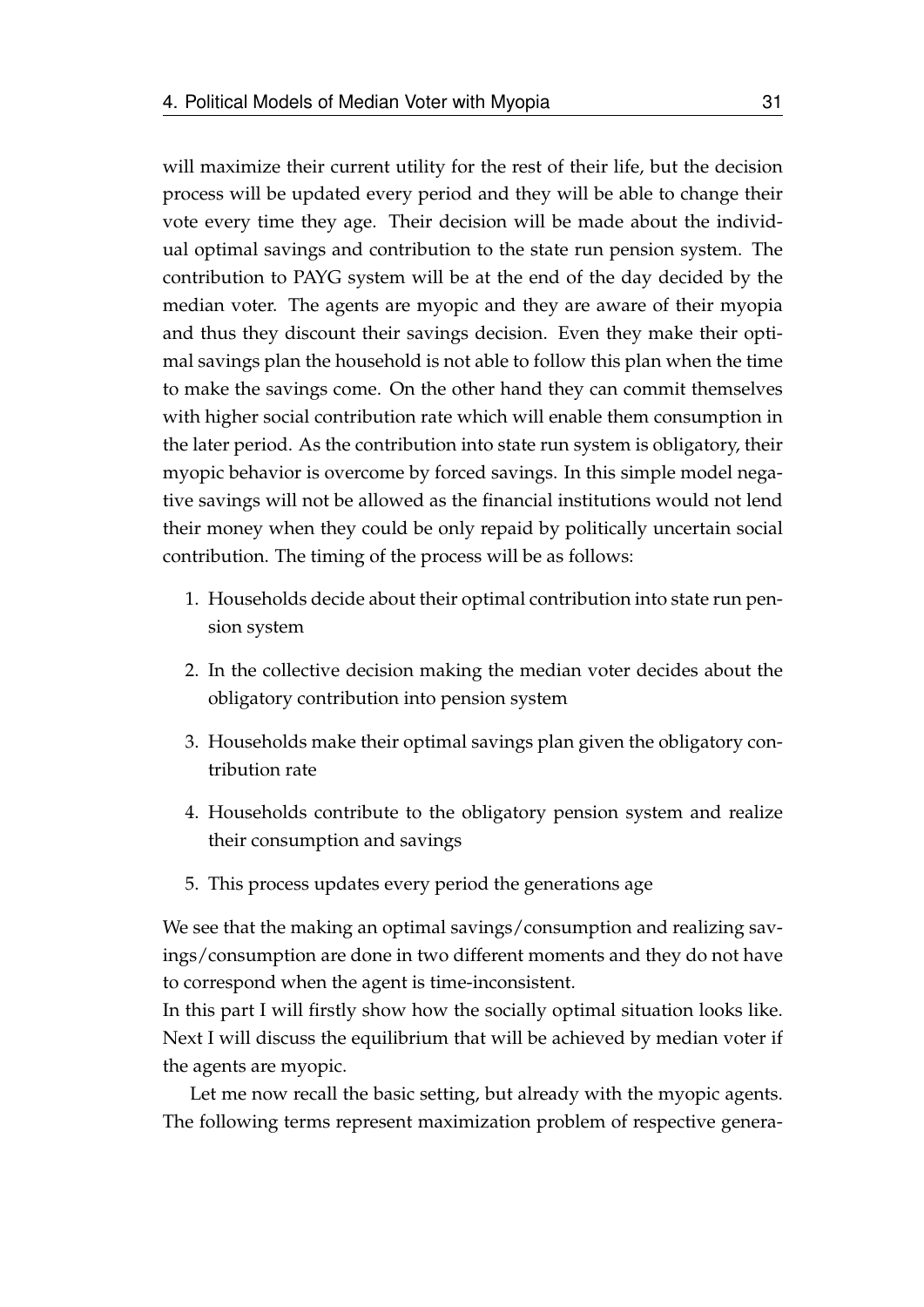tion. We assume separable additive utility functions:

$$
u_t^t(c_t^t) + \beta [u_{t+1}^t(c_{t+1}^t) + u_{t+2}^t(c_{t+2}^t)] \tag{4.1}
$$

$$
u_t^{t-1}(c_t^{t-1}) + \beta(u_{t+1}^{t-1}(c_{t+1}^{t-1})) \tag{4.2}
$$

$$
u_t^{t-2}(c_t^{t-2})\tag{4.3}
$$

where again the subscripts denotes the time of consumption and superscript the time where the generation was born. The respective budget constraints for each period for the young generations are:

$$
c_t^t = (1 - \tau)w - s_t \tag{4.4}
$$

$$
c_{t+1}^t = (1 - \tau)w + (1 + r)s_t - s_{t+1}
$$
\n(4.5)

$$
c_{t+2}^t = P(\tau, n) + (1+r)s_{t+1}
$$
\n(4.6)

The budged constraints for other generations are very similar:

$$
c_t^{t-1} = (1 - \tau)w + (1 + r)s_{t-1} - s_t \tag{4.7}
$$

$$
c_{t+1}^{t-1} = P(\tau, n) + (1+r)s_t.
$$
 (4.8)

We assume that the government's budget is balanced and thus:

$$
P(\tau, n) = ((1 + n) + (1 + n)^2) w\tau,
$$
 (4.9)

where fro further reference denote  $((1 + n) + (1 + n)^2) = N$ .

# **4.3 Socially Optimal Equilibrium**

In this section I will look at the equilibrium which would be achieved if only the youngest no suffering from myopia could decide. This constitutes maximization problem which lead to social optimum because, there is no distortion in form of reduced time horizon or myopia. The way to solve this problem is to plug the respective constraints including the government balanced budget constraint into the utility function and then solve for *s*1, *s*<sup>2</sup> and *τ*. We shall not forget that if we want to get socially optimal solution we optimize only the problem of the youngest generations as it does not suffer from the reduced time horizon problem and solves the life-long problem. All these condition lead to that that the problem simplifies to a very basic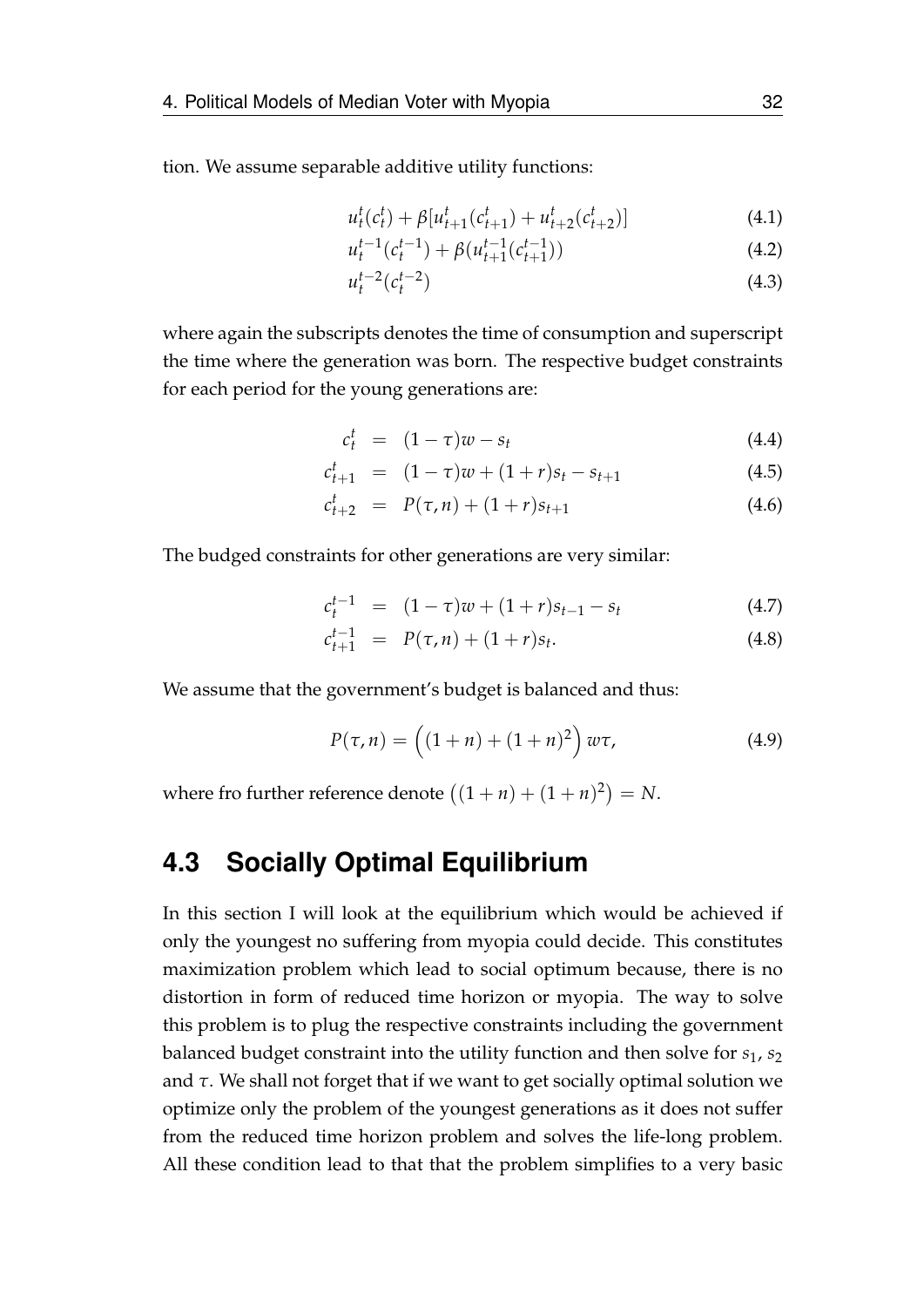one and we should get to the derivation of the dynamic efficiency condition which was mentioned several times already. Thus the social planner solves a problem:

$$
\max_{s_t^t, s_{t+1}^t, \tau} u_t^t ((1 - \tau)w - s_t^t) + u_{t+1}^t ((1 - \tau)w + (1 + r)s_t^t - s_{t+1}^t) + u_{t+2}^t Nw\tau + (1 + r)s_{t+1}^t)
$$
\n(4.10)

To solve this problem we should take F.O.C.:

<span id="page-43-0"></span>
$$
[s_t^t] \quad : \quad -\frac{\partial u_t^t}{\partial c_t^t} + (1+r)\frac{\partial u_{t+1}^t}{\partial c_{t+1}^t} \le 0 (= 0 \text{ if } s_t^t > 0) \tag{4.11}
$$

$$
\begin{bmatrix} s_{t+1}^t \end{bmatrix} : -\frac{\partial u_{t+1}^t}{\partial c_{t+1}^t} + (1+r) \frac{\partial u_{t+2}^t}{\partial c_{t+2}^t} \le 0 (= 0 \text{ if } s_{t+1}^t > 0)
$$
 (4.12)

$$
[\tau] : -\frac{\partial u_t^t}{\partial c_t^t} w - \frac{\partial u_{t+1}^t}{\partial c_{t+1}^t} w + \frac{\partial u_{t+2}^t}{\partial c_{t+2}^t} N w = \leq 0 (= 0 \text{ if } \tau > 0) \quad (4.13)
$$

Substituting from [4.11](#page-43-0) into [4.12](#page-43-0) and rewriting both we get:

$$
\frac{\partial u_t^t}{\partial c_t^t} = (1+r)^2 \frac{\partial u_{t+2}^t}{\partial c_{t+2}^t}
$$
(4.14)

$$
\frac{\partial u_{t+1}^t}{\partial c_{t+1}^t} = (1+r) \frac{\partial u_{t+2}^t}{\partial c_{t+2}^t}
$$
\n(4.15)

Plugging these two into [4.13](#page-43-0) we get an equation:

$$
(1+r)^2 \frac{\partial u_{t+2}^t}{\partial c_{t+2}^t} + (1+r) \frac{\partial u_{t+2}^t}{\partial c_{t+2}^t} = \frac{\partial u_{t+2}^t}{\partial c_{t+2}^t} \left( (1+n) + (1+n)^2 \right) \tag{4.16}
$$

Which can be simplified to:

$$
(1+r)^2 + (1+r) = (1+n)^2 + (1+n)
$$
\n(4.17)

This equation holds only for  $r = n$ . This means that there would be positive voluntary contribution (savings) as well as mandatory contribution only if the interest rate on savings is equal to population growth, which is the very well known dynamic efficiency condition. The only case we can receive noncorner solution is when  $r = n$ . As the contribution rate and private savings behave in this linear form as a perfect substitutes, the one with lower costs will prevail. From the F.O.C. we have that if  $r > n$  there would be optimally no mandatory social system  $\tau = 0$  and if the on the other hand  $r < n$  than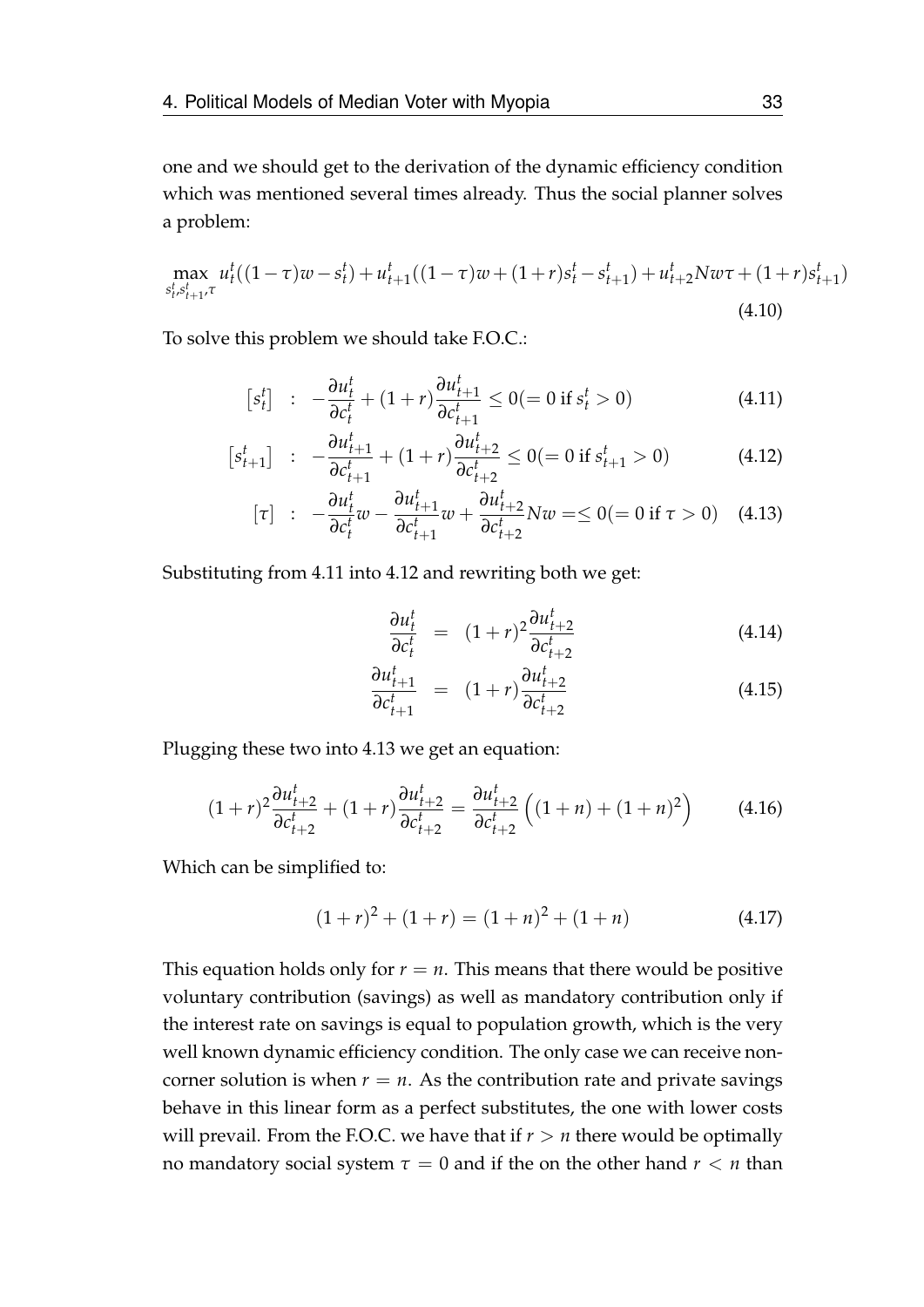voluntary savings would drop to zero and the whole consumption in the third life period would be funded from the social security system.

## **4.4 Median Voter**

In the first political economy setting we will have a look at the median voter. I will discuss the case when the individuals are myopic, but they are aware of their shortsightedness and take social insurance as a commitment device which ensures him consumption in the elderly period when their ability to save deliberately on the financial market is limited. The difference to the social planner solution is the myopic discounting of the utility in coming periods derived from his private savings. As we know from the previous example the consumer either saves or contributes to the social security system. So there are two maximization problems; one for savings problem and second for the social security benefits. We will then have:

$$
\max_{s_t^t, s_{t+1}^t} u_t^t((1-\tau)w - s_t) + \beta \left[ u_{t+1}^t(\tau w + (1+r)s_t^t - s_{t+1}^t) + u_{t+2}((1+r)s_{t+1}^t) \right]
$$
\n(4.18)

for savings and:

$$
\max_{\tau} u_t^t(\tau w) + u_{t+1}^t(\tau w) + u_{t+2} \left( \left( (1+n) + (1+n)^2 \right) w \tau \right) \tag{4.19}
$$

When we take the F.O.C for both maximization problems, we receive

$$
[s_t^t] \quad : \quad -\frac{\partial u_t^t}{\partial c_t^t} + (1+r)\beta \frac{\partial u_{t+1}^t}{\partial c_{t+1}^t} \le 0 (= 0 \text{ if } s_t^t > 0)
$$
\n(4.20)

<span id="page-44-0"></span>
$$
[s_{t+1}] \ : \ -\beta \frac{\partial u_{t+1}^t}{\partial c_{t+1}^t} + (1+r)\beta \frac{\partial u_{t+2}^t}{\partial c_{t+2}^t} \le 0 (= 0 \text{ if } s_{t+1}^t > 0) \qquad (4.21)
$$

$$
[\tau] \quad : \quad -\frac{\partial u_t^t}{\partial c_t^t} w - \frac{\partial u_{t+1}^t}{\partial c_{t+1}^t} w + \frac{\partial u_{t+2}^t}{\partial c_{t+2}^t} N w \le 0 (= 0 \text{ if } \tau > 0) \tag{4.22}
$$

The equation [4.22](#page-44-0) remains the same which is not surprising when the agent is not affected by myopia in this case. When we do the same operations as in the previous case we again get a break even point which now looks slightly differently:

$$
(1+r) + \beta(1+r)^2 = (1+n)^2 + (1+n)
$$
\n(4.23)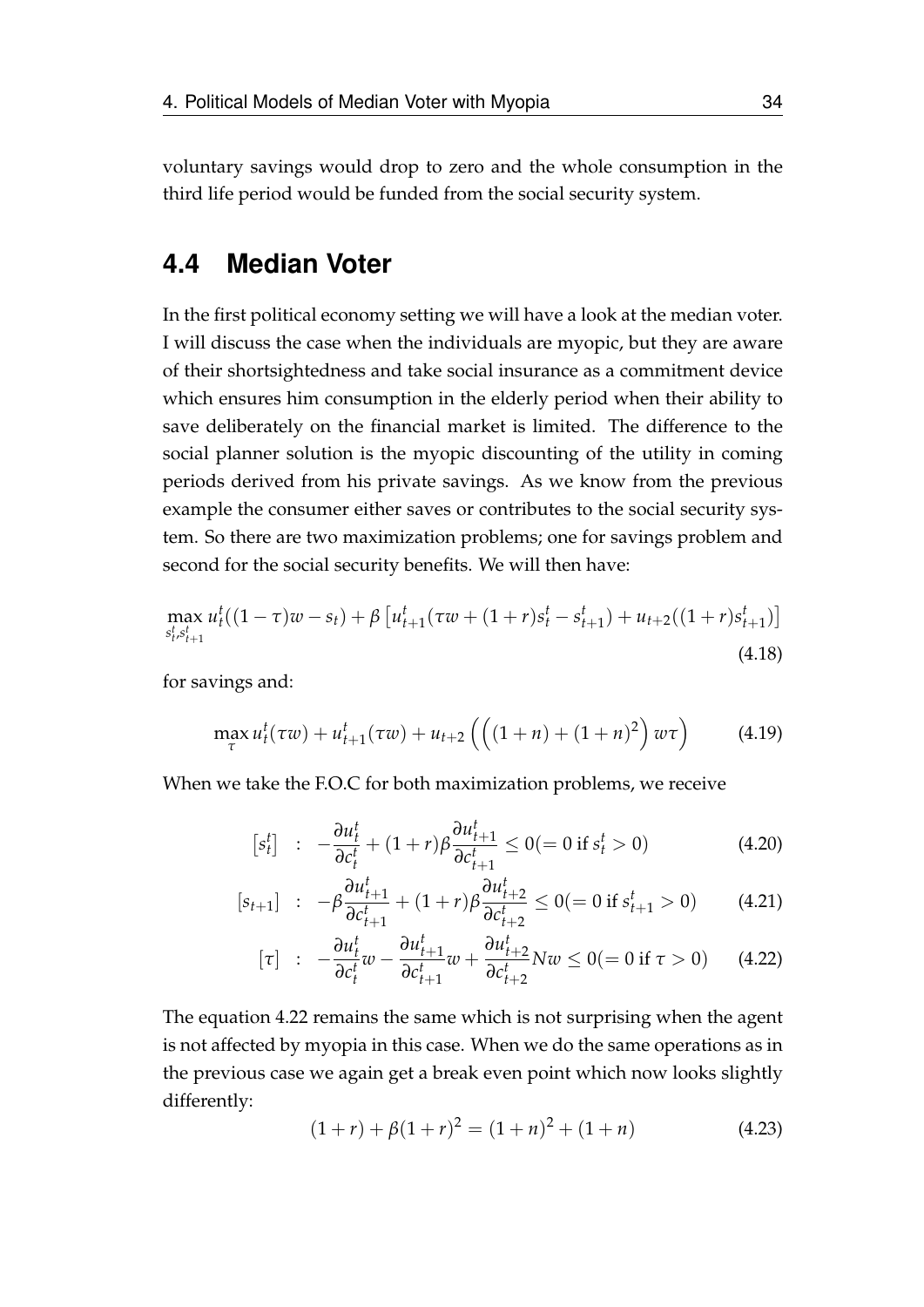|        | 0.9 | 0.8                                                         | 0.7 | 0.6 | 0.5 |
|--------|-----|-------------------------------------------------------------|-----|-----|-----|
|        |     | $\mid 0.01 \mid -0.024$ $-0.059$ $-0.095$ $-0.132$ $-0.170$ |     |     |     |
| 0.03   |     | $\vert$ -0.051 -0.041 -0.078 -0.116 -0.154                  |     |     |     |
|        |     | $0.05$   $0.014$ $-0.022$ $-0.061$ $-0.099$ $-0.139$        |     |     |     |
| $0.07$ |     | $0.033 -0.005 -0.043 -0.083 -0.124$                         |     |     |     |
| 0.09   |     | $0.052$ $0.013$ $-0.026$ $-0.067$ $-0.109$                  |     |     |     |

Table 4.1: Break even points for the youngest generation

In this case we see that even lower population growth ensures that the PAYG system is sustainable even when the population growth is smaller than the interest rate. In the table below we see some values of break-even points when the consumers are indifferent between social security system and private savings.

The consumers may realize the fact that their myopia is a systematic problem and thus they would include into their consideration that even though they plan now that they will save some amount of money for their future retirement in the second period  $s_{t+1}^t$ , they will still be myopic at the time they update their plan and as myopia is the problem of time inconsistency, they will not be able to stick to their plan and thus they already solve a different problem even in first period. Their maximization problem would change to:

$$
\max_{s_t^t, s_{t+1}^t} u_t((1-\tau)w - s_t^t) + \beta \left[ u_{t+1}((1-\tau)w + (1+r)s_t^t - s_{t+1}^t) + \beta u_{t+2}^t((1+r)s_{t+1}^t) \right].
$$
\n(4.24)

The maximization problem for the social security would remain same and the break-even equation for the youngest generation would turn into:

$$
\beta(1+r) + \beta(1+r)^2 = (1+n)^2 + (1+n). \tag{4.25}
$$

The break even points would thus in this case be: We see that in the case when the consumers are aware of their systematic myopia the population growth needed for the PAYG system to sustain is smaller.

Let me now have a look at the middle generation which maximizes the utility only for the two last periods. It suffers from the limited horizon problem discussed above. Recall that this problem "hinders" this household to vote for socially optimal pension scheme even if it was not myopic. The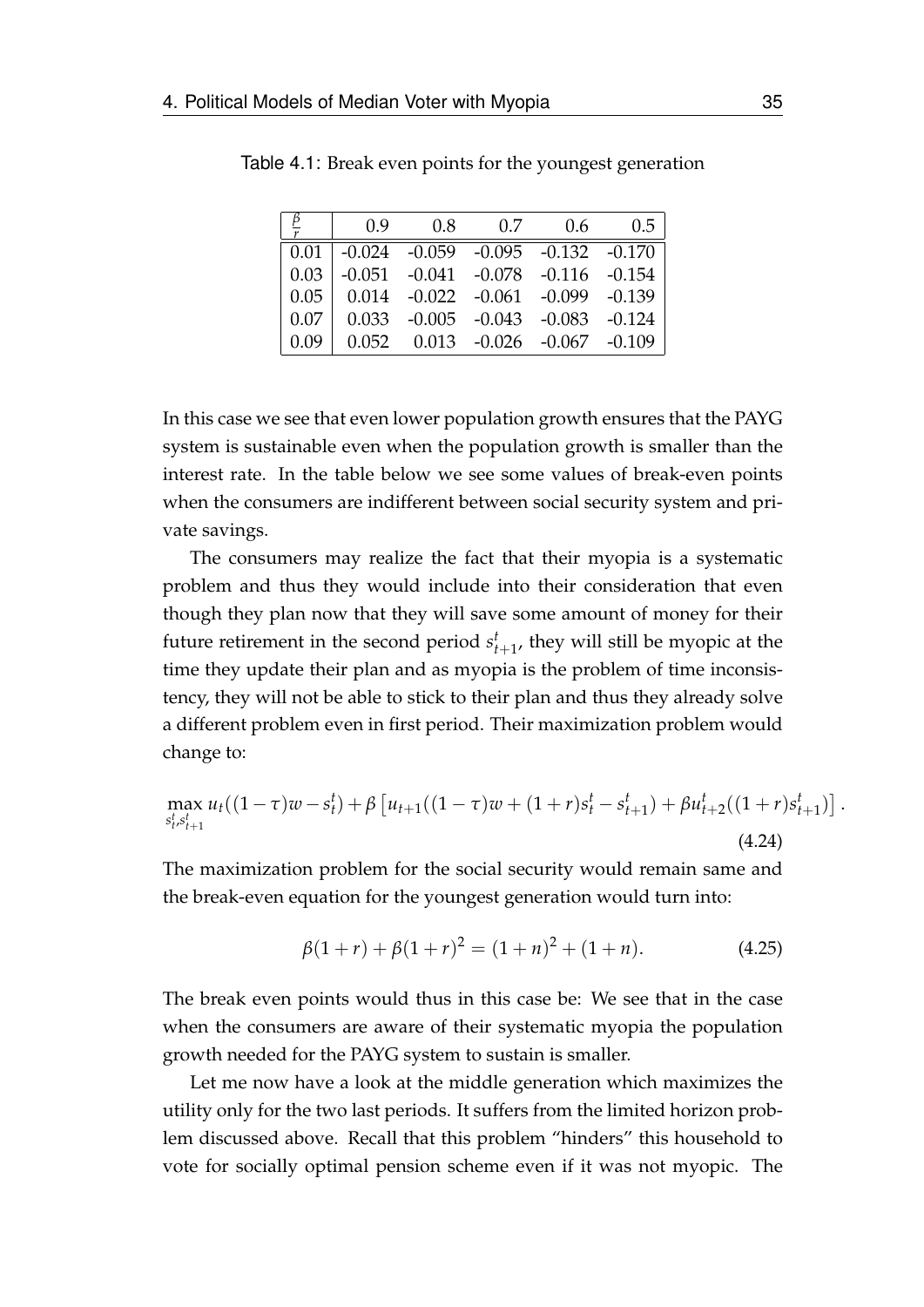| 0.9 | $0.8$ 0.7 0.6 0.5                                     |  |
|-----|-------------------------------------------------------|--|
|     | $0.01$ $-0.059$ $-0.131$ $-0.207$ $-0.288$ $-0.375$   |  |
|     | $0.03$   $-0.040$ $-0.113$ $-0.191$ $-0.273$ $-0.362$ |  |
|     | $0.05$ -0.021 -0.096 -0.175 -0.258 -0.348             |  |
|     | $0.07$   -0.002 -0.078 -0.158 -0.243 -0.335           |  |
|     | $0.09$ 0.017 -0.060 -0.142 -0.228 -0.321              |  |

Table 4.2: Break even points for the youngest generation with systematic myopia

agent thus solves problem:

$$
\max_{s_t^{t-1}} u_t^{t-1}((1-\tau)w + rs_{t-1}^{t-1} - s_t^{t-1}) + \beta u_{t+1}^{t-1}((1+r)s_t^{t-1}), \qquad (4.26)
$$

when being myopic and not able to save optimally in the first period. When he is committed by the social security system he solves different problem and thus:

$$
\max_{\tau} u_t^{t-1}((1-\tau)w + (1+r)s_{t-1}^{t-1}) + u_{t+1}^{t-1}((1+n+(1+n)^2)w\tau), \quad (4.27)
$$

which is maximization of the social security contribution. We see that in both cases there is a contribution  $s_{t-1}^{t-1}$ *t*−1 from the previous period. This contribution is not subject to maximization because it was already decided in the previous period. And thus the F.O.C.s are:

$$
\[s_{t+1}^{t-1}\] \ : \ -\frac{\partial u_t^{t-1}}{\partial c_t^{t-1}} + \beta(1+r)\frac{\partial u_{t+2}^{t-1}}{\partial c_{t+2}^{t-1}} \le 0 (= 0 \text{ if } s_{t+1}^{t-1} > 0) \qquad (4.28)
$$

$$
[\tau] : -\frac{\partial u_t^{t-1}}{\partial c_t^{t-1}} w + \frac{\partial u_{t+1}^{t-1}}{\partial c_{t+1}^{t-1}} N w \le 0 \ (= 0 \text{ if } \tau > 0)
$$
 (4.29)

When using the same step as above we get the break-even condition for the social security the second generation:

$$
(1+n)^2 + (1+n) = \beta(1+r).
$$
 (4.30)

In this case there is no discussion about systematic myopia, because there is only one period to be myopic about. I will again provide a table of necessary Population growths depending on myopia parameter and the interest rate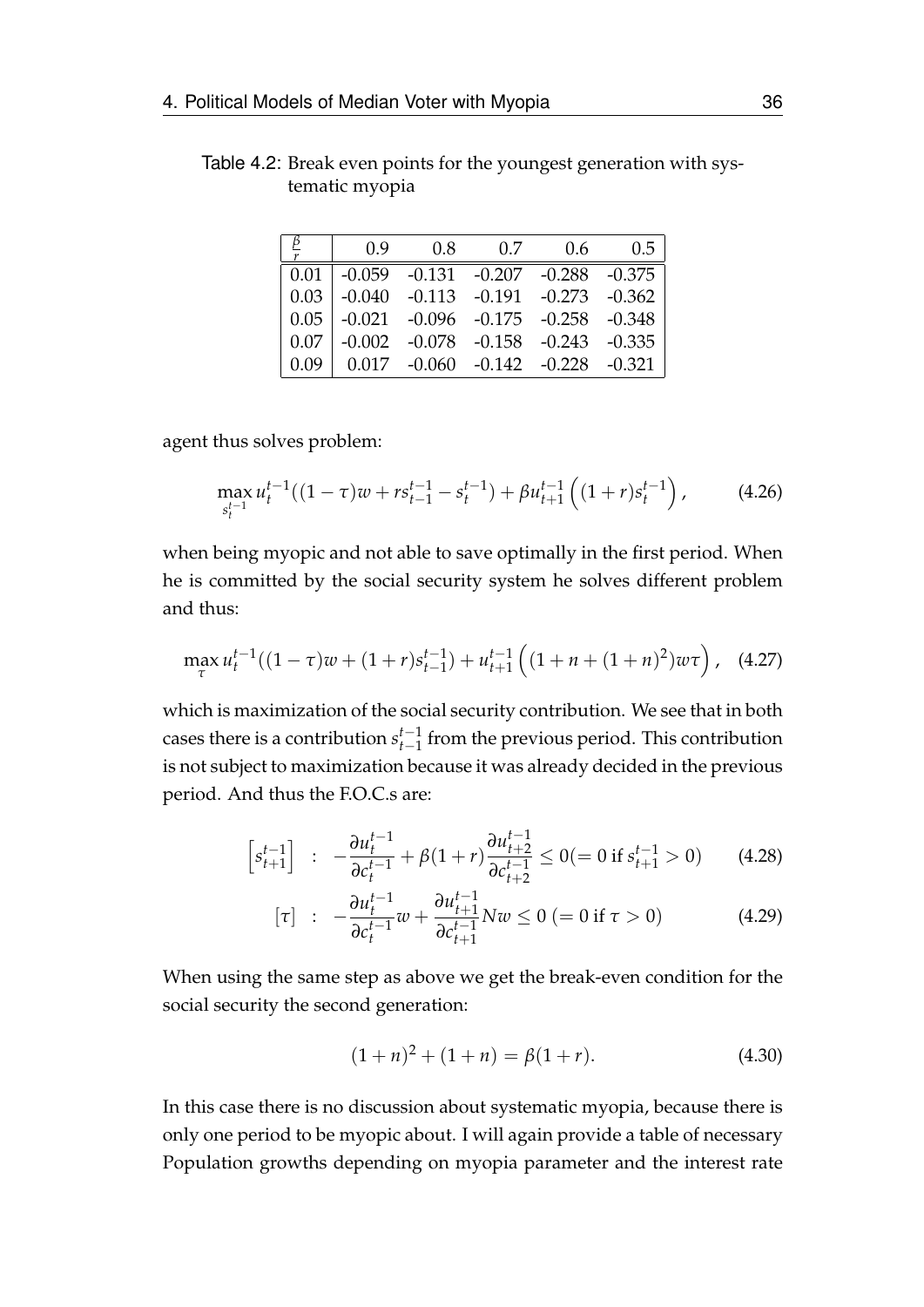| 0.9 | $0.8\qquad 0.7$                                                             | 0.6 | 0.5 |
|-----|-----------------------------------------------------------------------------|-----|-----|
|     | $\mid 0.01 \mid -0.423 \quad -0.471 \quad -0.522 \quad -0.575 \quad -0.631$ |     |     |
|     | $\vert 0.03 \vert$ -0.415 -0.464 -0.515 -0.568 -0.625                       |     |     |
|     | $\vert 0.05 \vert$ -0.407 -0.456 -0.508 -0.562 -0.620                       |     |     |
|     | $\vert 0.07 \vert$ -0.399 -0.448 -0.501 -0.556 -0.614                       |     |     |
|     | $\mid 0.09 \mid -0.391 \quad -0.441 \quad -0.494 \quad -0.549 \quad -0.608$ |     |     |

Table 4.3: Break even points for the middle generation

in the economy: We see that the population growths needed to maintain sustainable PAYG pensions scheme are much lower than in both cases in young generation. This is the result of the reduced horizon phenomenon.

At last we will have a look at the oldest generation which solves rather easy problem. It does not suffer from myopia and it does not optimize the value of savings, because all savings decisions were already made in the previous periods. Thus it is left with a problem:

$$
\max_{\tau} u_t^{t-2} \left( (1 + n + (1 + n)^2) w \tau \right), \tag{4.31}
$$

where the F.O.C. is:

<span id="page-47-0"></span>
$$
\frac{\partial u_t^{t-2}}{\partial c_t^{t-2}} \left( (1+n) + (1+n)^2 \right) w > 0 \tag{4.32}
$$

The term in the equation [4.32](#page-47-0) is positive and thus the differentiation with respect to  $\tau$  is always positive and thus the older generation would always set the contribution rate on the highest possible level which is in our case 1. Let me denote the optimal contribution rates of all three generations with subscript describing respective generation. We obviously assume that:

$$
\frac{\partial u_t^t}{\partial \tau} \text{ and } \frac{\partial u_t^{t+1}}{\partial \tau} \text{ and } \frac{\partial u_{t+1}^{t+1}}{\partial \tau} < 0 \tag{4.33}
$$

$$
\frac{\partial u_t^{t-2}}{\partial \tau} \text{ and } \frac{\partial u_{t+1}^{t-1}}{\partial \tau} \text{ and } \frac{\partial u_{t+2}^t}{\partial \tau} > 0 \tag{4.34}
$$

because the increase of the contribution rate decreases the utility in the periods when the agent works and obviously increases the consumption in the periods when he receives funds from the system. And from all above follows that  $τ_1 ≤ τ_2 < τ_3 = 1$  (denotes optimal *τ* for each generation). Which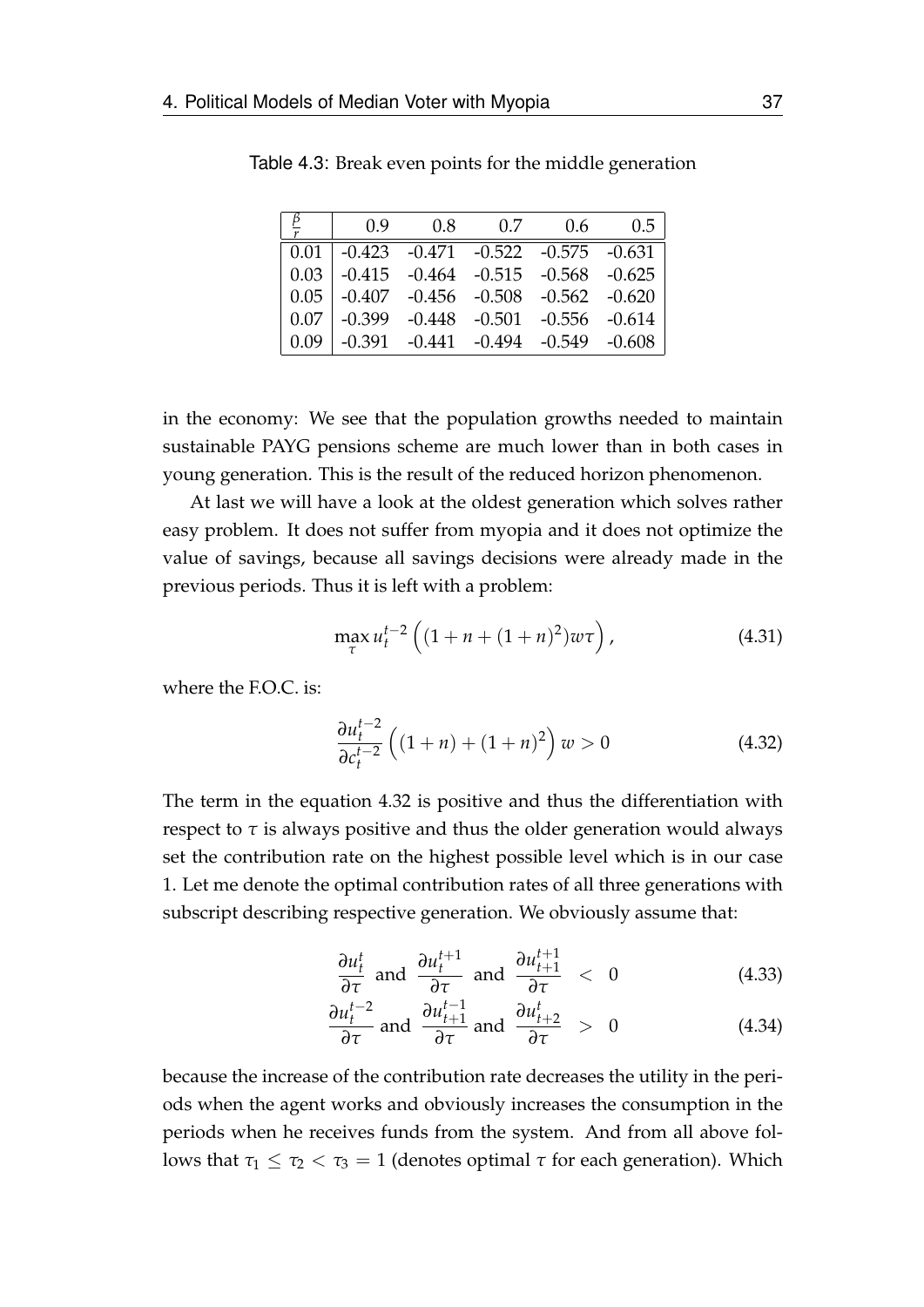of these *τs* would be implemented in the economy depends on the shares of the population respective group has in the society. Let me denote the shares of the groups by *α*1, *α*<sup>2</sup> and *α*<sup>3</sup> for old, middle and young generation respectively. Then their shares in the society are:

$$
\alpha_1 = \frac{(1+n)^2}{1 + (1+n) + (1+n)^2} \tag{4.35}
$$

$$
\alpha_2 = \frac{(1+n)}{1 + (1+n) + (1+n)^2} \tag{4.36}
$$

$$
\alpha_3 = \frac{1}{1 + (1 + n) + (1 + n)^2} \tag{4.37}
$$

For the youngest generation in the society to have majority  $\left(\alpha_1 > \frac{1}{2}\right)$ 2  $\setminus$ we need to have:

$$
2 + n < (1 + n)^2,\tag{4.39}
$$

which holds if  $n > 0.618$  which is consistent with a population growth from generation to generation of 61.8%. In this case the economy would implement the *τ*<sub>1</sub> which would be zero if  $β((1 + r) + (1 + r)^2) > (1 + n)^2 + (1 + r)^2$ *n*).

We can call the system gerontocracy if  $\alpha_3 > \frac{1}{2}$ 2 thus the oldest generation holds the majority. In this case it must hold that:

$$
(1+n) + (1+n)^2 < 1,\tag{4.40}
$$

which is consistent with  $n < -0.382$  which means that the society would have to be shrinking by 38.2 % generation to generation. In this case we would get in our simple model that the tax rate *τ* would rise to 1. This tax rate would not make sense if we extend the model a bit and add leisure than the old generation would set the tax rate on the top of the Laffer curve. If none of above is true and  $\alpha_3 < \frac{1}{2}$  $\frac{1}{2}$  as well as *α*<sub>1</sub> <  $\frac{1}{2}$ 2 we would have the most probable case when the median voter is in the middle generation and would set the optimal tax to *τ*<sub>2</sub>.

In the simple model described above we see the results of the vote on social security when we assume a democracy where the medial voter decides about the governmental policy. In the economy there were myopic agents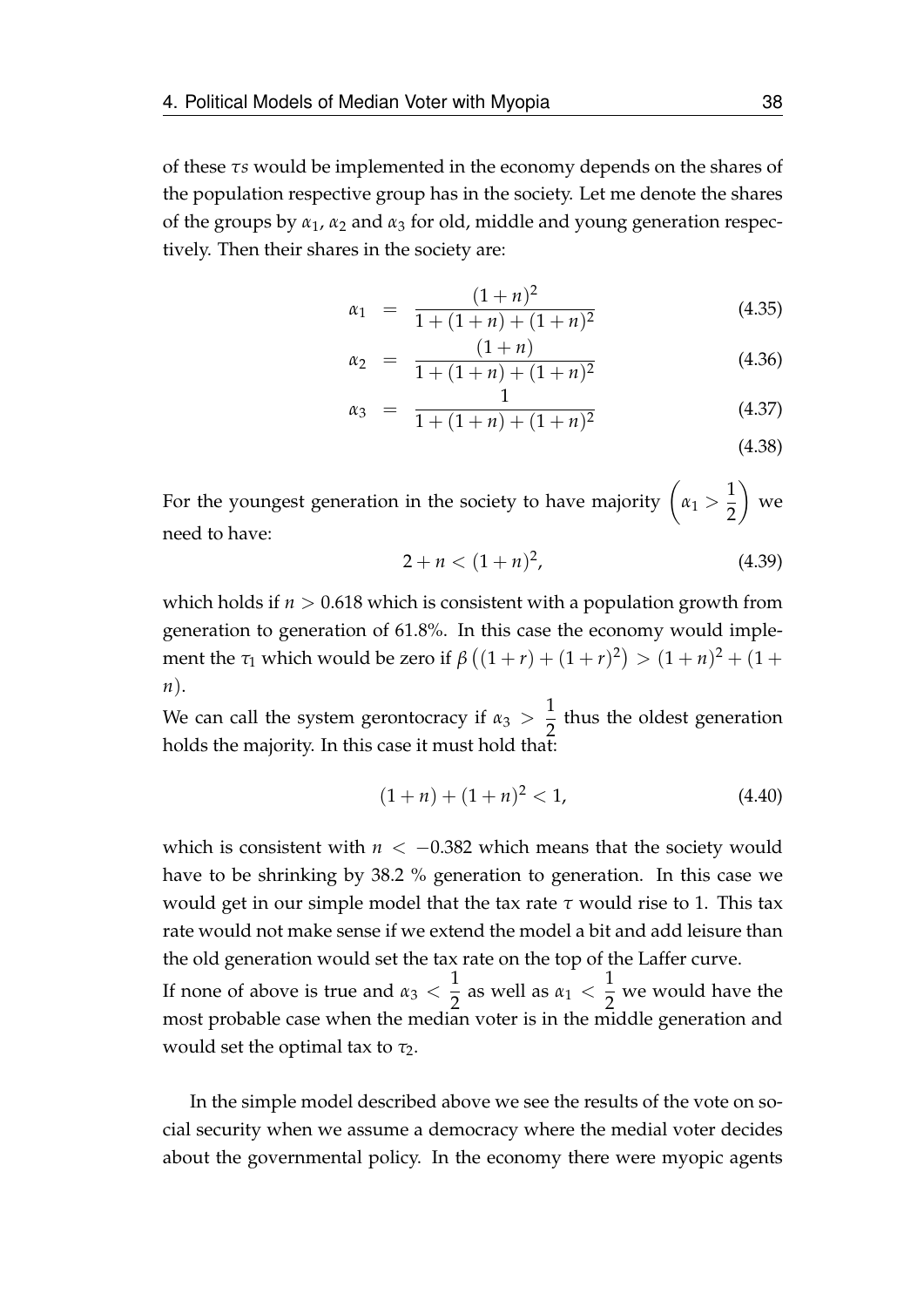who used the mandatory social security policy as a commitment device because they are not able to save optimally. The main results show that even in the dynamic efficient economies the youngest generations may vote for mandatory social security instead of saving for their pensions on the capital market through their savings. Myopia also decreases the necessary population growth rates necessary to make mandatory social contributions system sustainable when the median voter is in the middle generation. We have seen there rates given some economic parameters in tables in this section. It is now clear that the condition of rigid contribution rate holds, because it depends in this case on the parameters of the economy and there are assumed to be constant. So once the vote is done the contribution rate *τ* should not be threatened by future vote, because the outcome should be the same.

### **4.5 Pension Pessimism**

Other form of myopic behavior which was developed by [Feldstein](#page-75-5) [\(1985\)](#page-75-5) is so called pension pessimism. The point of this problem is that the consumers do not believe that the government is going to fulfill the "agreement" they make with it and will not pay out everything it collects. This might be caused by the some expected costs government has due to handling the redistribution or even political risks connected with pension system. No matter where the pension pessimism comes from, it is also systematic mistake of the consumer. Let me also briefly discuss this kind of myopia. Let  $\sigma$  be the parameter which describes the extent of the expected "loss" in the process of redistribution. The consumer will solve the same problem as in the setting with classic myopia which for the youngest generation means:

$$
\max_{s_t^t, s_{t+1}^t, \tau} u_t^t(c_t^t) + u_{t+1}^t(c_{t+1}^t) + u_{t+2}^t(c_{t+2}^t)
$$
\n(4.41)

The constraints are now slightly modified:

$$
c_t^t = (1 - \tau)w - s_t^t \tag{4.42}
$$

$$
c_{t+1}^t = (1 - \tau)w + (1 + r)s_t^t - s_{t+1}^t \tag{4.43}
$$

$$
c_{t+2}^t = (1+r)s_{t+1}^t + ((1+n)^2 + (1+n)) \sigma \tau w \qquad (4.44)
$$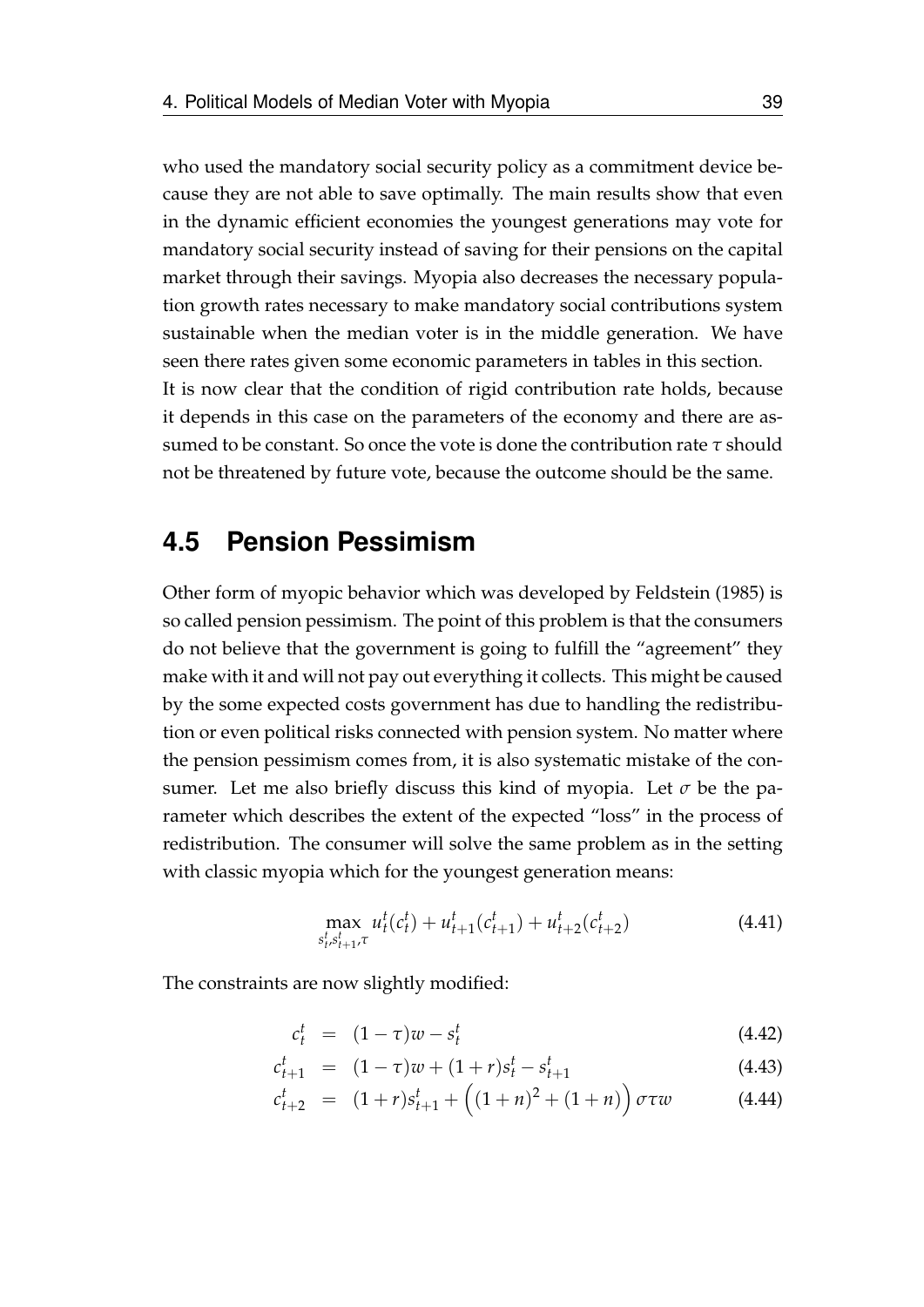| $\frac{\sigma}{\sigma}$   0.9 0.8 0.7 0.6 0.5                              |  |  |
|----------------------------------------------------------------------------|--|--|
| $0.01 \mid 0.083 \quad 0.170 \quad 0.275 \quad 0.406 \quad 0.576$          |  |  |
| $0.03$ 0.104 0.192 0.299 0.432 0.605                                       |  |  |
| $0.05 \begin{array}{ l} 0.125 \end{array}$ 0.215 0.323 0.459 0.639         |  |  |
| $0.07$ 0.145 0.237 0.248 0.485 0.663                                       |  |  |
| $0.09 \begin{array}{ l} 0.168 & 0.260 & 0.372 & 0.512 & 0.692 \end{array}$ |  |  |

Table 4.4: Pension pessimism: Break even points for the youngest generation

In this case we do not have to separate the problems into two and we can directly solve it. So the F.O.C.s for the youngest generation look like:

$$
\[s_t^t\] \ : \ -\frac{\partial u_t^t}{\partial c_t^t} + (1+r)\frac{\partial u_{t+1}^t}{\partial c_{t+1}^t} \le 0 ( = 0 \text{ if } s_t^t > 0)
$$
\n(4.45)

$$
\begin{bmatrix} s_{t+1}^t \end{bmatrix} : -\frac{\partial u_{t+1}^t}{\partial c_{t+1}^t} + (1+r) \frac{\partial u_{t+2}^t}{\partial c_{t+2}^t} \le 0 (= 0 \text{ if } s_{t+1}^t > 0)
$$
 (4.46)

$$
[\tau] \quad : \quad -\frac{\partial u_t}{\partial c_t^t} w - \frac{\partial u_{t+1}^t}{\partial c_{t+1}^t} w + \frac{\partial u_{t+2}^t}{\partial c_{t+2}^t} N \sigma w \le 0 (= 0 \text{ if } \tau > 0) \quad (4.47)
$$

The problem is very similar to the previous so we immediately see that the consumer will either prefer saving or contributing to the common pool depending on the parameters, but he would not do both in the same time. The break-even between mandatory social security and private saving will be for him given by equation:

$$
(1+r) + (1+r)2 = \sigma ((1+n)2 + (1+n))
$$
 (4.48)

Let me again show some values of  $\sigma$ ,  $r$  and  $n$  which lie on this boundary: We see that the young generation, when it suffers from pension pessimism, would need a very high population growth to vote for the PAYG system. In recent situation in Europe and even in the US we cannot expect these high population growths. Nevertheless we know the chance that the youngest generation becomes the decisive power requires the population growth of  $n > 0.618$  so if such a growth exists we see that the chance that it would support the PAYG system is quite high. Let us have a look at the middle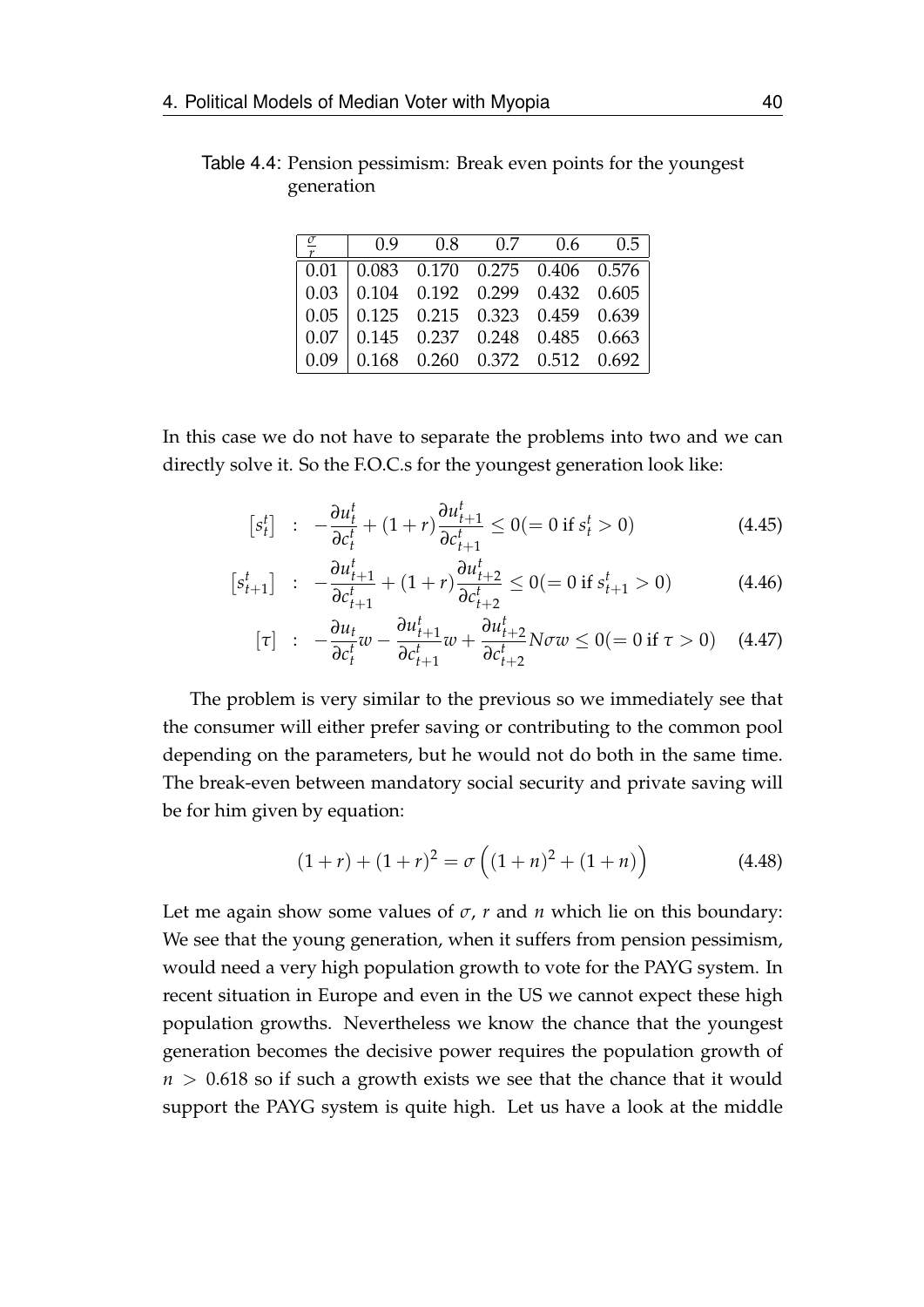| $\frac{\sigma}{r}$ | 0.9 | $0.8$ 0.7 | 0.6                                                       | 0.5 |
|--------------------|-----|-----------|-----------------------------------------------------------|-----|
|                    |     |           | $\mid 0.01 \mid$ -0.329 -0.270 -0.199 -0.110 0.007        |     |
|                    |     |           | $\vert 0.03 \vert$ -0.320 -0.260 -0.188 -0.098 0.020      |     |
|                    |     |           | $\vert 0.05 \vert 0.310 -0.250 -0.177 -0.086 0.033 \vert$ |     |
|                    |     |           | $\vert 0.07 \vert -0.300 -0.240 -0.166 -0.074 0.046$      |     |
|                    |     |           | $\vert 0.09 \vert$ -0.291 -0.230 -0.156 -0.062 0.059      |     |
|                    |     |           |                                                           |     |

Table 4.5: Pension pessimism: Break even points for the middle generation

generation which solves the problem:

$$
\max_{\substack{s_{t+1}^{t-1} \tau}} u_t^{t-1} (c_t^{t-1}) + u_{t+1}^{t-1} (c_{t+1}^{t-1})
$$
\n(4.49)

The constraints are now slightly modified:

$$
c_t^{t-1} = (1 - \tau)w + (1 + r)s_{t-1}^{t-1} - s_t^{t-1}
$$
\n(4.50)

$$
c_{t+1}^{t-1} = rs_{t+1} + ((1+n)^2 + (1+n)) \tau \sigma w \qquad (4.51)
$$

The F.O.C.s of the middle generation are:

$$
\[s_t^{t-1}\] \ : \ -\frac{\partial u_t^{t-1}}{\partial c_t^{t-1}} + \beta(1+r)\frac{\partial u_{t+1}^{t-1}}{\partial c_{t+1}^{t-1}} \le 0 (= 0 \text{ if } s_t^{t-1} > 0) \qquad (4.52)
$$

$$
[\tau] : -\frac{\partial u_t^{t-1}}{\partial c_t^{t-1}} w + \frac{\partial u_{t+1}^{t-1}}{\partial c_{t+1}^{t-1}} N \sigma w = \le 0 ( = 0 \text{ if } \tau > 0)
$$
 (4.53)

Again I will the usual operation and get the description of the break even point for the middle generation:

$$
\sigma\left((1+n)^2 + (1+n)\right) = (1+r). \tag{4.54}
$$

The table **??** summarizes again the break even points for different parameters: We see that even the middle generation does not have to be in favor of PAYG system if it does not believe its government enough and the population growth is small.

In this chapter, I showed that in the economy where myopia is present the dynamic efficiency condition does not hold. For the PAYG system to be sustainable, population growths necessary to for the agents to favor the public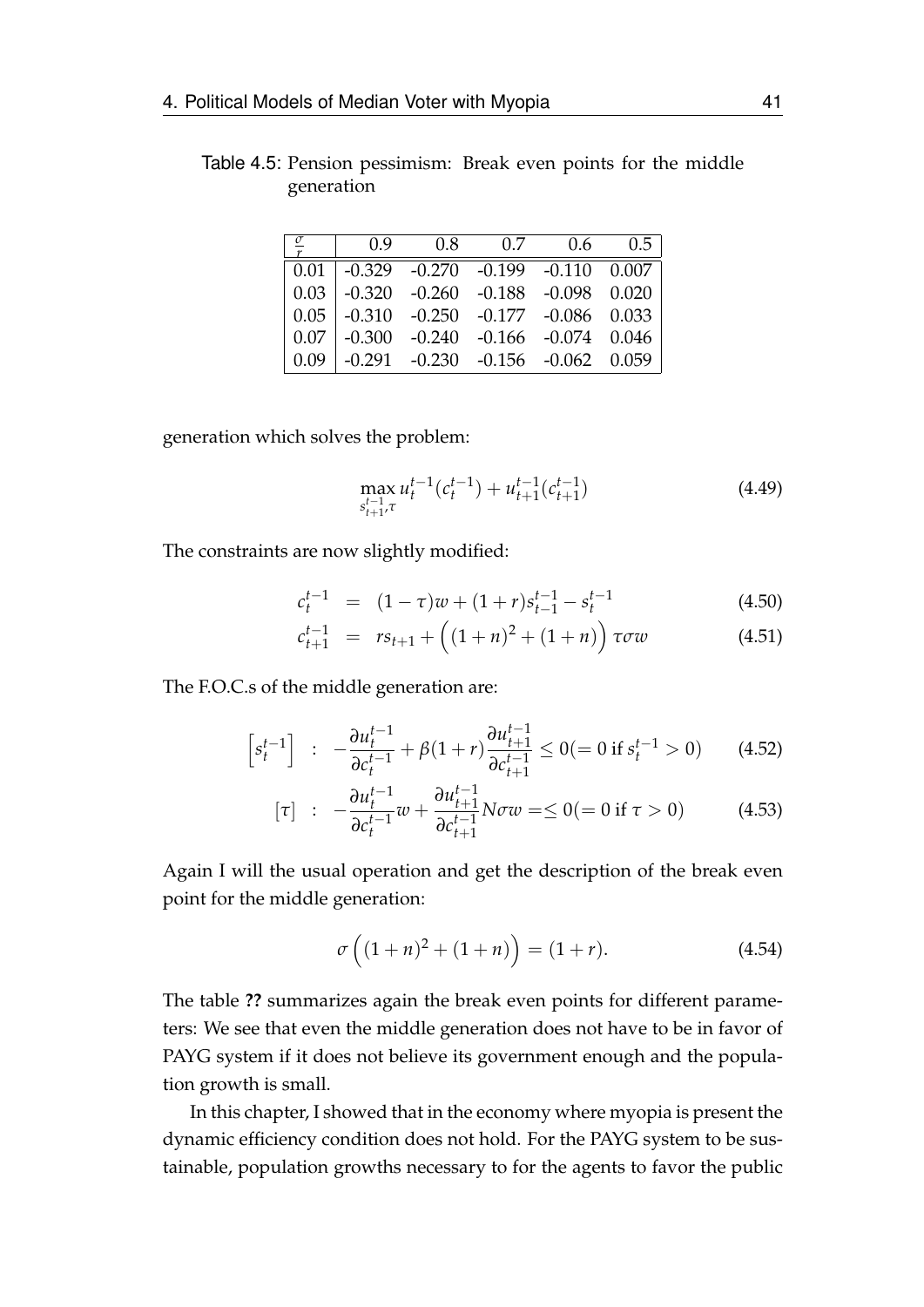pension scheme are much lower, than in presence of time-consistent households. On contrary, in presence of pension pessimism the balance moves towards high population growths and thus the PAYG system in developed countries might be politically threatened.

We see that the results end in the corner solution when the households either prefer saving or it contributes into the public pension budget. This is given by the constant parameters *r* and *n*. In the next chapter I will introduce the production function which determines the return *r* which is not going to be constant any more and I will show how the crowding out effect works.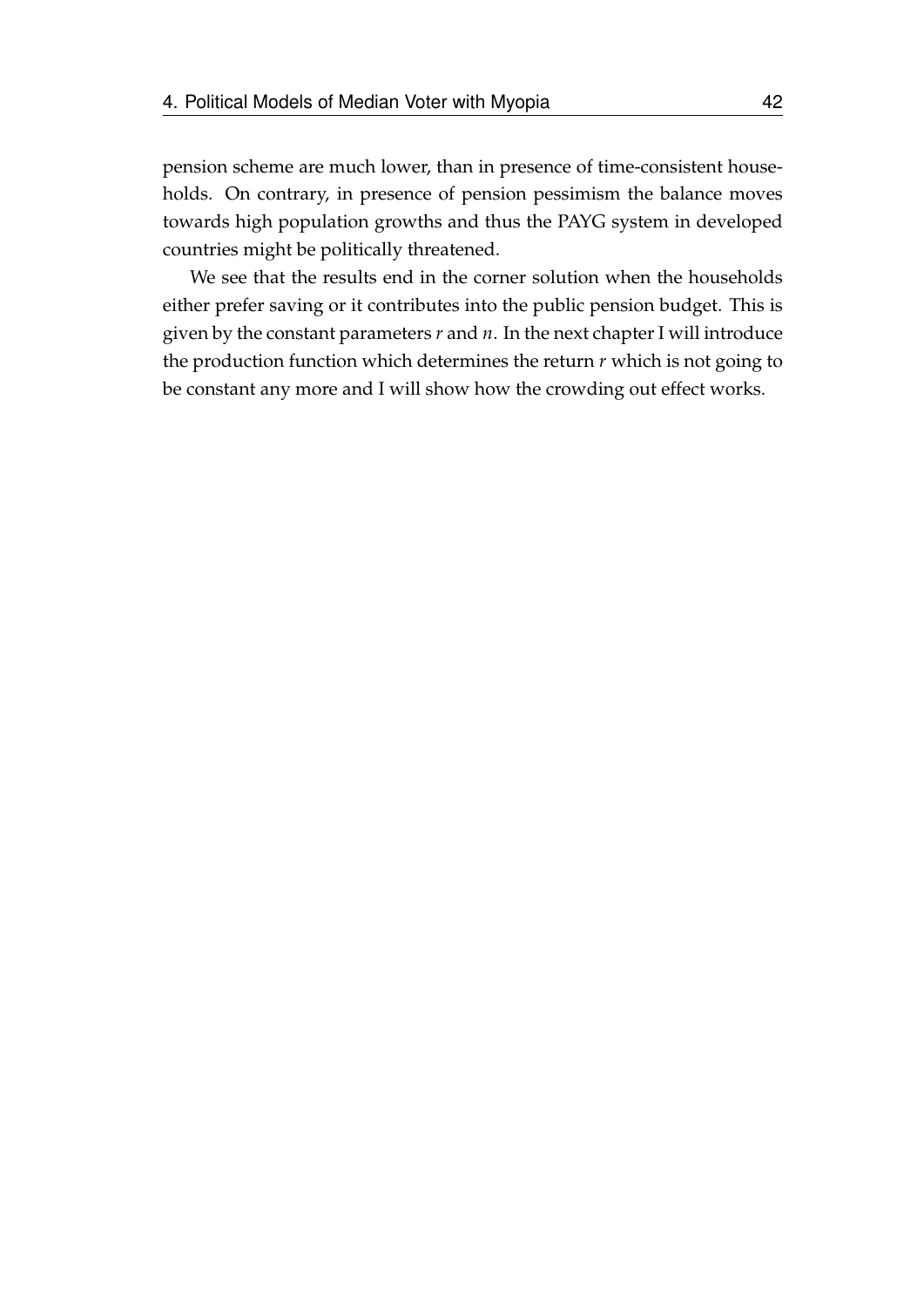# <span id="page-53-0"></span>**Chapter 5**

# **Endogenous Wage and Return to Capital**

## **5.1 Introduction of Production Technology**

So far we analyzed the case where the rate of return for savings was exogenous and constant. I will now relax the condition that the interest rate *r* and the wage *w* are exogenous, but they will be determined by neo-classical production function. This will very much increase the complexity of the model and we have to make some simplification so that we can see some implications this extension produces. First of all we will assume the population growth rate *n* is zero (which is in line with the development in many developed countries). This simplification implies that dynamic efficiency condition turns to  $r > 0$ . I will not allow negative savings either. Moreover, savings in the model will work truly as pension insurance which can be withdrawn only when the agent reaches the last life period. The non-negative savings have a rational because the financial markets are usually not willing to lend people when their future income is guaranteed by social security benefits. The production function has constant returns to scale (CRS). The final good is thus produced using  $F(K_t, L_t)$ , where  $K_t$  denotes capital input into the production and *L<sup>t</sup>* labor input into production. The final good is then consumed by all three generations. The capital fully depreciates in one period. However the youngest generation is bounded (it is our assumption) to save/invest all the its savings from the first period  $(1 + r)s_t^t$  back into production. The total capital in the steady state is composed by all current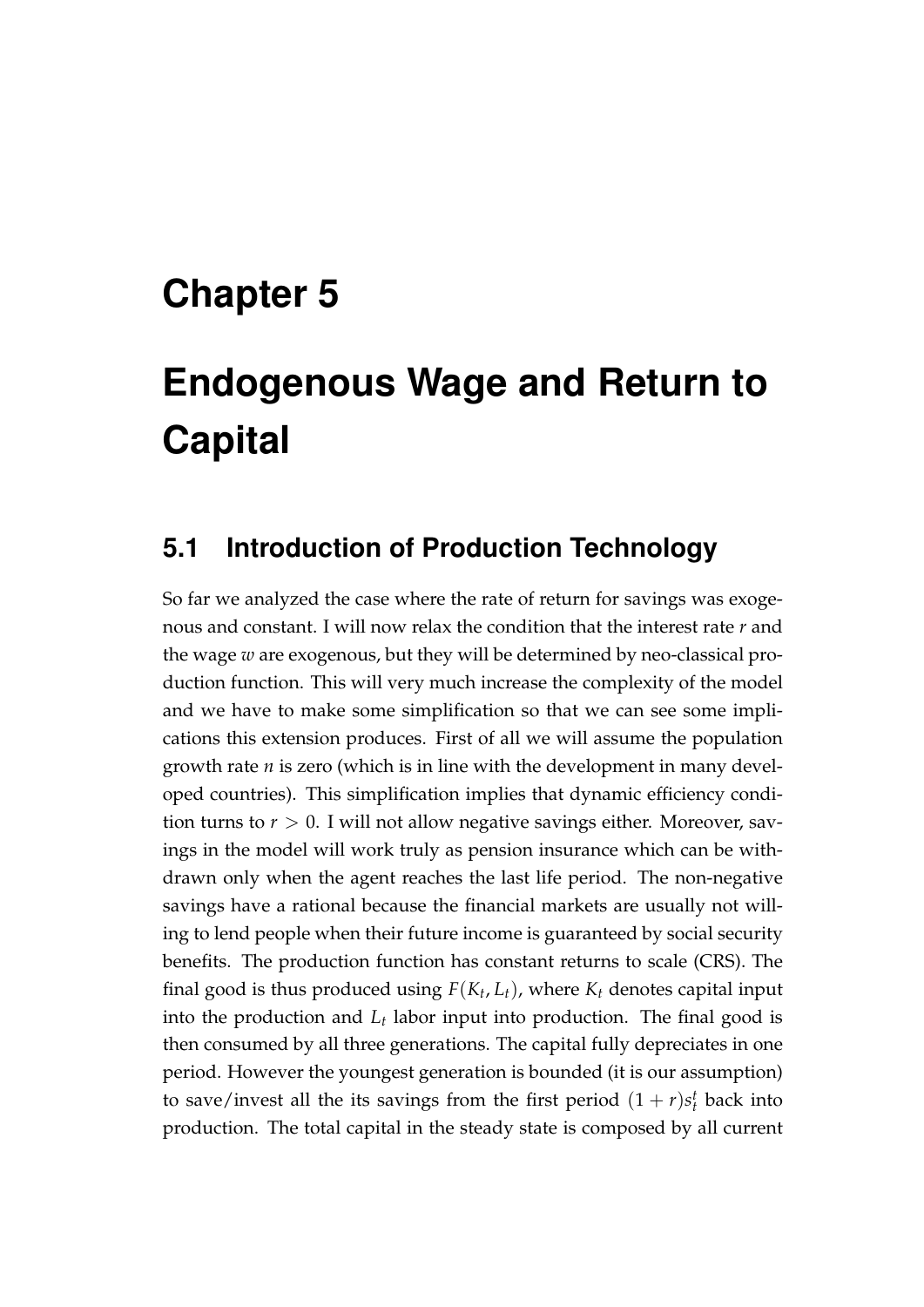savings in the economy which are:

$$
\bar{k} = s_t^t \left( w(\bar{k}, r(\bar{k})) + s_t^{t-1} \left( w(\bar{k}, r(\bar{k})) + (1 + r(k))s_{t-1}^{t-1} \left( w(\bar{k}, r(\bar{k})) \right), \right) \right)
$$
(5.1)

If we recall the consumer consumption function we would see that the utility from leisure is missing and thus the labor supply is fixed. The obligatory contribution rate thus does not distort the labor supply. Nevertheless I will show how it affects the savings decision of the household. As already mentioned the PAYG system is unproductive as its funds do not enter the production function. It is only rolling over a debt/commitment from one generation to other generation (the younger generations provides the debt which is repaid when they retire). In this part I would like to show the already mentioned crowding out effect. I would like to rigorously show as [Andersen & Bhattacharya](#page-74-1) [\(2008\)](#page-74-1) that the increase of the obligatory contribution rate is decreasing the total amount of capital in the economy. Yet this result is myopia independent, it will be an important one step on the way to show other interesting role of myopia in the household's decision about the optimal mix of PAYG social contribution and private savings invested into the capital. In a basic model, similar to the one presented in this chapter, [Samuelson](#page-76-1) [\(1975\)](#page-76-1) shows that in dynamic efficient economy with two generations the working generation would never choose positive contribution rate into public social system. Basically we saw the reasoning in the previous chapter, where the young non-myopic consumer (socially optimal equilibrium) in the dynamic efficient state chose only private savings to smooth the consumption, because the difference in benefits (increase of utility in the last period) and costs (decrease of utility when saving or contributing) was lower by private savings. But as myopia discounts more the benefits from private savings it can be shown that even in a dynamic efficient economy (in our case  $r > 0$ ), with diminishing returns to capital  $(r'(k) < 0$ , see below) the consumer may prefer combination of positive private savings and a positive social contribution rate. However to show this result is not trivial and further simplification will be needed; the number of generations will have to be decreased to two. But in the beginning I will follow with the setting from the previous chapter and I will show the effects of the change of wage *w* and interest rate (return to capital) *r* on the private savings. Both variables are a function of capital. Their derivation is described on next lines.

Let me denote  $k_t = \frac{K_T}{I}$  $\frac{L_1}{L_T}$  the capital labor ratio. Now we can use the CRS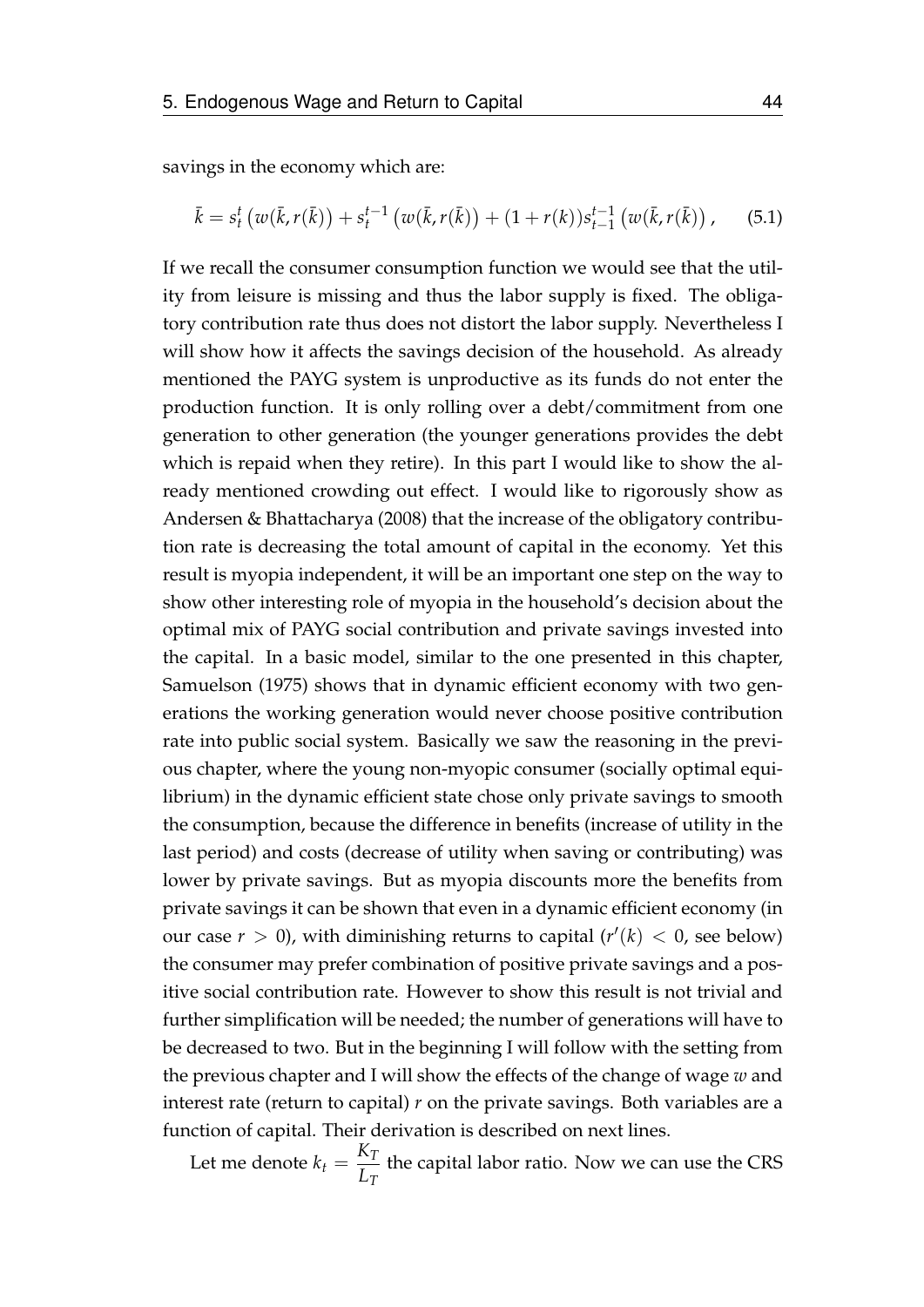property of the production function and express the intensive production function:

$$
f(k_t) \equiv F\left(\frac{K_T}{L_t}, 1\right) \tag{5.2}
$$

As the function is neo-classical CRS we have that  $f(0) = 0$  and  $f' > 0 > f''$ . We also assume Inada conditions to hold. The producers maximize the their profit and thus we have:

$$
\max_{K_t, L_T} f(k_t) - w L_t - r K_t,\tag{5.3}
$$

and as we have  $k_t = \frac{K_t}{I}$  $\frac{L}{L_t}$  and thus the first order conditions are:

$$
[k_t] : f'(k_t) = r_t(k)
$$
\n(5.4)

<span id="page-55-0"></span>
$$
[L_t] : f(k_t) - k_t f'(k_t) = w_t(k_t)
$$
\n(5.5)

when combining [5.4](#page-55-0) and [5.5](#page-55-0) we get:

$$
w'(k) = -kr'(k) > 0, \forall k.
$$
\n
$$
(5.6)
$$

This describes the production part of the economy.

#### **5.1.1 Consumers in the Economy**

We assume that the consumers take wage and the rate of return of the capital as given and thus they solve their maximization problem given they are myopic. After we add the simplifications commented earlier we get adjusted maximization for the first generation in a form:

$$
\max_{s_t, \tau} u_t^t(c_t^t) + \beta \left( u_{t+1}^t(c_{t+1}^t) + u_{t+1}^t(c_{t+2}^t) \right), \tag{5.7}
$$

constrained by:

$$
c_t^t = (1 - \tau)w_t - s_t \tag{5.8}
$$

$$
c_{t+1}^t = (1 - \tau)w_{t+1} - s_{t+1} \tag{5.9}
$$

$$
c_{t+2}^t = P(\tau) + [(1+r_t)(1+r_{t+1})s_t + (1+r_{t+1})s_{t+1}] \tag{5.10}
$$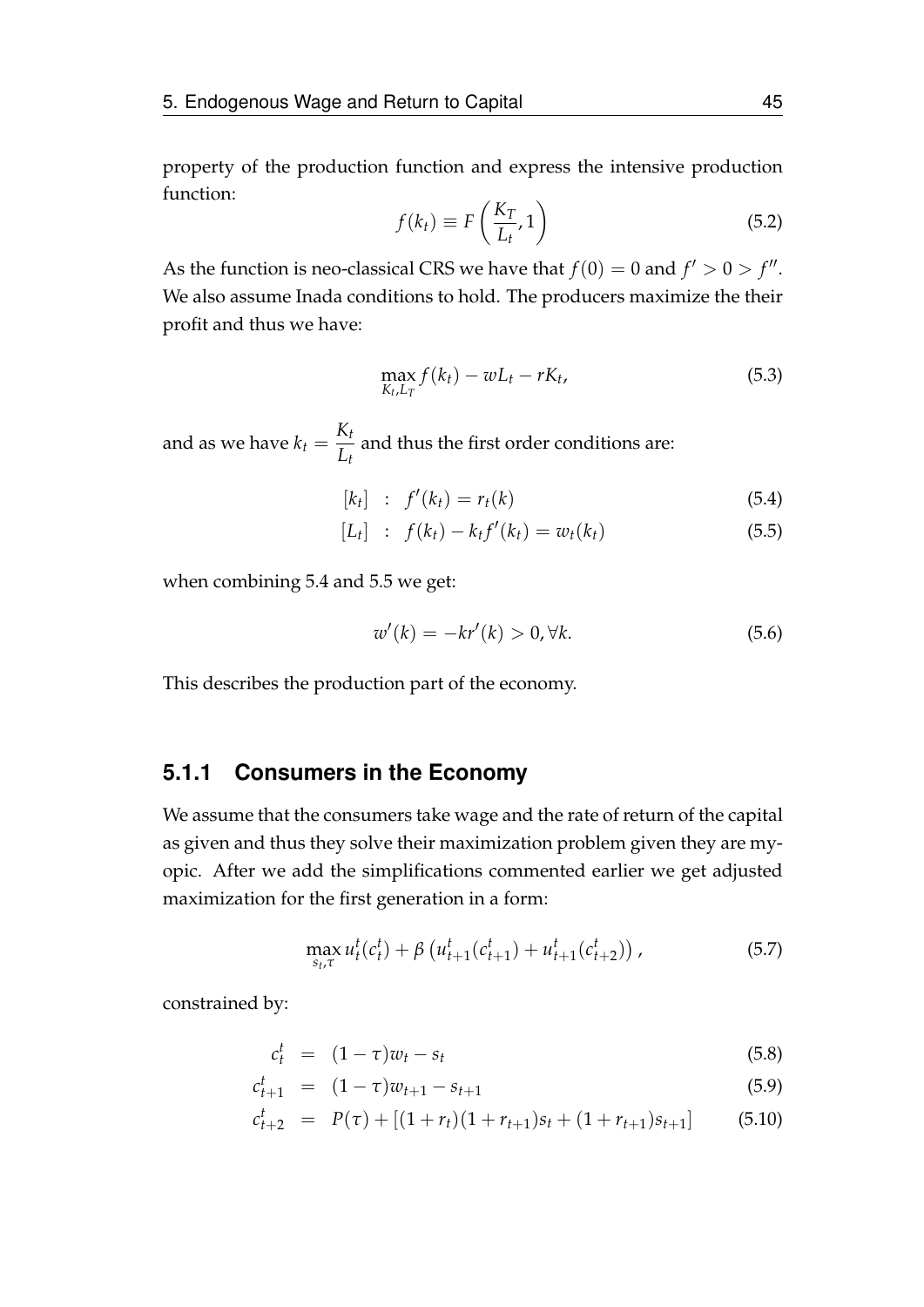As we have no population growth we can simplify  $\tau w_t = P_t$  as a government budget constraint. So the first order conditions for the youngest generation regarding savings are:

$$
[s_t] : -\frac{\partial u(c_t^t)}{\partial c_t^t} + \beta \frac{\partial u(c_{t+2}^t)}{\partial c_{t+2}^t} (1 + r(k_{t+1}))(1 + r(k_{t+2})) \qquad (5.11)
$$

<span id="page-56-0"></span>
$$
[s_{t+1}] : -\frac{\partial u(c_{t+1}^t)}{\partial c_{t+1}^t} + \beta \frac{\partial u(c_{t+2}^t)}{\partial c_{t+2}^t} (1 + r(k_{t+2})) \tag{5.12}
$$

For the savings of the middle generation there is only one condition and thus for their  $s_t^{t-1}$ *t* (savings of the generation born in *t* − 1 in the period *t*).

<span id="page-56-1"></span>
$$
\[s_t^{t-1}\] \ : \ -\frac{\partial u(c_t^{t-1})}{\partial c_t^{t-1}} + \beta \frac{\partial u(c_{t+1}^{t-2})}{\partial c_{t+1}^{t-1}} (1 + r(k_{t+1}))s_t \tag{5.13}
$$

The equations [5.11,](#page-56-0) [5.12](#page-56-0) and [5.13](#page-56-1) characterize the equilibrium capital-labor ratio. There is a steady-state value  $k$  which is the time-invariant solution to the three equations. The reactions of savings and thus (indirectly of steady state of capital  $k$ ) can be derived by the implicit function theorem and the first order conditions. Following equations describe these reactions:

$$
s_{t,w}^t = \frac{\partial s_t^t}{\partial w} = \frac{u_t^{t}}{u_t^{t}} + \beta u_{t+1}^t{''(1+r(k))}^4
$$
\n(5.14)

$$
s_{t+1,w}^t = \frac{\partial s_{t+1}^t}{\partial w} = \frac{u_{t+1}^t''}{u_{t+1}^t'' + \beta u_{t+1}^t'' (1 + r(k))^2}
$$
(5.15)

$$
s_{t,w}^{t-1} = \frac{\partial s_t^{t-1}}{\partial w} = \frac{u_t^{t-1}}{u_t^{t-1}} + \beta u_{t+1}^{t-1}}{u_t^{t-1}}(1+r(k))^2
$$
(5.16)

which show us how the savings of respective generations change with change of wage which is in this case with production side the marginal productivity of labor. From above equations we can clearly state that  $s_{i,w} > 0$   $\forall i$  for every working generation in any period. It is interesting to look at the role of myopia in this case as well. Savings of myopic agents react less to the change of the wage. This should not be surprising, because as they discount their future utility more, they increase rather their current consumption than the future one as their wage increases.

The reaction on the change of interest rates could be seen in the following equations. For simplification I will use following notation  $s_{t,r}^t = \frac{\partial s_t^t}{\partial r}$  $\frac{\partial^2 r}{\partial r}$  and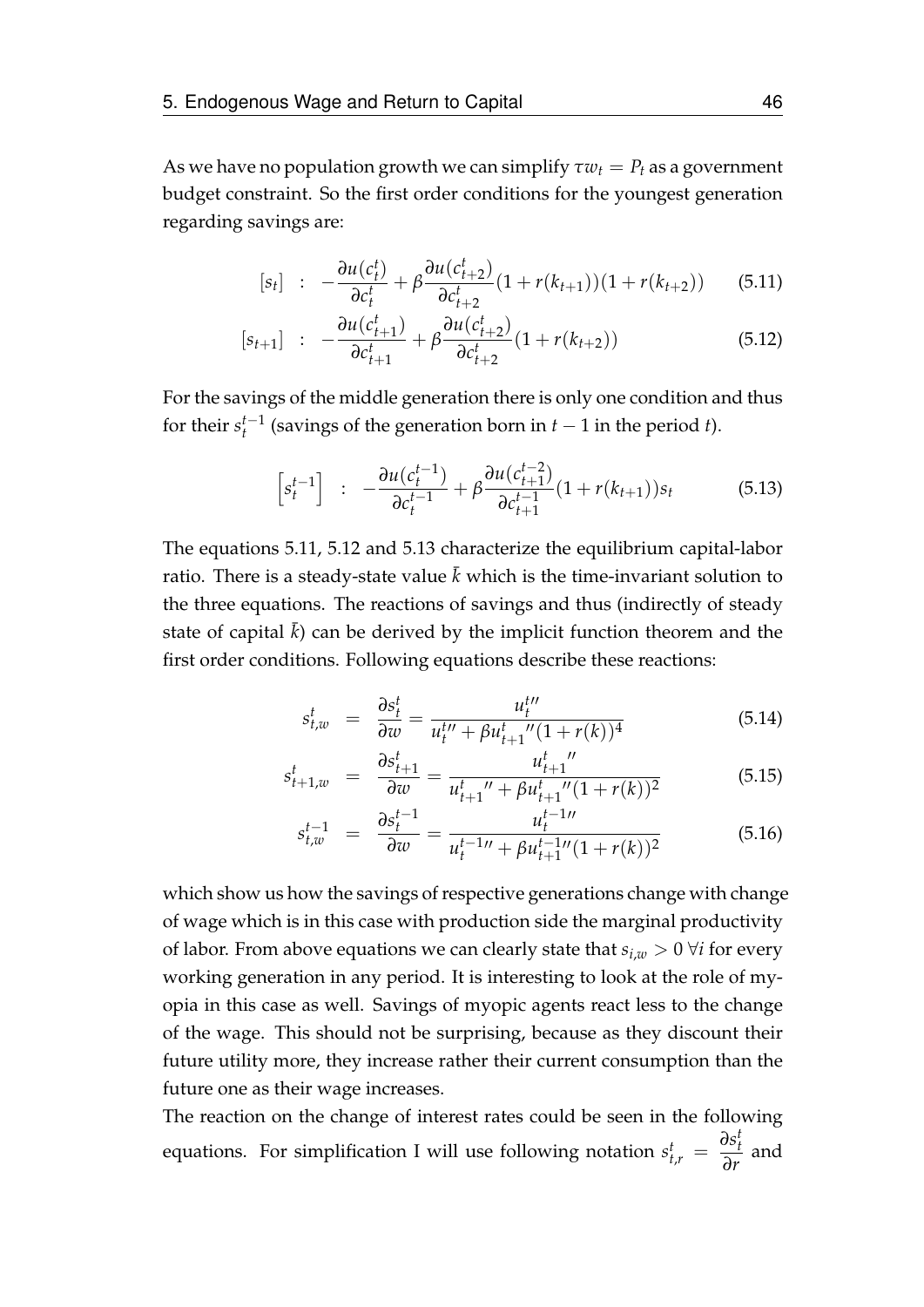respectively:

$$
s_{t,r}^t = -\frac{2\beta(1+r)^3 u_t^{t\prime\prime} s_t^t + 2(1+r(k))\beta u_t^{t\prime}}{u_t^{t\prime\prime} + \beta u_{t+1}^{t\prime\prime}(1+r(k))^4}
$$
(5.17)

$$
s_{t+1,r}^t = -\frac{\beta(1+r(k))s_{t+1}^t u_{t+1}^t'' + \beta u_t^{t'}}{u_{t+1}^t'' + \beta u_{t+1}^t'' (1+r(k))^2}
$$
(5.18)

$$
s_{t,r}^{t-1} = -\frac{\beta(1+r(k))s_{t+1}^t u_{t+1}^{t-1} + \beta u_t^{t-1}}{u_{t+1}^{t-1} + \beta u_{t+1}^{t-1} + (1+r(k))^2}
$$
(5.19)

It is rather difficult to derive the sign of reaction of savings on the change of interest rates from above equations. But empirical support suggest that it is non-negative and thus we have  $s_{i,r} \geq 0 \forall i$ . This also rules out the possibility of endogenous cycles.

#### **5.1.2 Changes in Capital**

To show the most important results stated int the beginning of this chapter (crowding out effect and positive savings and contribution rate) I will have to implement the announced simplification and reduce the number of generations to two. I will now for a while follow the paper [Andersen & Bhat](#page-74-1)[tacharya](#page-74-1) [\(2008\)](#page-74-1). The first generation which works and the second generation which enjoys the benefit of being retired. For this case I will focus only on the working generation. The most important effect of this simplification, for the time being, is that the generation will decide about all the capital in the economy, because  $s = k_t$ . Its F.O.C. condition with respect to savings will be:

<span id="page-57-0"></span>
$$
-\frac{\partial u(c_t^t)}{\partial c_t^t} + \beta \frac{\partial u_{t+1}}{\partial c_{t+1}} (1 + r(k)) \tag{5.20}
$$

The reactions on wage and interest rate will be also very similar to the 3 generations case and thus we will have:

$$
s_w = \frac{u_t''(\cdot)}{u_t''(\cdot) + \beta u_{t+1}''(\cdot)(1+r(k))^2}
$$
(5.21)

$$
s_r = -\frac{\beta(1+r(k))su''_{t+1}(\cdot) + \beta u'_{t+1}(\cdot)}{u''_t(\cdot) + \beta u'_{t+1}''(\cdot)(1+r(k))^2}
$$
(5.22)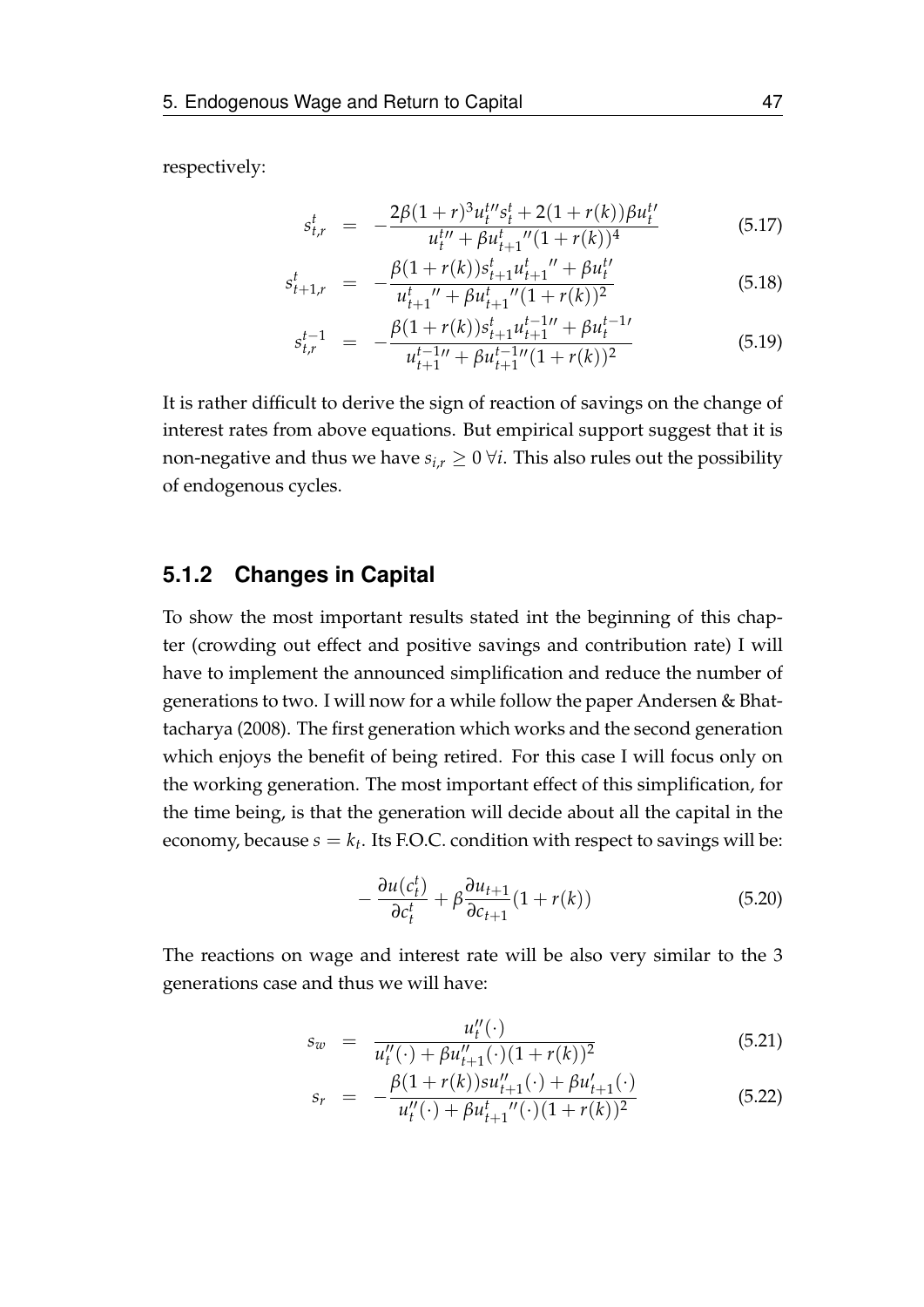where both denominators can be denoted for further reference as *θ*. The effects remain same as in the case with three generations.

Using implicit function theorem and [5.20](#page-57-0) we will establish the reaction of capital on the change of contribution rate into state pension system:

<span id="page-58-0"></span>
$$
\frac{\partial k}{\partial \tau} = \frac{w \left( u_t'' + (1 + r(k)) \beta u_{t+1}'' \right)}{u_t'' w'(k) - u_t'' - r'(k) \beta u_{t+1}' - (1 + r(k)) \beta u_{t+1}'' (r'(k)k + (1 + r(k)))}
$$
\n(5.23)

Now I would like to prove the crowding out condition at locally stable steady state. The numerator of [5.23](#page-58-0) is clearly negative due to decreasing marginal utility. Next steps will help us to determine the sign of the denominator. [Andersen & Bhattacharya](#page-74-1) [\(2008\)](#page-74-1) show this result indirectly and I will follow their approach. We know that:

$$
k_{t+1} = s(w(k_t), r(k_{t+1}))
$$
\n(5.24)

and we can easily derive that:

<span id="page-58-1"></span>
$$
\frac{dk_{t+1}}{dk_t}\bigg| bar_k = \frac{-s_w(\cdot)sr'(k)}{1 - s_r(\cdot)r'(k)}\tag{5.25}
$$

The terms on the right hand side of [5.25](#page-58-1) fulfill following inequalities:

<span id="page-58-2"></span>
$$
\frac{-s_w s(1 + r(k))}{1 - s_r r'(k)} < 1 \Leftrightarrow 0 < 1 + r'(k) \left(s s_w - s_r\right) \tag{5.26}
$$

Let me begin showing that the [5.26](#page-58-2) is bigger than zero. The denominators of [5.26](#page-58-2) can be rewritten as:

$$
1 + r'(k)(ss_w - s_r) = 1 + \frac{r'(k)}{\theta} \left(su''_t(\cdot) + \beta(1 + r(k))su''_{t+1}(\cdot) + \beta(u'_{t+1}(\cdot)) \right) > 0
$$

<span id="page-58-3"></span>
$$
\Leftrightarrow \frac{1}{\theta} \left[ u''_t + \beta (1+r)^2 u''_{t+1} + r'(k) s u''_t + r'(k) \beta^2 (1+r) s u''_{t+1} + \beta r'(k) u'_{t+1} \right] > 0
$$

$$
\Leftrightarrow \frac{1}{\theta} \left[ u''_t + \beta (1+r)^2 u''_{t+1} + r'(k) k u''_t + r'(k) \beta^2 (1+r) k u''_{t+1} + \beta r'(k) u'_{t+1} \right] > 0
$$
\n(5.27)

The denominator of [5.23](#page-58-0) can be rewritten as:

$$
-\left[u_t''kr'(k) + u_t'' + r'(k)\beta u_{t+1}' + (1+r(k))\beta u_{t+1}''(k)k + u_{t+1}''\beta(1+r(k))^2)\right]
$$
\n(5.28)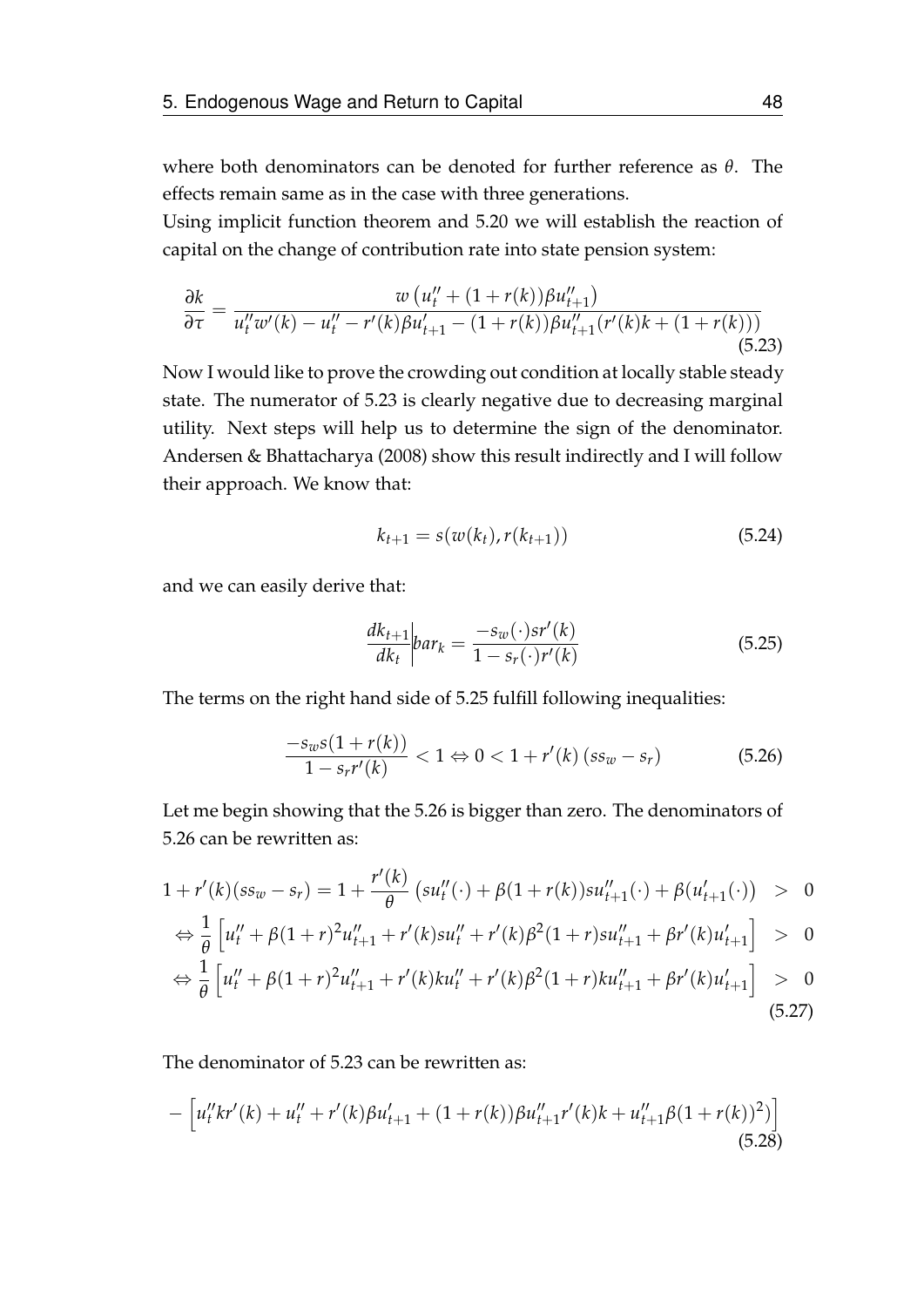which has the same sign as [5.27](#page-58-3) and thus we can say that  $\frac{\partial k}{\partial \tau} < 0$  which describes the so called crowding out effect. But this very important result is only one step to show that the consumer can prefer both together the positive contribution rate and level of private savings.

Let me now focus of the optimal case the central planner without myopic preferences would choose as a contribution rate. The maximization problem would look like:

$$
\max_{\tau} U(\tau) = u_t(w(k) - \tau w(k) - k(\tau)) + u_{t+1}((1 + r(k))k(\tau) + \tau w(k))
$$
\n(5.29)

and maximization together with [5.20](#page-57-0) for non myopic agents we get:

<span id="page-59-0"></span>
$$
U'(\tau) = u'_t \left( w'(k) \frac{\partial k}{\tau} - w(k) - \tau w'(k) \frac{\partial k}{\tau} - \frac{\partial k}{\partial \tau} \right) +
$$
  
+ 
$$
u'_{t+1} \left( r'(k) \frac{\partial k}{\partial \tau} k + (1 + r(k)) \frac{\partial k}{\partial \tau} + w(k) + \tau w'(k) \frac{\partial k}{\tau} \right)
$$
  
= 
$$
u'_{t+1}(-r(k)) \left( w(k) + (1 - \tau)kr'(k) \frac{\partial k}{\partial \tau} \right)
$$
(5.30)

We see now that the neo-classical production function has its place, because if we have positive return to capital  $r(k)$  which is constant  $(r'(k) = 0)$  then the social planner would never get positive  $U'(\tau)$  and thus positive  $\tau$ . This is the reason why we have in the chapter 4 only positive contribution rate of positive savings. Also when we have  $r'(k) \frac{\partial k}{\partial \tau} > 0$  and we do not have myopia we cannot reach positive  $U'(\tau)$  and thus  $\tau > 0$ . As already conclusion made already by [Samuelson](#page-76-1) [\(1975\)](#page-76-1) when he showed that rational consumers would not choose positive contribution rate to the state pension system when the economy is dynamically efficient.

Now we will have a look at the myopic agents who time inconsistently discount the future utility given by their savings. As they, due to myopia, discount their future utility given by savings more than the one given by PAYG system, there is a chance that they might choose both positive. Simi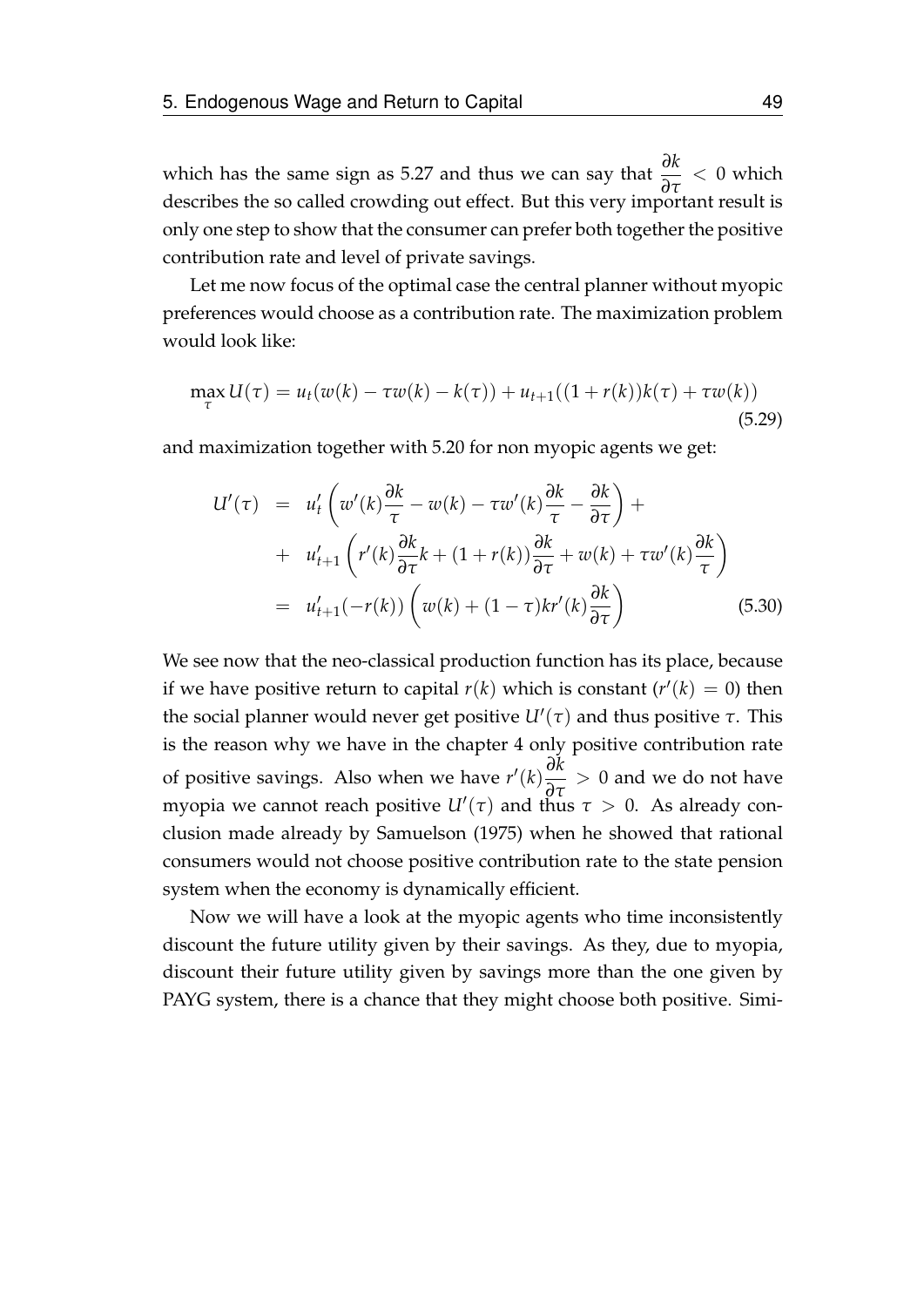lar to [5.30,](#page-59-0) but with myopic agents, we have this equation:

<span id="page-60-0"></span>
$$
U'(\tau) = u'_t \left( w'(k) \frac{\partial k}{\tau} - w(k) - \tau w'(k) \frac{\partial k}{\tau} - \frac{\partial k}{\partial \tau} \right) +
$$
  
+  $u'_{t+1} \left( r'(k) \frac{\partial k}{\partial \tau} k + (1 + r(k)) \frac{\partial k}{\partial \tau} + w(k) + \tau w'(k) \frac{\partial k}{\tau} \right)$   
=  $u'_{t+1} ((1 - (1 + r(k))\beta)w(k)) \frac{\partial k}{\partial \tau} \left( 1 - (1 + r(k))\beta \left( \tau w'(k) \frac{\partial k}{\tau} - w'(k) \frac{\partial k}{\tau} \right) \right) +$   
+  $u'_{t+1} ((1 + r(k))\beta + (1 + r(k)))$  (5.31)

From [5.31](#page-60-0) we see that:

<span id="page-60-1"></span>
$$
U'(\tau) = 0 \Leftrightarrow \frac{\partial k}{\partial \tau} = \frac{((1+r(k))\beta - 1)w(k)}{(1 - (1+r(k))\beta)(1 - \tau)kr'(k) + (1+r(k))(1 - \beta)}
$$
(5.32)

From the point of consumer considering *<sup>∂</sup><sup>k</sup> ∂B* from the point of view of optimal social contribution [5.32](#page-60-1) must hold, but the same consumer maximizes also the savings and from this maximization we have [5.23.](#page-58-0) The consumer maximizes one utility but he uses two ways and both deliver some function *∂k* <del>*∂B*</del>. Our goal is to show that we have interior solution. The solutions from  $\frac{\partial B}{\partial t}$ . *∂k*  $\frac{\partial^2 B}{\partial B}$  from [5.23](#page-58-0) and [5.32](#page-60-1) must make sense together. When we put those equal and make algebraic reorganization we obtain the following result:

<span id="page-60-2"></span>
$$
-((1+r(k))\beta-1)(1-\tau)r'(k)\beta u_{t+1} = r(k)\left((1+r(k))^{2}\beta^{2}u''_{t+1} + u''_{t}\right)
$$
\n(5.33)

The equation only makes sense when both sides have same sign. It is clear that the right hand side of [5.33](#page-60-2) is negative if  $r(k) > 0$  which we assume. We also assume  $r'(k) < 0$  because it is the property of the production function. As we see it is also necessary that  $(1 + r(k))\beta - 1 < 0$  the left hand side to be negative and thus the equation to make sense. Combining what was mentioned above, it is clear, that *β* must be small enough. As for myopia we expect  $\beta$  to be between one and zero we see that this result is possible and in line with our assumptions. This is a significant change to our previous chapter where contribution rate and private savings behaved like perfect substitutes with different price (cost). This results shows that if the assumptions are fulfilled, the optimal choice for a consumer may be a mix of both pension systems. The most important conclusions of this model are then: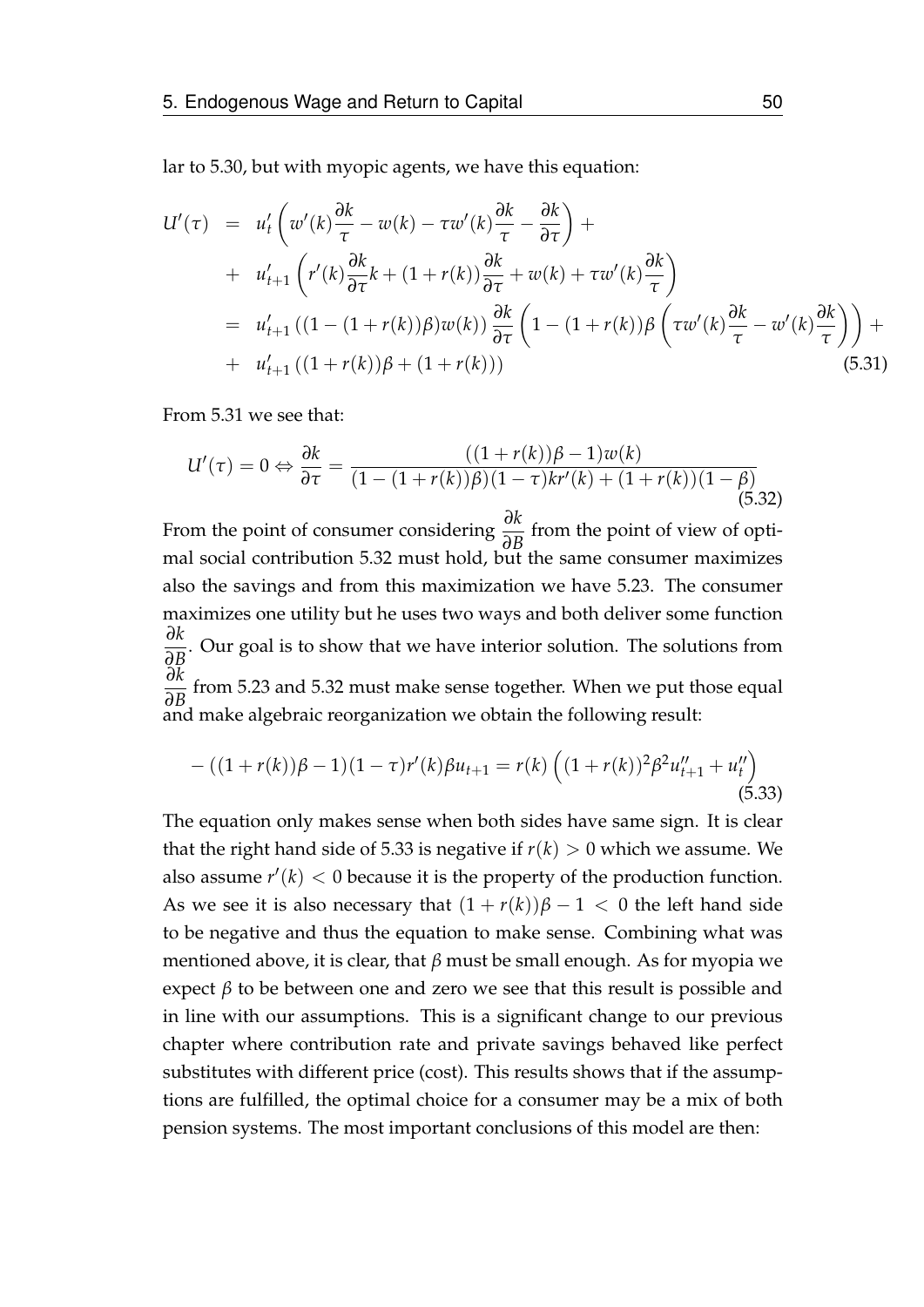- If the government increases the obligatory contribution rate it crowds out private savings and thus decreases capital accumulation.
- With neo-classical production function and myopia strong enough, the working generation may prefer both, the positive private savings and positive contribution rate for social insurance.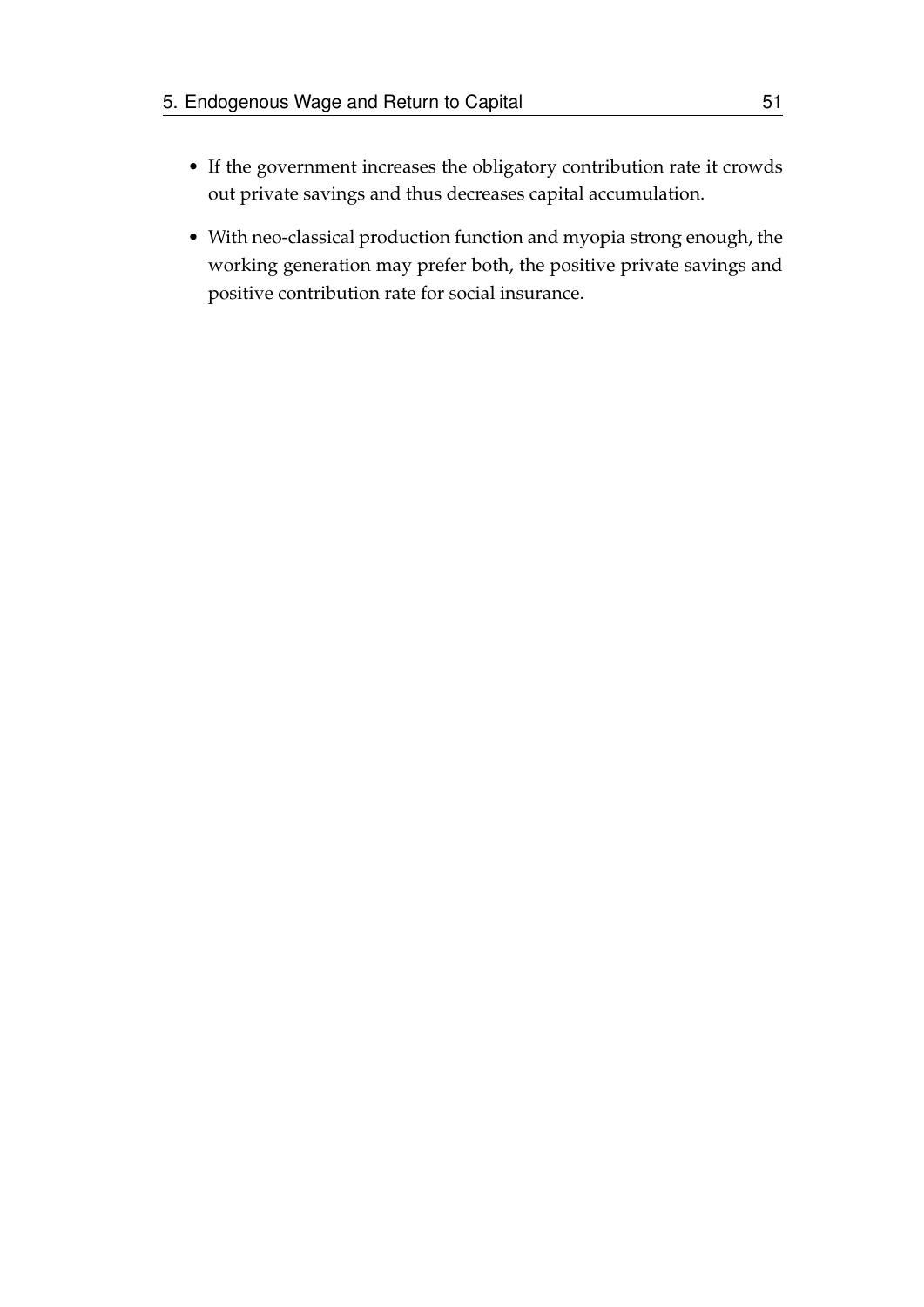# **Chapter 6**

# **Myopia and Capital Market Lobby**

After I have shown the reaction of savings on the contribution rate and also presented that both can be imperfect substitutes (both can be in optimal case positive at the same time) let me focus on the capital markets and their role in political economy of pension reform. We see that the firms on the capital market have an incentive to lobby the government to decrease the obligatory contribution rate as it can increases the private savings which are then put on the capital markets. In this chapter I will show the interaction of capital markets and the government as they reach an equilibrium in the economy where the firms on the capital markets join into an interest group and lobby the government. There is a limited number of companies operating on the market and thus we assume that it is easier for them to organize themselves into a interest group and lobby the government. On the other hand there is many individuals that are divided into three generations and it is much more difficult for them to overcome the free-riding problem and thus we assume them not organized. This capital market interest group then interacts with the government and lobbies for lower obligatory contribution rate. In the chapter 3, I introduced an interest group model from Kemmerling  $\&$ [Neugart](#page-75-1) [\(2009\)](#page-75-1) which elegantly and relatively simply shows the influence of capital markets on the political process of decision making about pension scheme. Now, I would like to analyze how the presence of myopic agents changes the outcome of the model and adjust the model to correspond to the analyses I did so far. Moreover I will add a discussion the objectives of the government. For more clarity and simplification I will assume the saving to be only withdrawn in the last period. In this model the consumers do not decide about the contribution rate in any way, but the government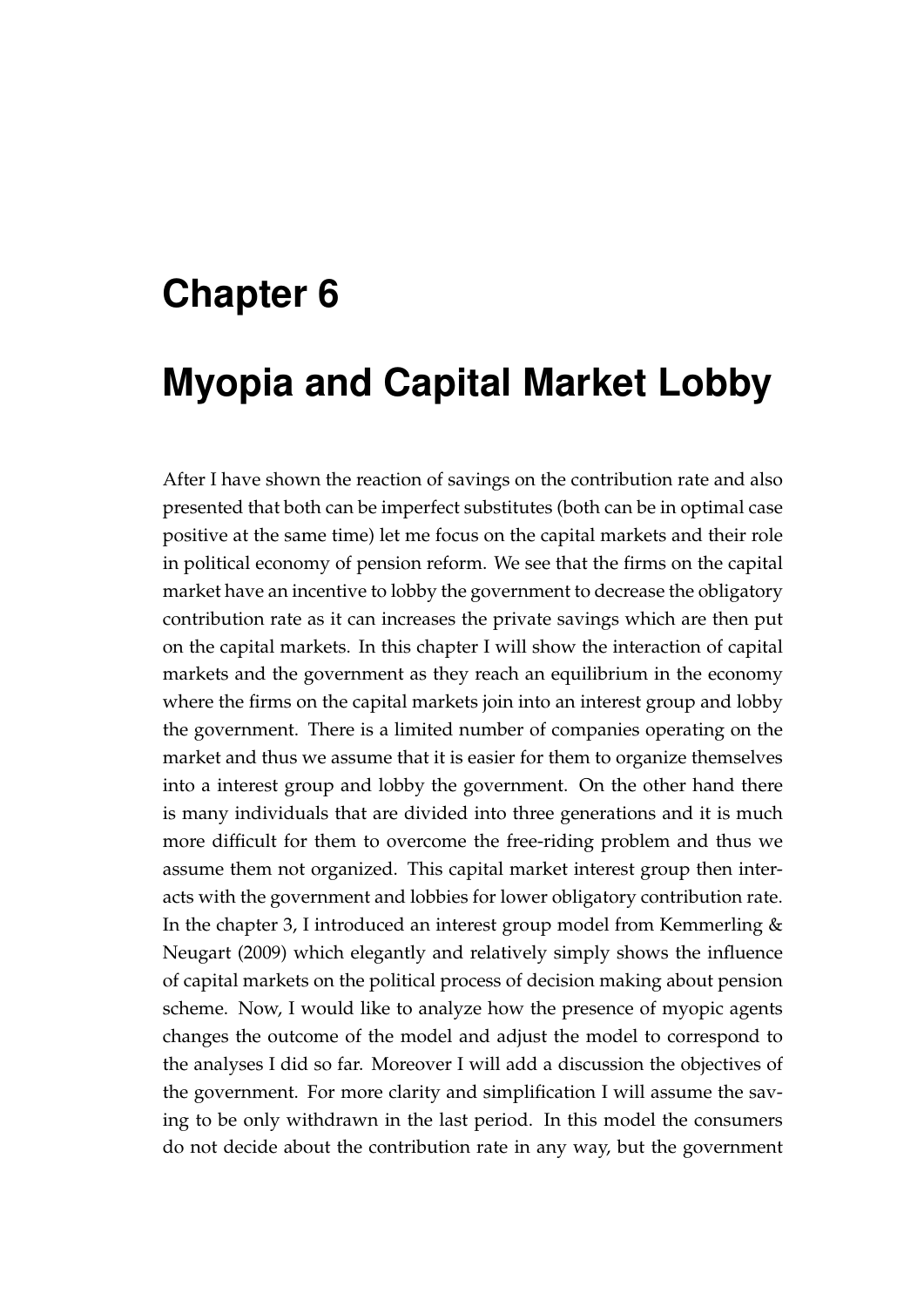does. The myopia may be introduced as a **different discount factors of the government (***paternalistic* **government) and consumers**. Let me recall the basic setting of the model.

## **6.1 Financial Market Companies**

There are financial market companies who benefit from lower social security system run by the state. There is no change due to myopia, so thus we can recall its form:

$$
V_{i,t} = \mu S_{i,t} - C_{i,t},
$$
\n(6.1)

where *Ci*,*<sup>t</sup>* are the payments the private firm transfers on the government for conducting a policy *τi*,*<sup>t</sup>* , *µ* is the payment firms get from households for the management of the funds on the capital market and *Si*,*<sup>t</sup>* is a share of total new savings in time *t* which are managed by company *i*. The capital market companies will truthfully reveal their profits and will contribute all the gain they receive from the change of the contribution rate  $\mu \frac{dS_{i,t}}{dx}$  $\frac{d}{d\tau}$ .

# **6.2 The Government**

The objective function of the government is composed by two parts. Firstly the utility of living generation which is important for the reelection and secondly from direct contributions from firms in financial sector benefiting from private savings. The government thus maximizes:

$$
\max_{\tau} \lambda W(\tau) + (1 - \lambda) \sum_{i} C_{i,t}.
$$
 (6.2)

It is common in the literature (e.g. [Grossman & Helpman](#page-75-0) [\(1998\)](#page-75-0)) the *λ* describes the weights government puts on the gain from the financial markets and the future prospects to be reelected. The  $W(\tau)$  represents in this case the part of the governments utility function where he wants to please the households and thus increase its probability to be reelected. On the other hand his prospects to be reelected also increase with the funds he puts into the campaign. The term  $\sum_i C_{i,t}$  is the contribution of the financial markets which can then be used in the election campaign. The government can think about  $W(\tau)$  in several ways. In the original paper [Kemmerling & Neugart](#page-75-1) [\(2009\)](#page-75-1) the government maximizes the current welfare of all living generations and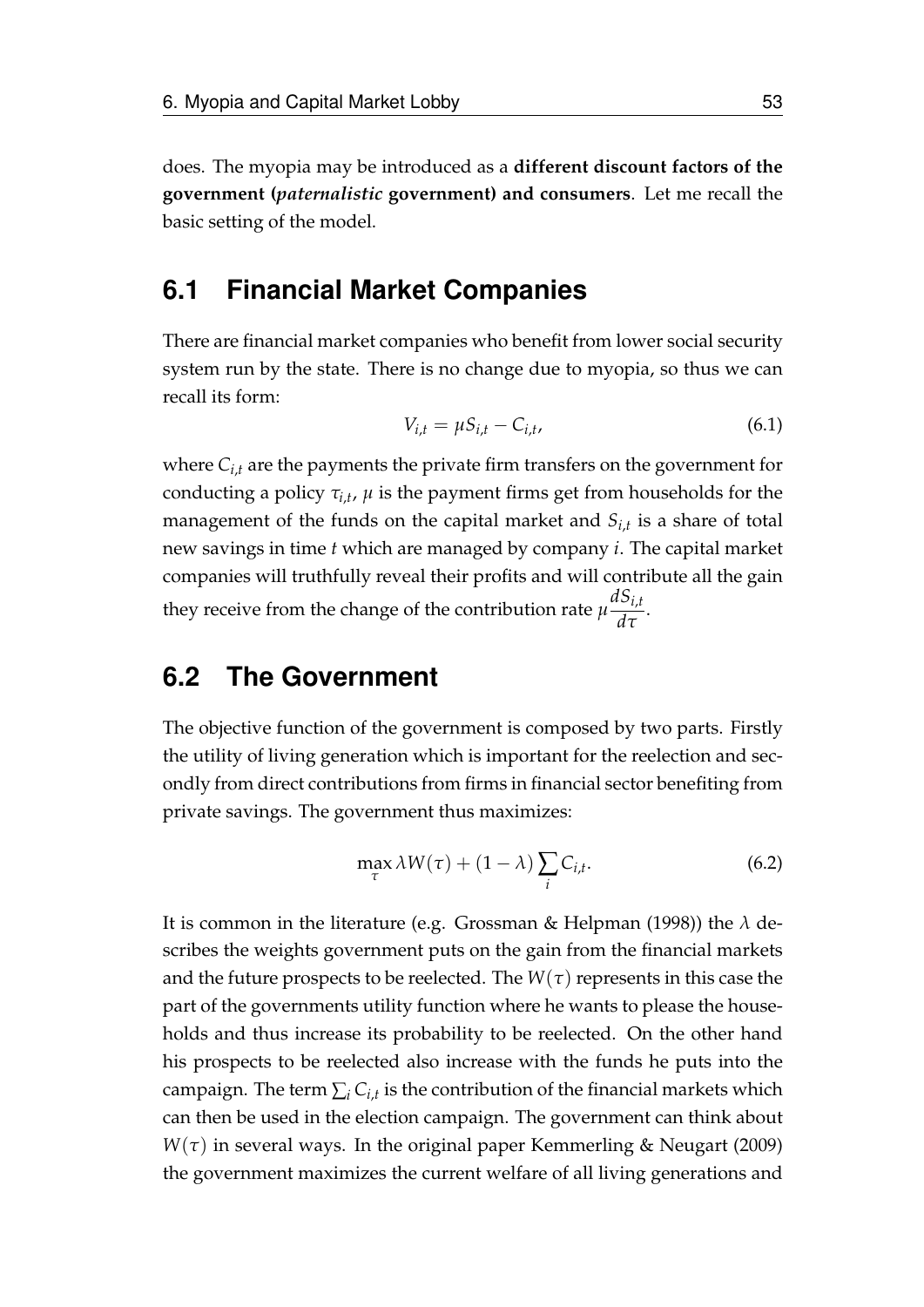thus behaves opportunistically. In this case the government accepts that the older generations does not maximize its life-long utility because it has already some sunk costs invested in previous period (*s t*−1 *t*−1 ). In this setting the  $W(\tau)$  changes to similar equation as in original model:

$$
W(\tau, S) = U_t^t(c_t^t, c_{t+1}^t, c_{t+1}^t, c_{t+2}^t) + U_t^{t-1}(c_t^{t-1}, c_{t+1}^{t-1}) + U_t^{t-2}(c_t^{t-2}) \tag{6.3}
$$

The respective utility function inside  $W(\tau)$  can also differ according to the perception of the myopia by the government. Either it can be *paternalistic* and thus set the real discount factor 1, or might not distinguish the myopia from usual discount factor and maximize the myopic preferences of households. In this work we assume that the government is paternalistic. Recall that the respective utility functions would thus look like:

<span id="page-64-0"></span>
$$
U_t^t(\tau) = u_t^t(c_t^t) + u_{t+1}^t(c_{t+1}^t) + u_{t+2}^t(c_{t+2}^t)
$$
\n(6.4)

$$
U_t^{t-1}(\tau) = u_t^{t-1}(c_t^{t-1}) + (u_{t+1}^{t-1}(c_{t+1}^{t-1})) \tag{6.5}
$$

$$
U_t^{t-2}(\tau) = u_t^{t-2}(c_t^{t-2}) \tag{6.6}
$$

I will be calling this case paternalistic but opportunistic government. It is paternalistic because it works with the real discount factor of consumers 1, but it is opportunistic because it does not want to set  $W(\tau)$  socially optimal (at least in the part  $W(\tau)$ .

The government can also maximize  $W(\tau)$  as a social optimum. As already described in chapter 4, this is equivalent to maximize the utility of the youngest generation (no sunk cost and thus limited time horizon problem) and he behaves in a paternalistic way. this corresponds to maximization of only [6.4.](#page-64-0) Further in the text this government will be denoted as a welfare maximizer, even though it is imprecise because he maximizes social welfare only in one part of his objective function.

## **6.3 Households**

Households in the model are myopic and thus they maximize:

$$
u_t^t(c_t^t) + \beta [u_{t+1}^t(c_{t+1}^t) + u_{t+2}^t(c_{t+2}^t)] \tag{6.7}
$$

$$
u_t^{t-1}(c_t^{t-1}) + \beta(u_{t+1}^{t-1}(c_{t+1}^{t-1})) \tag{6.8}
$$

$$
u_t^{t-2}(c_t^{t-2}).
$$
\n(6.9)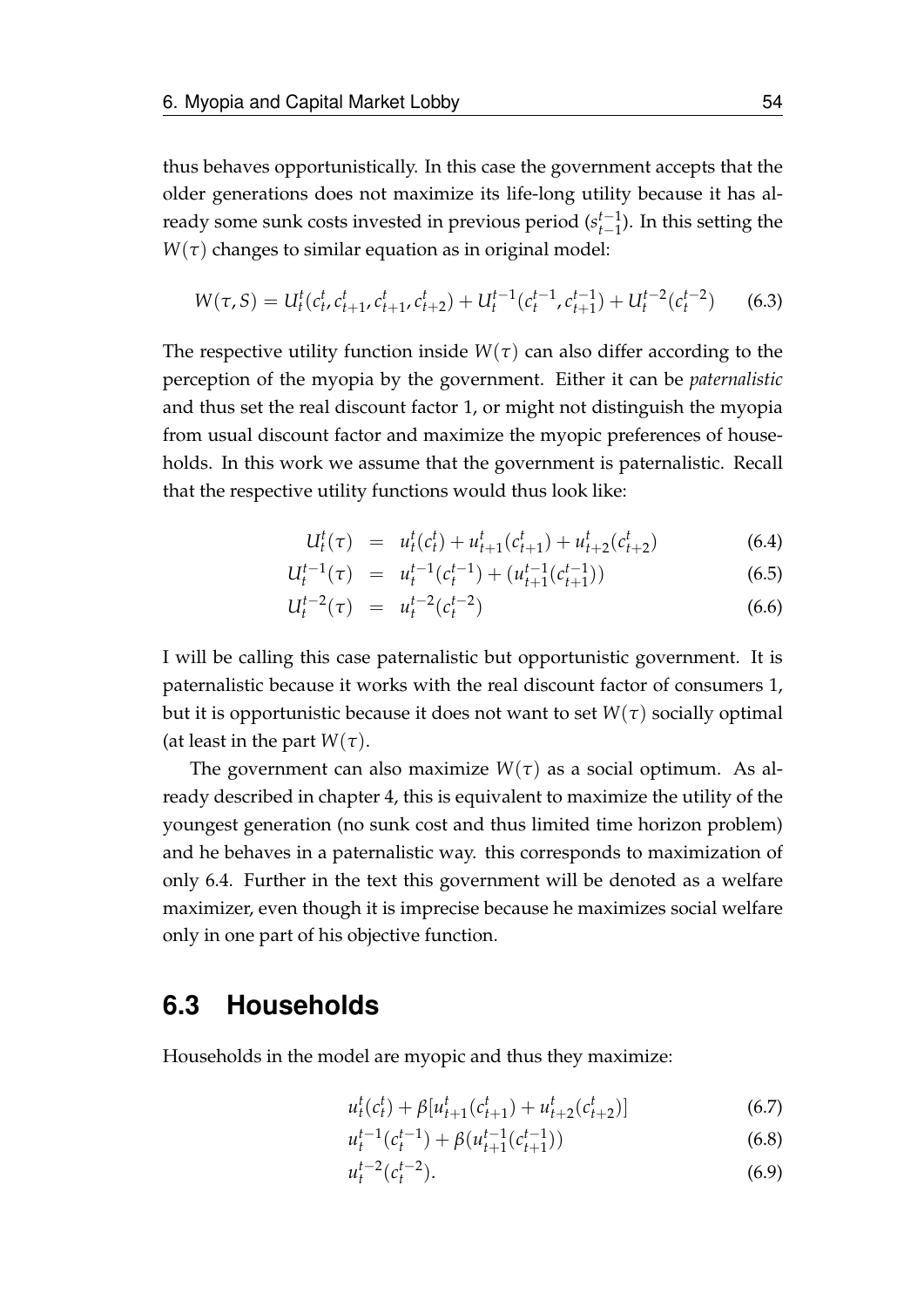The budget constraints of respective households have slightly different form than in previous chapters, because of the premium they pay to capital markets:

$$
c_t^t = (1 - \tau)w - (1 + \mu)s_t^t \tag{6.10}
$$

$$
c_{t+1}^t = (1 - \tau)w - (1 + \mu)s_{t+1}^t \tag{6.11}
$$

$$
c_{t+2}^t = P(\tau, n) + (1+r)s_{t+1}^t) + (1+r)^2 s_t^t \tag{6.12}
$$

$$
c_t^{t-1} = (1 - \tau)w - (1 + \mu)s_t^{t-1}
$$
\n(6.13)

$$
c_{t+1}^{t-1} = P(\tau, n) + (1+r)s_t^{t-1} + (1+r)^2 s_{t-1}^{t-1}
$$
 (6.14)

$$
c_t^{t-2} = P(\tau, n) + (1+r)s_t^{t-2} + (1+r)^2 s_{t-2}^{t-2}
$$
 (6.15)

The households in this case decide only about their savings, the contribution rate is decided solely by the government. Nevertheless the household take the contribution rate into consideration and adjust their savings given the size of obligatory state pension scheme. The budget is balanced and thus the state pension is given by:

$$
P(\tau, n) = ((1 + n) + (1 + n)^2) w\tau = Nw\tau.
$$
 (6.16)

# **6.4 Political Economy Equilibrium**

**Timing** To make the model clearer let me define the timing of the actions:

- 1. The lobbyist offer government set of preferred policies *τ*, which they want to be implemented in exchange for respective contributions *Ci*,*<sup>t</sup>*
- 2. The government decides on the policy *τ* according to his objective function and expected reaction of the households
- 3. The households decide about their savings

The political economy equilibrium will be described by the same F.O.C. as in original [Kemmerling & Neugart](#page-75-1) [\(2009\)](#page-75-1):

<span id="page-65-0"></span>
$$
\lambda \frac{dW(\tau,s)}{d\tau} + (1 - \lambda) \sum_{i} \mu \frac{dS_{i,t}}{d\tau} = 0
$$
 (6.17)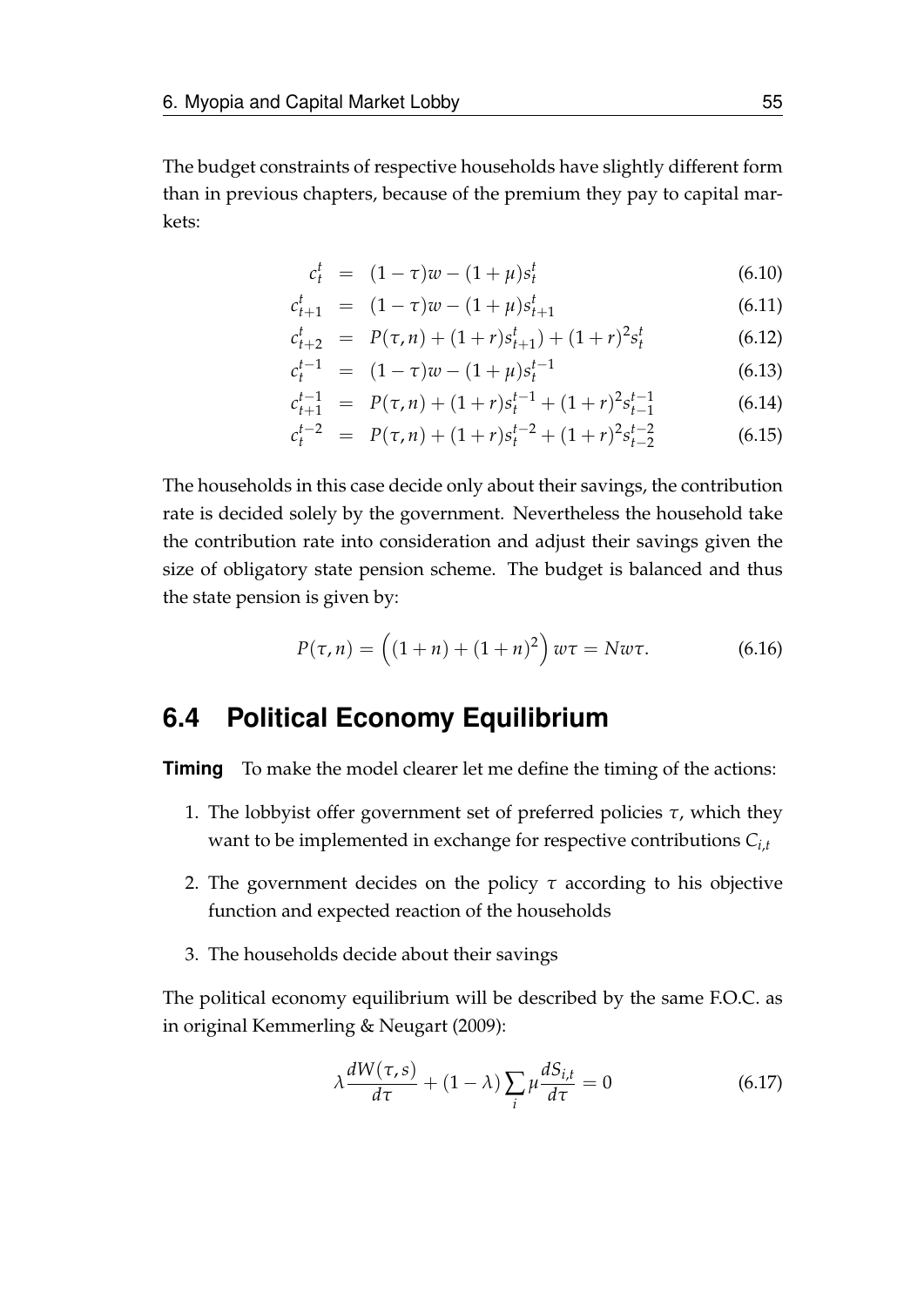and because all the firms on the capital market gets the same share we can take them altogether as a one industry and rewrite [6.17](#page-65-0) without the sum:

<span id="page-66-0"></span>
$$
\lambda \frac{dW(\tau,s)}{d\tau} + (1 - \lambda)\mu \frac{dS_t}{d\tau} = 0
$$
\n(6.18)

Even though we do not see any  $\beta$  in the equation it is already present in the second term which describe the reaction of savings. The savings of the consumers are affected by myopia.

#### **6.4.1 Effect on Savings**

I will now analyze the second part of [6.18.](#page-66-0) In this part there is significant role of myopia, because consumers decide about their optimal savings which are for them difficult to control. The F.O.C.s with the respect to savings for the youngest generation:

$$
[s_t^t] : -\frac{\partial u_t^t(\cdot)}{\partial c_t^t} (1+\mu) + (1+r)^2 \beta \frac{\partial u_{t+2}^t(\cdot)}{\partial c_{t+2}^t} = 0 \tag{6.19}
$$

<span id="page-66-1"></span>
$$
\begin{bmatrix} s_{t+1}^t \end{bmatrix} : -\frac{\partial u_{t+1}^t(\cdot)}{\partial c_{t+1}^t} (1+\mu) + (1+r)\beta \frac{\partial u_{t+2}^t(\cdot)}{\partial c_{t+2}^t} = 0 \tag{6.20}
$$

Using [6.19](#page-66-1) and [6.20](#page-66-1) and implicit function theorem we will again get the reaction of the savings on the change in the social contribution rate *τ*:

$$
\frac{\partial s_t^t}{\partial \tau} = -\frac{u_t^{t''}(1+\mu) + ((N) w) \beta u_{t+2}^{t''}}{u_t^{t''}(1+\mu)^2 + \beta (1+r)^4 u_{t+2}^{t''}} < 0
$$
\n(6.21)

$$
\frac{\partial s_{t+1}^t}{\partial \tau} = -\frac{u_{t+1}^{t''}(1+\mu) + ((N) w) \beta u_{t+2}^{t''}}{u_{t+1}^{t''}(1+\mu)^2 + \beta (1+r)^2 u_{t+2}^{t''}} < 0 \tag{6.22}
$$

We see that the effect of higher contribution rate for the youngest generation is weaker for the savings in the first period  $s_t^t$ . It is given by the fact that the contribution from the first period have higher effective savings rate and the cost are the same for both periods. We also again clearly see that the change in savings is again negative (decreasing marginal utility). So the crowding out effect is present.

Interesting question might be how does the reaction of savings to the contribution rate  $\frac{\partial s_t^t}{\partial \tau}$  and  $\frac{\partial s_{t+1}^t}{\partial \tau}$  changes with the degree of myopia. Let me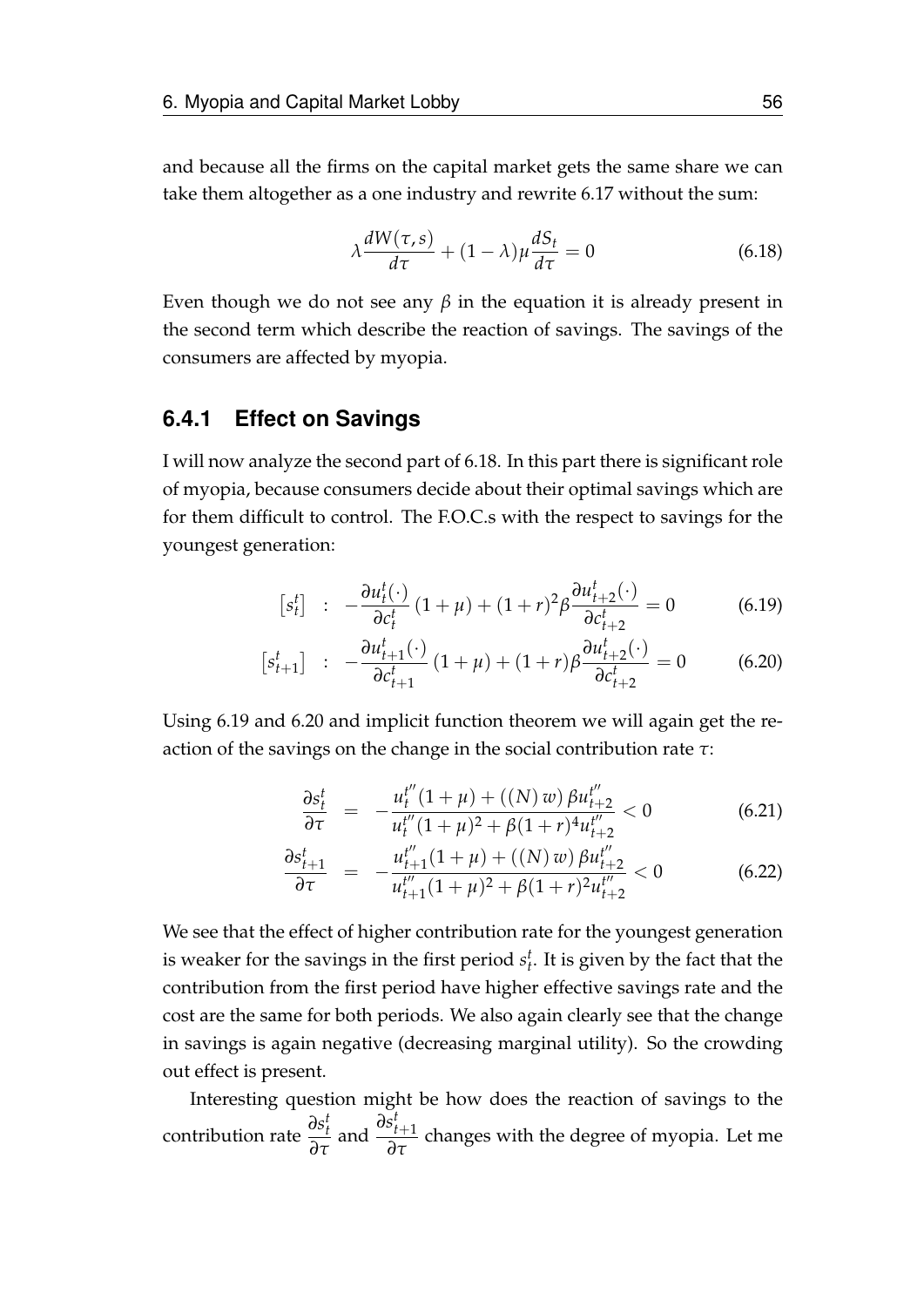denote the reactions as  $Q_1 = -\frac{\partial s_t^t}{\partial \tau}$  and  $Q_2 = -\frac{\partial s_t^t}{\partial \tau}$  $\frac{\partial s_{t+1}^t}{\partial \tau}$ . So the *Q*<sub>*i*</sub> denotes the size of the effect of the change of contribution rate on savings. So we want to know whether the myopia multiplies or mitigates this effect. The answer will give us differentiation:

$$
\frac{\partial Q_1}{\partial \beta} = w(1+r)^2 (1+\mu) u_t^{t\prime\prime} u_{t+2}^t \frac{N(1+\mu) - (1+r)^2}{\left(u_t^{t\prime\prime}(1+\mu)^2 + \beta(1+r)^4 u_{t+2}^{t\prime\prime}\right)^2} \tag{6.23}
$$
\n
$$
\frac{\partial Q_2}{\partial \beta} = w(1+r)(1+\mu) u_{t+1}^t \frac{u_{t+2}^t \frac{N(1+\mu) - (1+r)}{(1+\mu)^2 + \beta(1+r)^2 u_{t+2}^{t\prime\prime}\right)^2}}{\left(u_{t+1}^t \frac{N(1+\mu) - (1+r)^2}{(1+\mu)^2 + \beta(1+r)^2 u_{t+2}^{t\prime\prime}\right)^2}}
$$
\n
$$
(6.24)
$$

We see that myopia has boosting effect on the change of savings related to rise in contribution rate in these cases:

<span id="page-67-0"></span>
$$
N(1+\mu) > (1+r)^2 \tag{6.25}
$$

$$
N(1+\mu) > (1+r) \tag{6.26}
$$

The [6.25](#page-67-0) holds for the savings in the first period. It very much resembles the Dynamic inefficiency condition. As well for the second generation the myopia has boosting effect on the savings in the second period only in the case the return on saved asset is higher then the return from higher state contribution which is to be seen in [6.26.](#page-67-0) This means that if [6.25](#page-67-0) or [6.26](#page-67-0) holds and the government increases the contribution rate then savings in the first and/or the second period respectively decreases. The decrease is higher by myopic agents than by those who do not suffer with shortsightedness. In the opposite case the myopia would mitigate the crowding out effect. This very much determines the activity of capital markets, because the government decides about the contribution rate indirectly based on this crowding out effect. The effect on the middle generation's savings is very similar as in the case of the second period young generation:

$$
\frac{\partial s_t^{t-1}}{\partial \tau} = -\frac{u_t^{t-1}''(1+\mu) + (Nw)\beta u_{t+1}^{t-1''}}{u_t^{t-1''}(1+\mu)^2 + \beta(1+r)^2 u_{t+1}^{t-1''}} < 0 \tag{6.27}
$$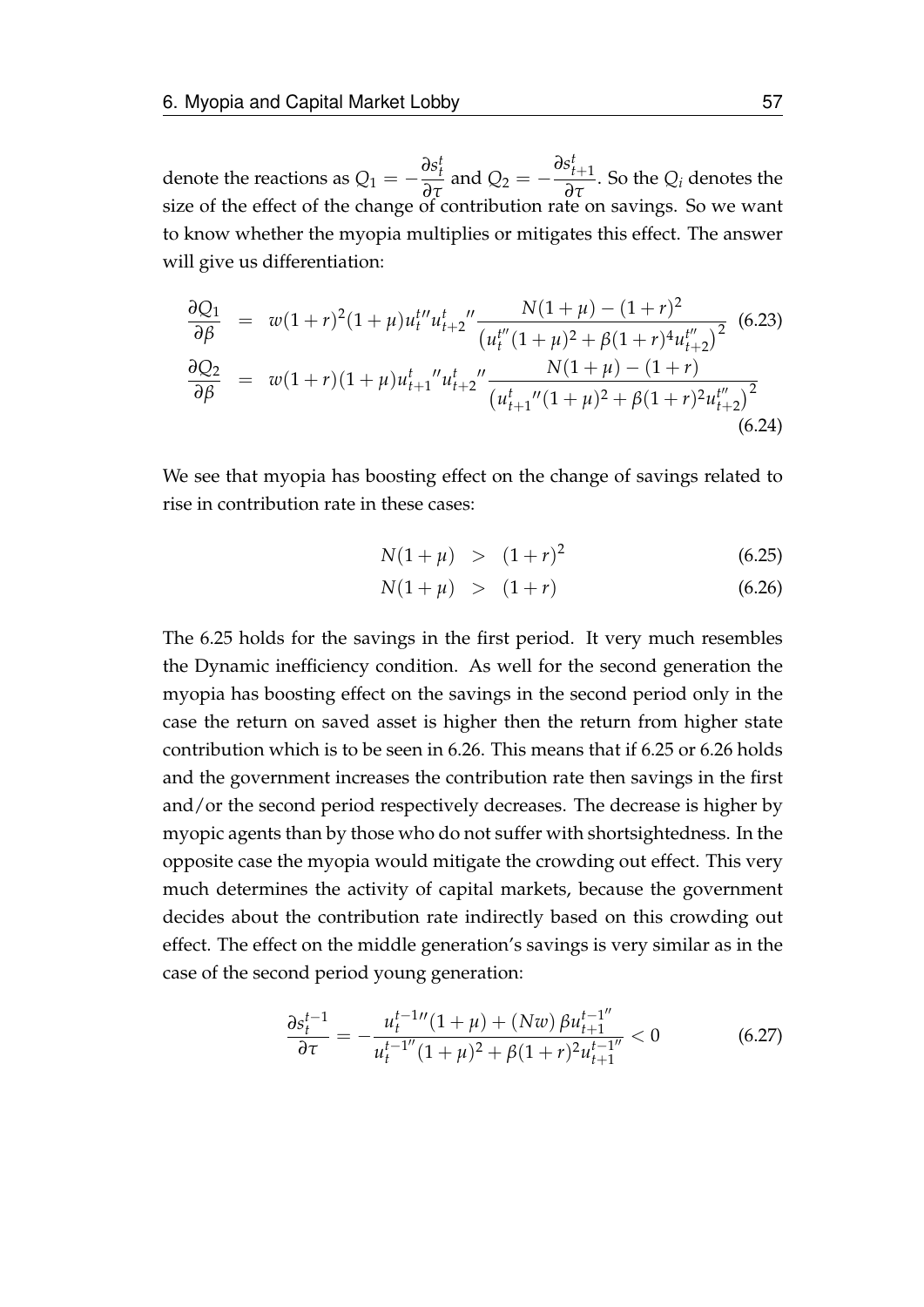and 
$$
Q_3 = -\frac{\partial s_t^{t-1}}{\partial \tau}
$$
. The reaction of  $Q_3$  on  $\beta$  thus looks like:

$$
\frac{\partial Q_3}{\partial \beta} = w(1+r)(1+\mu)u_t^{t-1} u_{t+1}^{t-1} \frac{N(1+\mu) - (1+r)}{\left(u_t^{t-1} \frac{m}{1+\mu} + \beta(1+r)^2 u_{t+1}^{t-1} u\right)^2}
$$
\n(6.28)

and the condition remains as in [6.26.](#page-67-0)

The oldest generation cannot suffer from myopia and thus there are no conditions for the oldest generation.

All in all we can see that, from the household point of view the myopia might both help the capital market as well damage them it all depends on the parameters of the economy. Nevertheless the activity of the capital markets will depend also on the type of the government it faces.

#### **6.4.2 Direct Effect on Consumers**

I will now analyze the direct effect of higher contribution rate on the consumers which is described by [6.18.](#page-66-0) I have introduced two different government behaviors and the equilibrium conditions slightly differ for each of them. Let me divide the the first term from [6.18](#page-66-0) into three parts:

$$
\frac{dW(\tau,s)}{d\tau} = O_t + M_t + Y_t \tag{6.29}
$$

Where these represents the direct marginal effects of the change of the contribution rate on the respective generations.

When the government is paternalistic but opportunistic, does not count with the myopia of the households. The government uses his discount factor (governments  $\beta = 1$ ). Nevertheless he maximizes the current welfare of all three generations because it is opportunistic. The reaction changes to the models in the chapter 4 because we allow the saving rate to change with respect to the contribution rate as was shown in chapter [5.](#page-53-0) We begin with the youngest generation again (the subscript *po* stays for paternalistic opportunistic):

$$
Y_{t,po} = \frac{\partial u_t^t(\cdot)}{\partial c_t^t} \left( -w - (1+\mu) \frac{\partial s_t^t}{\partial \tau} \right) + \frac{\partial u_{t+1}^t(\cdot)}{\partial c_{t+1}^t} \left( -w - (1+\mu) \frac{\partial s_{t+1}^t}{\partial \tau} \right) + + \frac{\partial u_{t+2}^t(\cdot)}{\partial c_{t+2}^t} \left( (1+r)^2 \frac{\partial s_t^t}{\partial \tau} + (1+r) \frac{\partial s_{t+1}^t}{\partial \tau} + Nw \right),
$$
(6.30)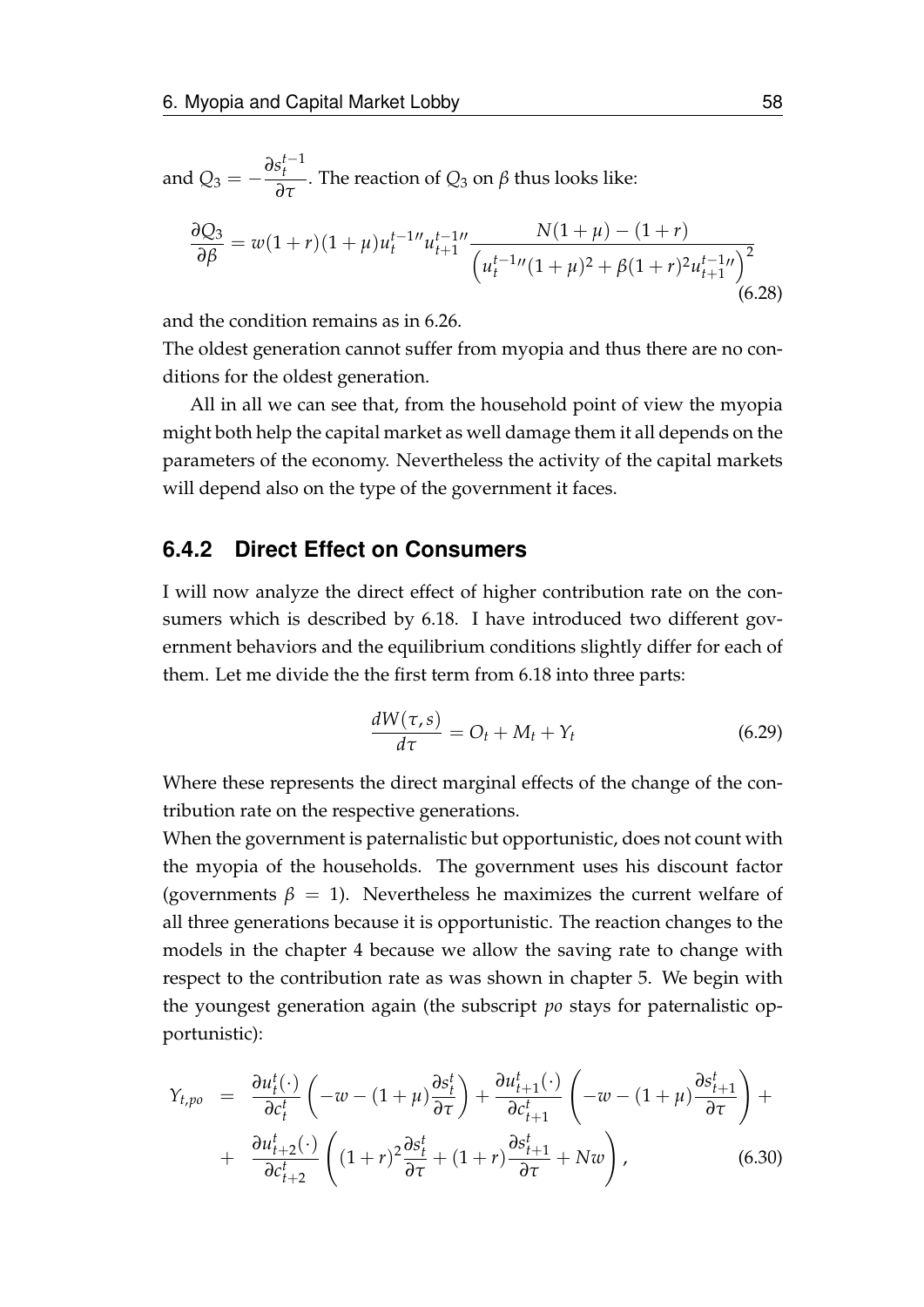where  $N = (1 + n) + (1 + n)^2$ . As we can expect the  $\frac{ds_i}{dt}$ *dτ* < 0 ∀*i* in the first period there is the marginal effect of increased consumption multiplied by the decrease the funds due to taxation (*w*) and in the other direction affecting change of the savings  $(1 + \mu)$  $ds_t^t$ *dτ* , because  $\frac{ds_t^t}{dt}$  $\frac{d\tau}{d\tau}$  is assumed to be negative and thus the consumer leaves more for current consumption). In the last period there is only positive utility from higher contributions of younger generations.

The middle generation is already bit less complicated and the direct marginal effect of the change in the contribution rate is:

$$
M_{t,po} = \frac{\partial u_t^{t-1}(\cdot)}{\partial c_t^{t-1}} \left( -w - (1+\mu) \frac{\partial s_t^{t-1}}{\partial \tau} \right) + + \frac{\partial u_{t+1}^{t-1}(\cdot)}{\partial c_{t+1}^{t-1}} \left( (1+r)^2 s_{t-1}^{t-1} + (1+r) \frac{\partial s_t^{t-1}}{\partial \tau} + Nw \right)
$$
(6.31)

The interpretation of these terms is the same as in the case of the youngest generation.

The oldest generation is straight-forward as in has only the positive utility from contributions of younger generations:

$$
O_{t,po} = \frac{u_t^{t-2}(\cdot)}{c_t^{t-2}} (Nw)
$$
\n(6.32)

The second type of the government is the quasi social welfare maximizer. As for  $W(\tau)$ , it takes into account only life long utility of the youngest agents, moreover it adjusts it for myopia. In his case there is only effect on the youngest generation and this effect is same as by *Yt*,*po*. We have then that  $Y_{t,so} = Y_{t,po}$  and  $M_{t,so} = 0$  and  $O_{t,so} = 0$ . To determine in which case the  $\frac{dW(\tau,s)}{dt}$  $\frac{d\tau}{d\tau}$  is highest (and thus the least convenient for the capital markets) we use analogy to what we have in chapter 4.  $Y_t$  will be positive only in the case when  $N(1 + \mu) > (1 + r)^2$ . In this case also *M<sub>t</sub>* is positive. Because we have  $\beta < 1$  than value of  $\frac{dW(\tau,s)}{d\tau}$  $\frac{d\tau}{d\tau}$  is highest by the opportunistic paternalistic government. In the opposite case (and more likely case)  $N(1+\mu) < (1+r)^2$  the capital markets would be least successful by the social maximizing government. Wee see again the importance of the parameters of the economy and again we see one more modification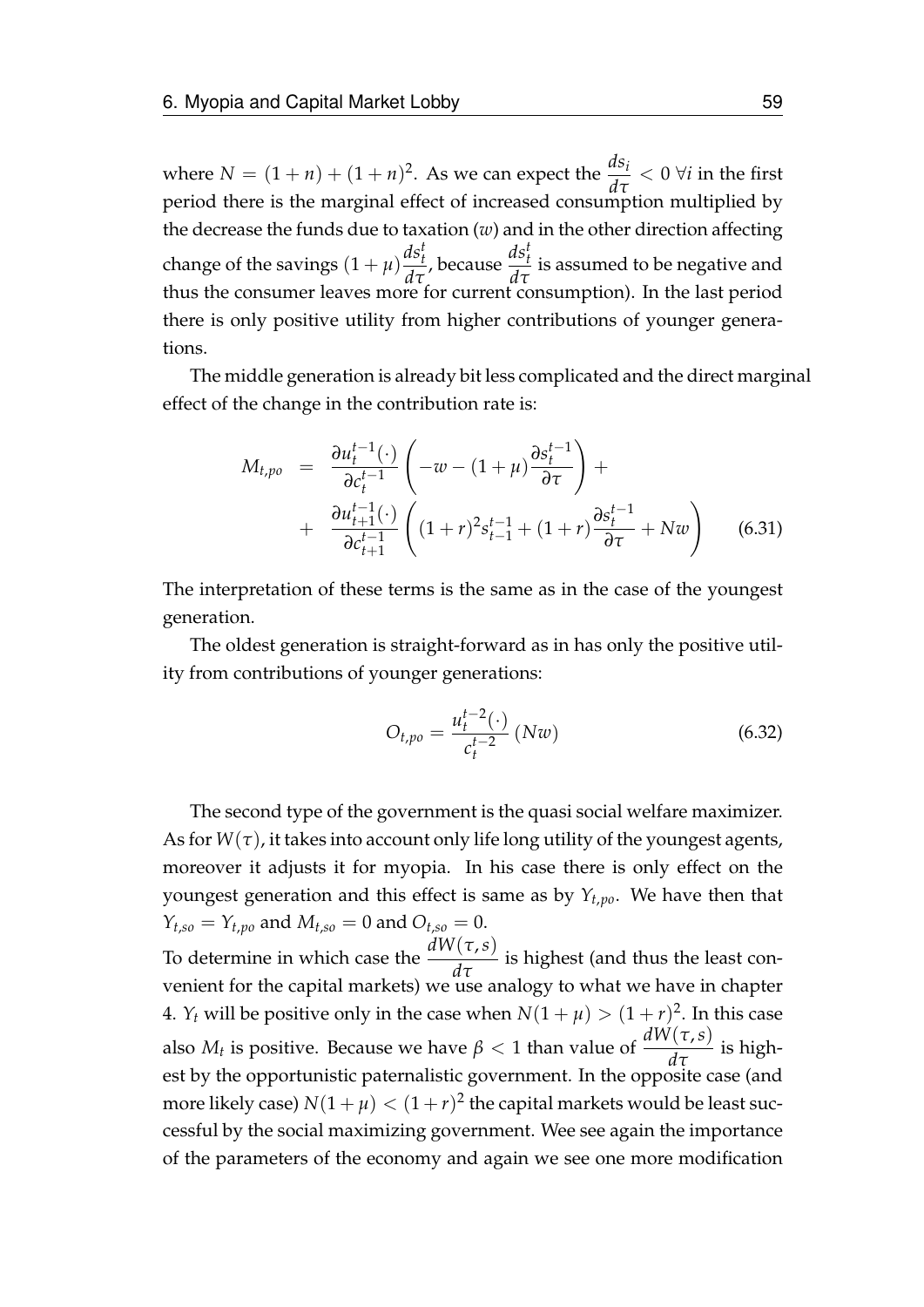of the dynamic efficiency condition.

#### **6.4.3 Value of Contribution**

The relation of the weight the government puts on welfare of its consumers and the social contribution rate does not differs only indirectly compared to the original in the paper [Kemmerling & Neugart](#page-75-1) [\(2009\)](#page-75-1). I will use the F.O.C. of the government [6.17](#page-65-0) and denote it by *H*. Recall that:

$$
H = \lambda \frac{dW(\tau, s)}{d\tau} + (1 - \lambda)\mu \frac{dS}{d\tau} = 0
$$
 (6.33)

and thus using implicit function theorem we would have:

$$
\frac{\partial \tau}{\partial \lambda} = -\frac{\frac{\partial H}{\partial \lambda}}{\frac{\partial H}{\partial \tau}}
$$
(6.34)

where the numerator is:

$$
\frac{\partial H}{\partial \lambda} = \frac{dW(\tau, s)}{d\tau} - \mu \frac{dS}{d\tau}
$$
 (6.35)

which is always positive because *dW*(*τ*,*s*) *dτ* is positive and *µ dS*  $\frac{d\tau}{d\tau}$  was shown is negative. The denominator is:

$$
\frac{\partial H}{\partial \tau} = \lambda \left( \frac{\partial Y_t}{\partial \tau} + \frac{\partial M_t}{\partial \tau} + \frac{\partial O_t}{\partial \tau} \right) + (1 - \lambda) \mu \frac{\partial}{\partial \tau} \frac{\partial S}{\partial \tau}.
$$
 (6.36)

Because of linear linear savings behavior the second term is zero and it is straight forward that  $\frac{\partial Y_t}{\partial \tau} < 0$ ,  $\frac{\partial M_t}{\partial \tau} < 0$   $\frac{\partial O_t}{\partial \tau} < 0$  because of decreasing marginal utility. The effect of *λ* on *τ* did not qualitatively change (the sign remains same. It only changed slightly through the change in *<sup>∂</sup><sup>S</sup> ∂τ* .

In this chapter, I showed that the Myopia changes the extent of activity of the interest group composed by the firms on the capital market. However, we cannot determine the direction of the change. This depends on the parameters of the economy. What we can determine is, that the capital market lobby has more chances to be successful (and thus we can expect more lobbying) when the government believes that the policy which helps him to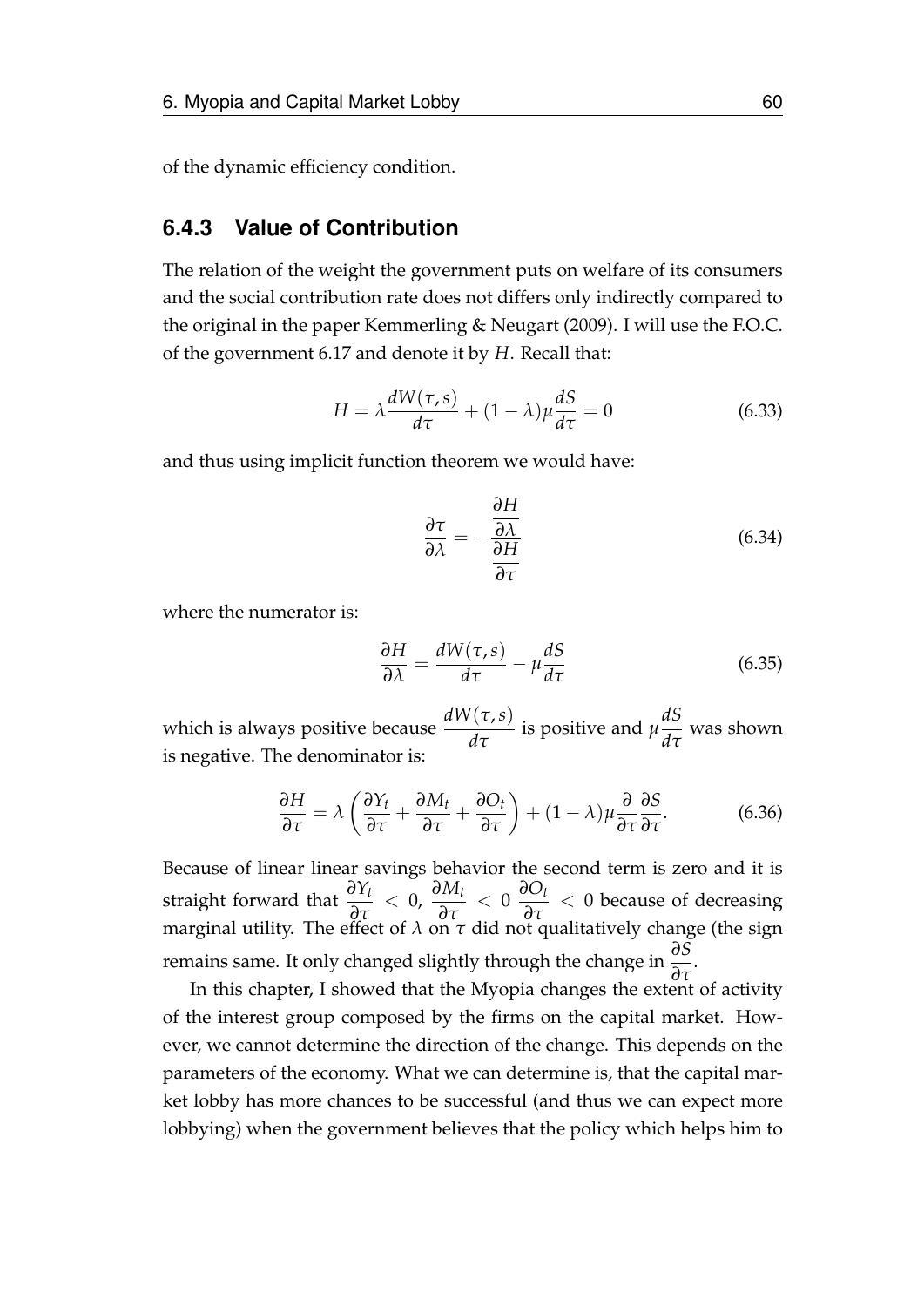be re-elected is to be social welfare maximizer. Opportunistic governments tend to higher obligatory contribution rates.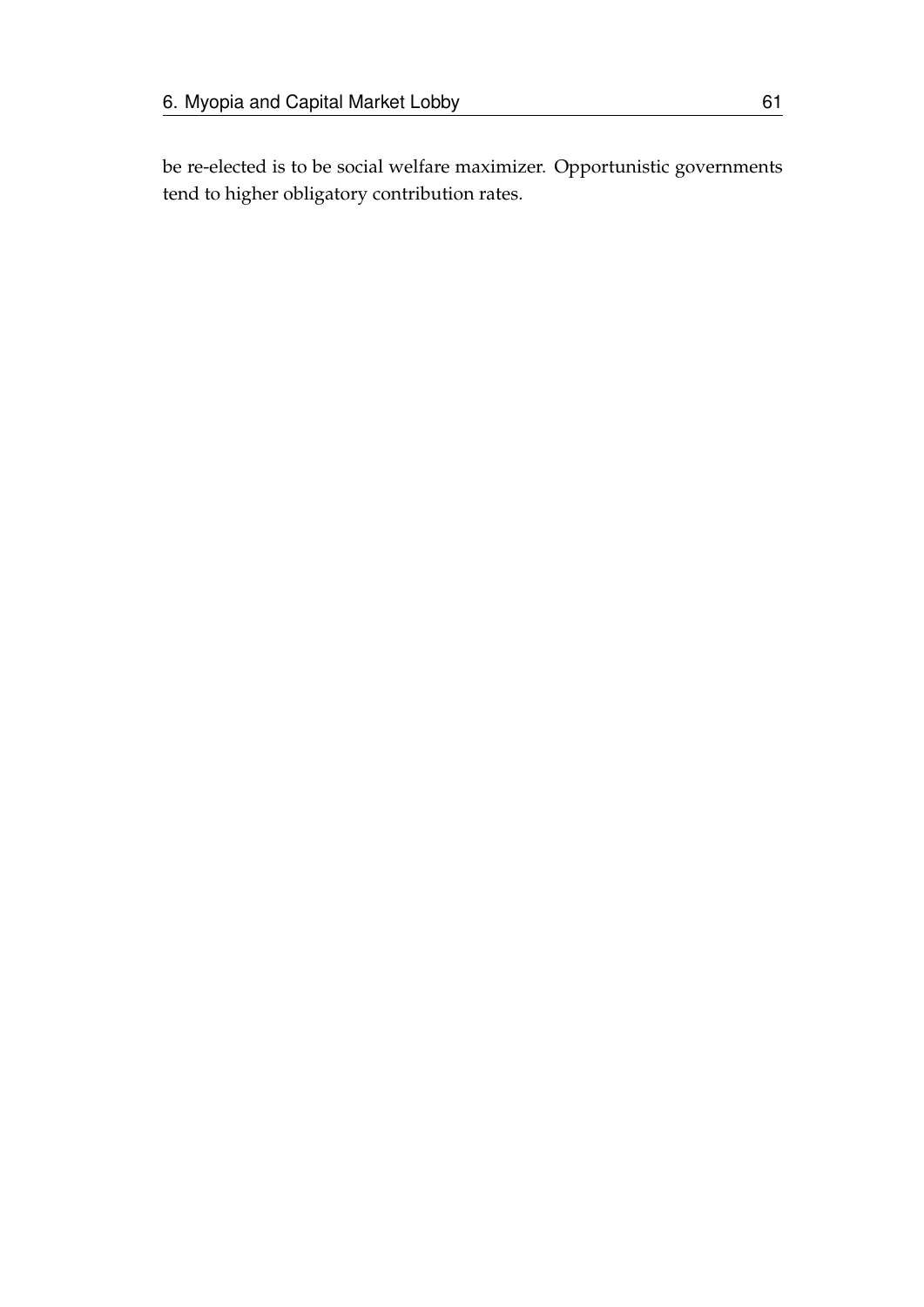## **Conclusion**

The thesis presented political economic equilibria of pension system when the agents are myopic and evaluated thus the political sustainability of pensions system. Myopia was introduced as a type of time inconsistent preferences where the consumers are able to prepare time optimal consumption plan, but they are not able to behave in accordance with such a plan and instead they pursue immediate gratification. In the first parts of the thesis I provided background information about pension systems and I presented basic literature review. In the fourth chapter, I adjusted the basic 3 generations overlapping model for the presence of classical myopia, when the consumers could commit themselves to obligatory contribution into public pension system or they have to rely on their ability to save. The biggest advantage of the public pension system in this setting is, that it serves as a commitment device for the myopic consumers, which helps them to overcome their time inconsistency. Myopia effect adjusted the classical dynamic efficiency condition more in favor of PAYG systems in the cases when the median voter is present in the youngest or middle generation (no gerontocracy). Afterwards I also discussed the effect of pension pessimism. This is also one of the form of myopia, when the consumers suffer from irrational idea that the government will not fulfill its commitment. In this case the model moved the dynamic efficiency condition in the opposite direction then the classical myopia. Both the models showed that the household only choose one way to save for their pensions. Either they save in state run contribution system or they save on their own. No mixing strategy was possible. This was given because of constant returns on savings.

To overcome the problem with constant return on savings I introduced production function in the fifth chapter. After simplifications on the consumer side I was able to show the crowding out effect (the increase of contribution rate decreases the total amount of capital in the economy). However this was only one step (moreover myopia independent) to show that the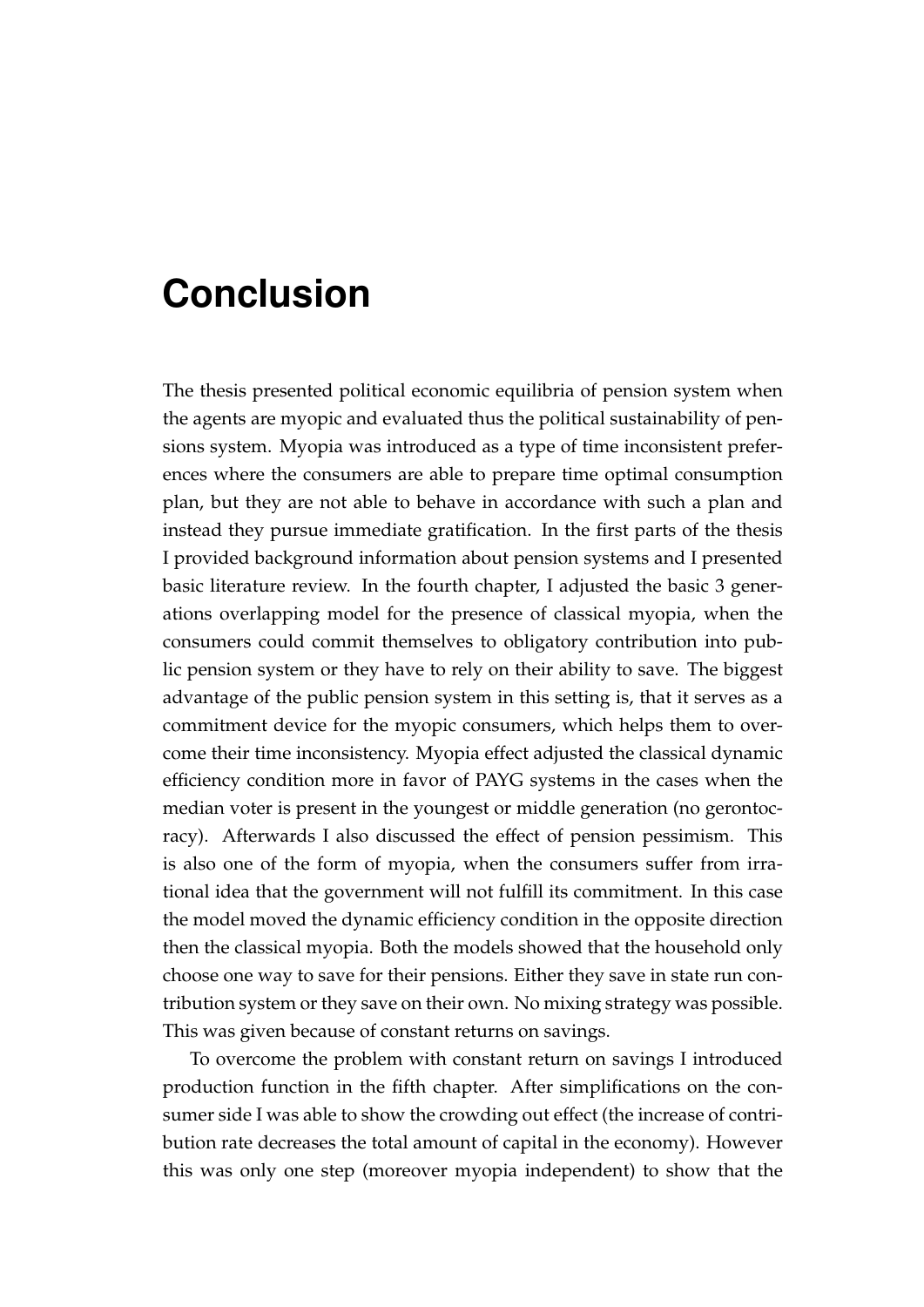myopic consumer in a dynamic efficient economy may prefer a mix of both means of saving for his retirement (state run system together with private pensions), but only when he is myopic enough.

Both results from the fifth chapters, the crowding out effect and possibility of mixing, lead to the role of capital markets in the economy. The capital markets work with the savings of the households and as the government crowds out private investment when the public social system expands, the capital markets are damaged. It is clear that they will try to persuade the government to imply such a policy that they can increase their profits. For the purpose of this thesis, I adjusted a simple lobbying model from [Kem](#page-75-0)[merling & Neugart](#page-75-0) [\(2009\)](#page-75-0) to show how the interaction with the government and capital markets may look like. I found out that the extent of activity of capital markets very much depends whether the government behaves as a social welfare maximizer or is opportunistic and maximizes the aggregate welfare of all currently living generations or whether it shares myopia with households.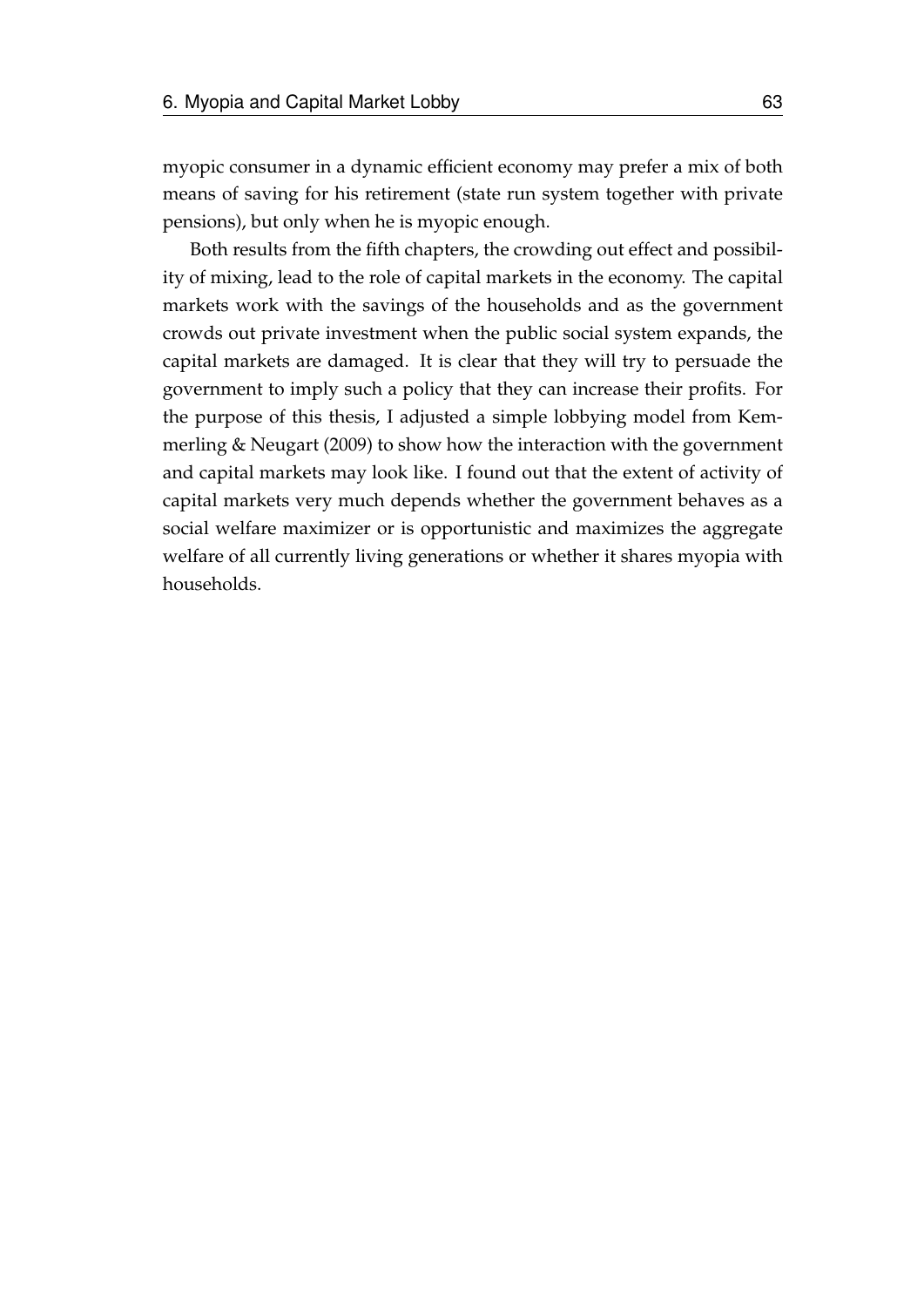## **Bibliography**

- ANDERSEN, T. & J. BHATTACHARYA (2008): "On Myopia as Rationale for Social Security." *Economic Theory* pp. 1–24.
- BARR, N. & P. DIAMOND (2006): "The economics of pensions." *Oxford Review of Economic Policy* **22(1)**: p. 15.
- BECKER, G. (1983): "A theory of competition among pressure groups for political influence." *The Quarterly Journal of Economics* **98(3)**: p. 371.
- BECKER, G. (1985): "Public policies, pressure groups, and dead weight costs." *Journal of public economics* **28(3)**: pp. 329–347.
- BOADWAY, R. & D. WILDASIN (1989): "A median voter model of social security." *International Economic Review* **30(2)**: pp. 307–328.
- BOLDRIN, M. & A. RUSTICHINI (2000): "Political equilibria with social security." *Review of Economic Dynamics* **3(1)**: pp. 41–78.
- BREYER, F. & W. BUCHHOLZ (2008): *Ökonomie des Sozialstaats*. Springer.
- BROWNING, E. (1975): "Why the social insurance budget is too large in a democracy." *Economic inquiry* **13(3)**: pp. 373–388.
- CAMPBELL, J. & N. MANKIW (1989): "Consumption, income and interest rates: Reinterpreting the time series evidence." *NBER Macroeconomics Annual* **4**.
- CASAMATTA, G., H. CREMER, & P. PESTIEAU (2000): "The political economy of social security." *Scandinavian Journal of Economics* **(102)**: pp. 503–522.
- COOLEY, T. & J. SOARES (1999): "A positive theory of social security based on reputation." *Journal of Political Economy* pp. 135–160.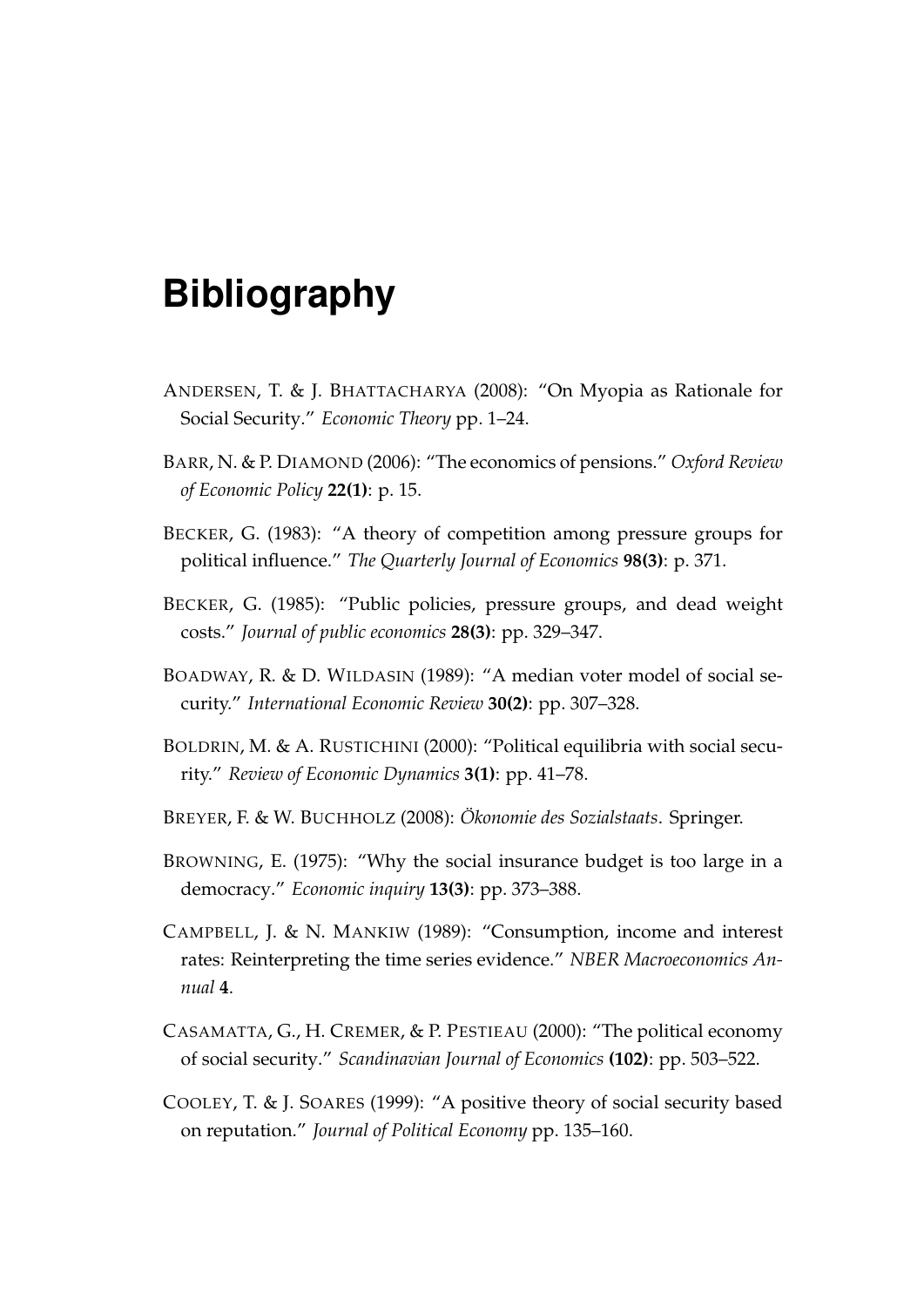- CREMER, H. & P. PESTIEAU (2010): "Myopia, redistribution and pensions." *European Economic Review* .
- D'AMATO, M. & V. GALASSO (2010): "Political intergenerational risk sharing." *Journal of Public Economics* **94(9-10)**: pp. 628–637.
- DOWNS, A. (1957): "An economic theory of political action in a democracy." *The Journal of Political Economy* **65(2)**: pp. 135–150.
- FELDSTEIN, M. (1985): "The optimal level of social security benefits." *The Quarterly Journal of Economics* **100(2)**: p. 303.
- GALASSO, V. & P. PROFETA (2002): "The political economy of social security: a survey." *European Journal of Political Economy* **18(1)**: pp. 1–29.
- GROSSMAN, G. & E. HELPMAN (1998): "Intergenerational Redistribution with Short-lived Governments." *The Economic Journal* **108(450)**: pp. 1299– 1329.
- HANSSON, I. & C. STUART (1989): "Social security as trade among living generations." *The American Economic Review* **79(5)**: pp. 1182–1195.
- HU, S. (1982): "Social security, majority-voting equilibrium and dynamic efficiency." *International Economic Review* **23(2)**: pp. 269–287.
- KAPLOW, L. (2010): *The theory of taxation and public economics*. Princeton Univ Press.
- <span id="page-75-0"></span>KEMMERLING, A. & M. NEUGART (2009): "Financial market lobbies and pension reform." *European Journal of Political Economy* **25(2)**: pp. 163–173.
- MULLIGAN, C. & X. S. I MARTIN (1999): "Gerontocracy, retirement, and social security." *NBER Working Paper No. 7117* .
- O'DONOGHUE, T. & M. RABIN (1999): "Procrastination in Preparing for Retirement." *Behavioral dimensions of retirement economics* p. 125.
- O'DONOGHUE, T. & M. RABIN (2000): "The economics of immediate gratification." *Journal of Behavioral Decision Making* **13(2)**: pp. 233–250.
- PERSSON, T. & G. TABELLINI (2002): *Political economics: explaining economic policy*. The MIT press.